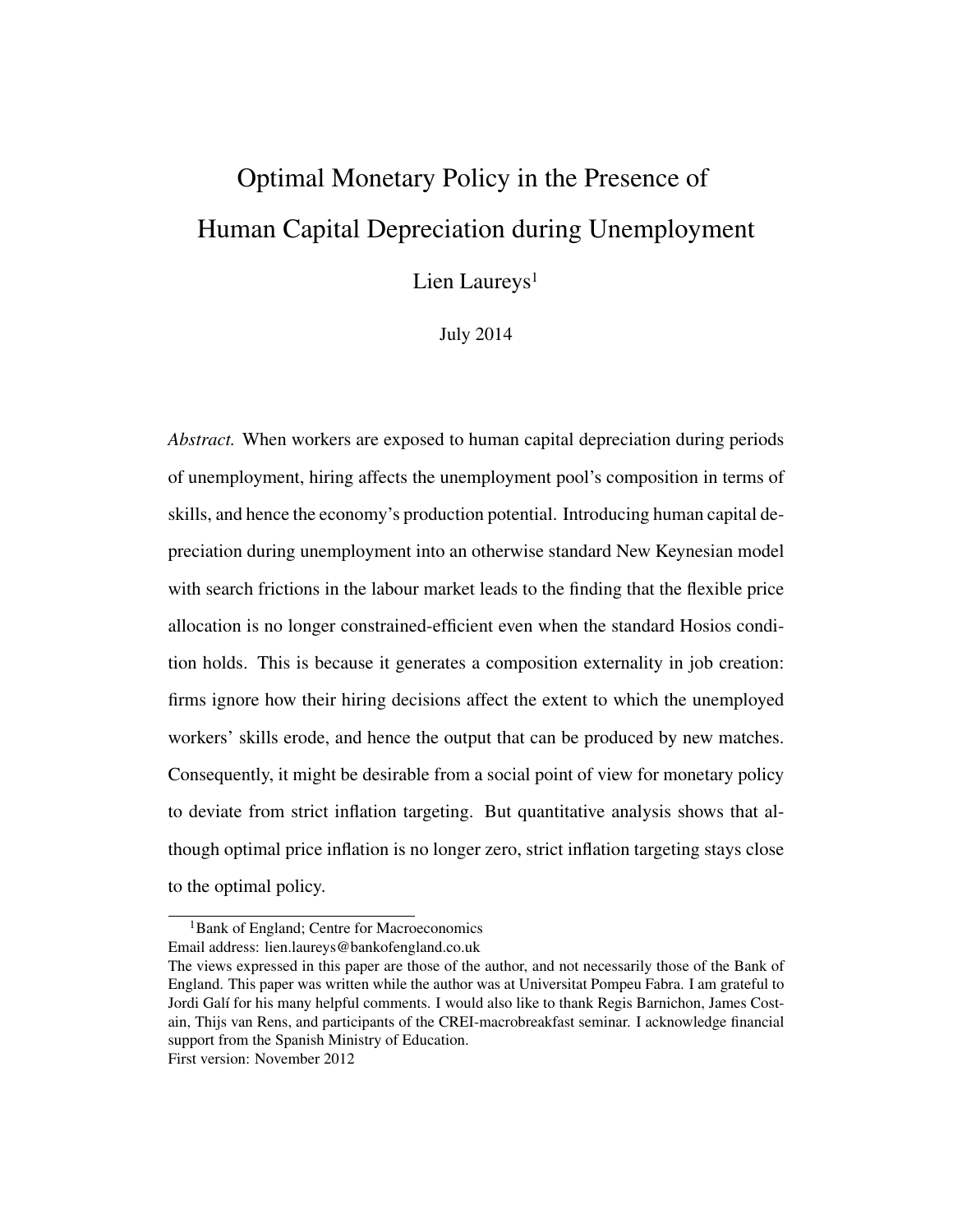Keywords: skill erosion, monetary policy, unemployment JEL Classification: E52, E24, J64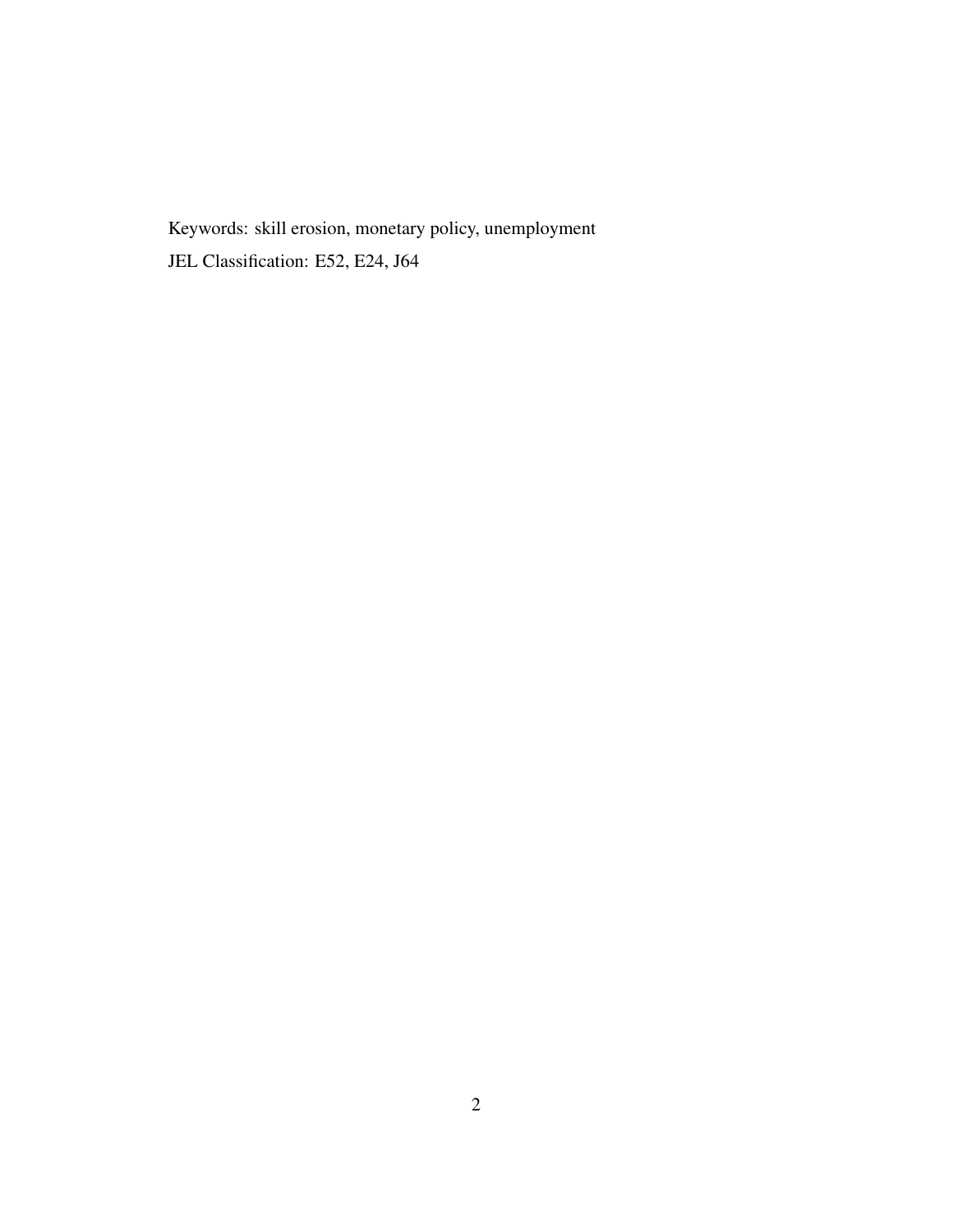# 1 Introduction

There has been a revived interest in analysing the trade-off that monetary policymakers face between unemployment and inflation stabilization in the literature for several years.<sup>2</sup> But the literature has focused primarily on an environment where workers are homogenous, leaving it an open question whether this trade-off is altered once worker heterogeneity is taken into account.<sup>3</sup>

This paper studies an environment where human capital depreciation during unemployment generates heterogeneity among ex-ante identical workers.<sup>4</sup> This source of heterogeneity seems particularly relevant because in its presence job creation influences the economy's production potential via the unemployment pool's skill composition. More precisely, job creation affects that composition because the extent to which the unemployed are exposed to human capital depreciation depends on the length of their unemployment spell.

If aggregate shocks induce changes in the skill composition which are not desirable from a social point of view, it might be optimal to influence job creation by allowing for more or less inflation relative to an environment where human capital depreciation is not taken into account. Put differently, the presence of skill erosion during unemployment might alter the trade-off between unemployment and inflation stabilization.

<sup>&</sup>lt;sup>2</sup>See Blanchard and Galí (2010), Faia (2009), Ravenna and Walsh (2011 and 2012a), and Thomas (2008).

 $3$ An exception is Ravenna and Walsh (2012b).

<sup>4</sup>Suggestive empirical evidence for human capital depreciation during unemployment is provided by the displacement literature. This literature finds that displaced workers face substantial wage losses upon re-employment which also depend on the length of the non-employment spell. See e.g. Addison and Portugal (1989), Gregory and Jukes (2001), and Bender, Schmieder, and von Wachter (2013).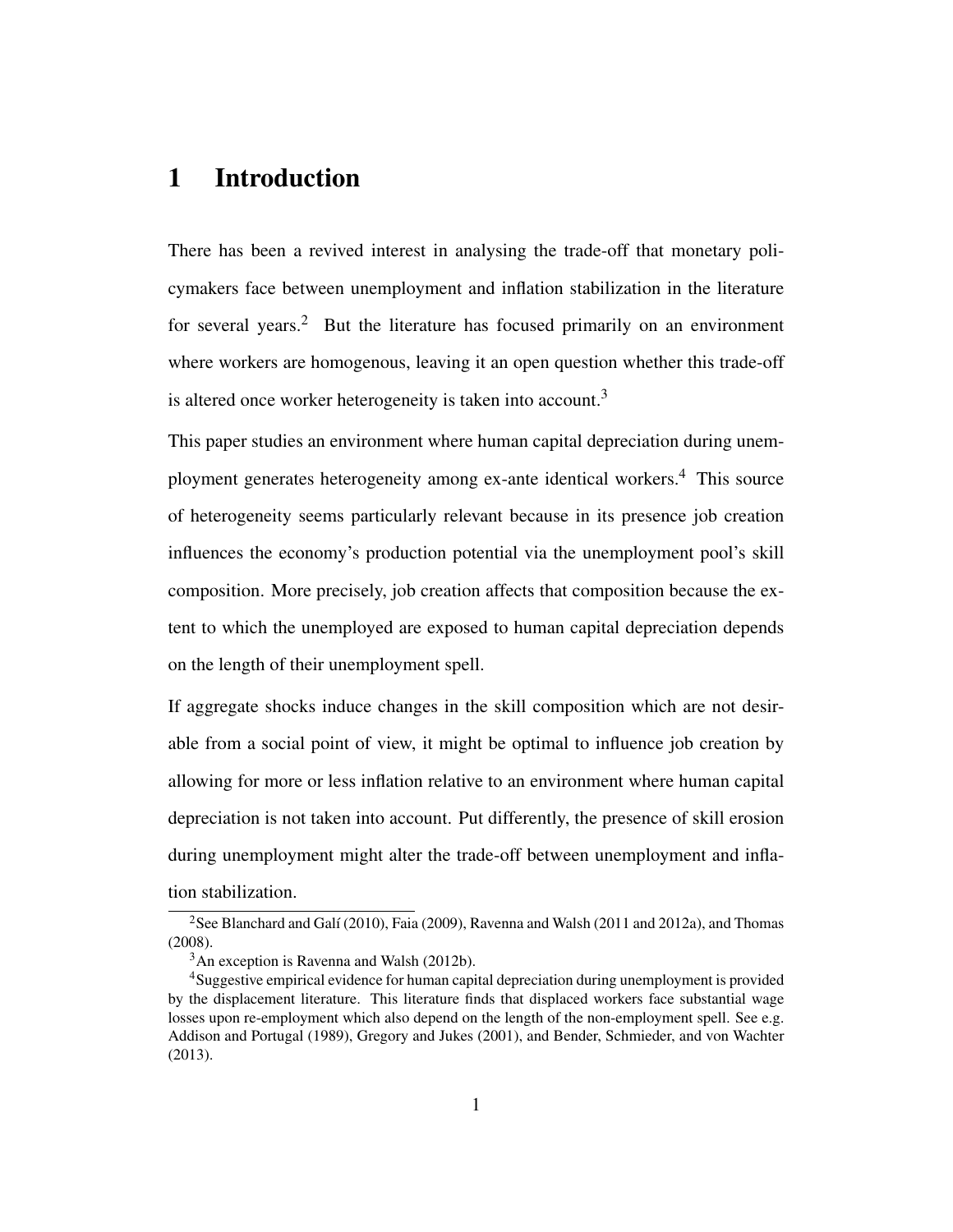The framework is an otherwise standard New Keynesian model with search frictions in the labour market and fully flexible wages to which I have introduced human capital depreciation. The latter is modelled so that workers face the risk of losing a fraction of their productivity while unemployed. Workers who have suffered from human capital depreciation are less productive upon re-employment than workers who have not been affected by it. At the same time, workers can regain their initial human capital level while being employed through learning-by-doing.

I find that human capital depreciation during unemployment does affect the shortrun unemployment/inflation trade-off faced by policymakers. The reason is that it generates an externality in job creation. Firms ignore how their hiring decisions today influence the skill composition of the unemployment pool in the next period, and hence the expected productivity of other firms' new hires. As a result, and in contrast to the case of no skill erosion, the flexible price allocation is not constrainedefficient when unemployed workers face the possibility of losing some of their skills even under the standard Hosios (1990) condition.<sup>5</sup> Note that the latter refers to the parameter condition for the workers' bargaining power under which the congestion externality following from search frictions in the labour market is fully internalized, in the absence of skill erosion. Thus, optimal monetary policy potentially deviates from strict inflation targeting because it might no longer be desirable from a social point of view to replicate the flexible price allocation even when the Hosios condition holds.

Nevertheless, when I analyse a calibrated model quantitatively, I find that even though optimal price inflation is no longer zero under the Ramsey policy plan, devi-

 $5$ See Thomas (2008) and Ravenna and Walsh (2011) for the cases with no skill erosion.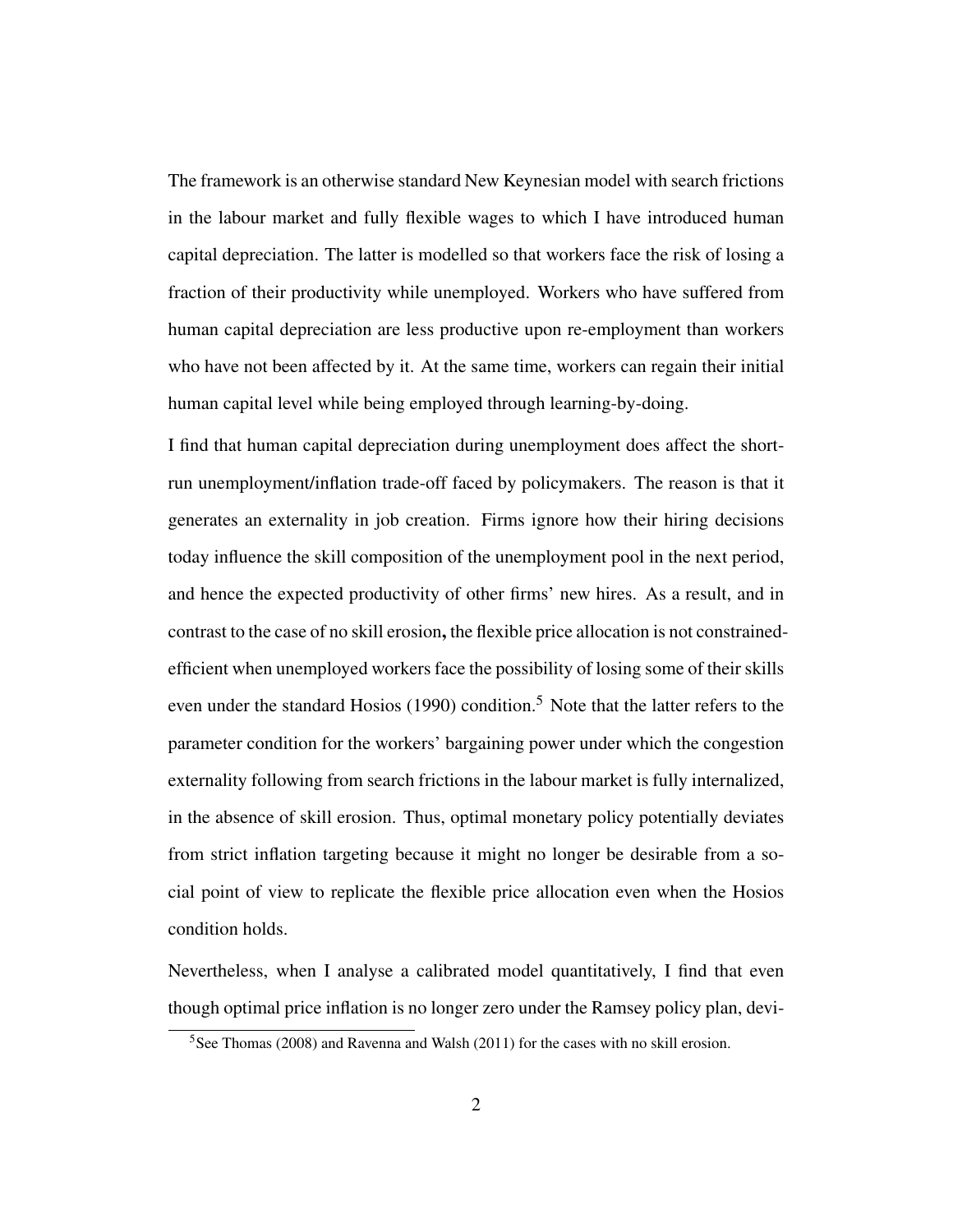ations from it are almost negligible. Consequently, the prescription for the conduct of monetary policy does not change much: optimal monetary policy remains close to strict inflation targeting.

This paper relates to other studies that have analysed optimal monetary policy in a New Keynesian model with search frictions in the labour market. Several papers have focused on the implications for optimal monetary policy when the familiar congestion externality associated with search frictions is present because the Hosios condition does not hold. Faia (2009) analyses optimal monetary policy in an economy characterized by distortions from monopolistic competition, quadratic costs of price adjustment, and matching frictions in the labour market under deviations from the Hosios condition. She finds that under the Ramsey optimal policy the deviation of price inflation from zero should be larger, the higher the workers' bargaining power relative to the elasticity of unemployment in the matching function. This finding follows from the incentives for firms to post vacancies becoming smaller when the workers' bargaining power increases, which makes unemployment fluctuate above its constrained-efficient level. However, those optimal deviations from zero inflation are small. Ravenna and Walsh (2011) use the linear-quadratic approach to compute optimal monetary policy in an economy with sticky prices à la Calvo, matching frictions in the labour market, and an efficient steady state. The trade-off for the policymaker, and hence the potential deviation from zero inflation, is generated by the presence of shocks to workers' bargaining power. Those shocks imply a deviation from the Hosios condition, which makes job creation in the natural allocation inefficient. They find that the labour market structure has important implications for optimal monetary policy in the sense that ignoring the structure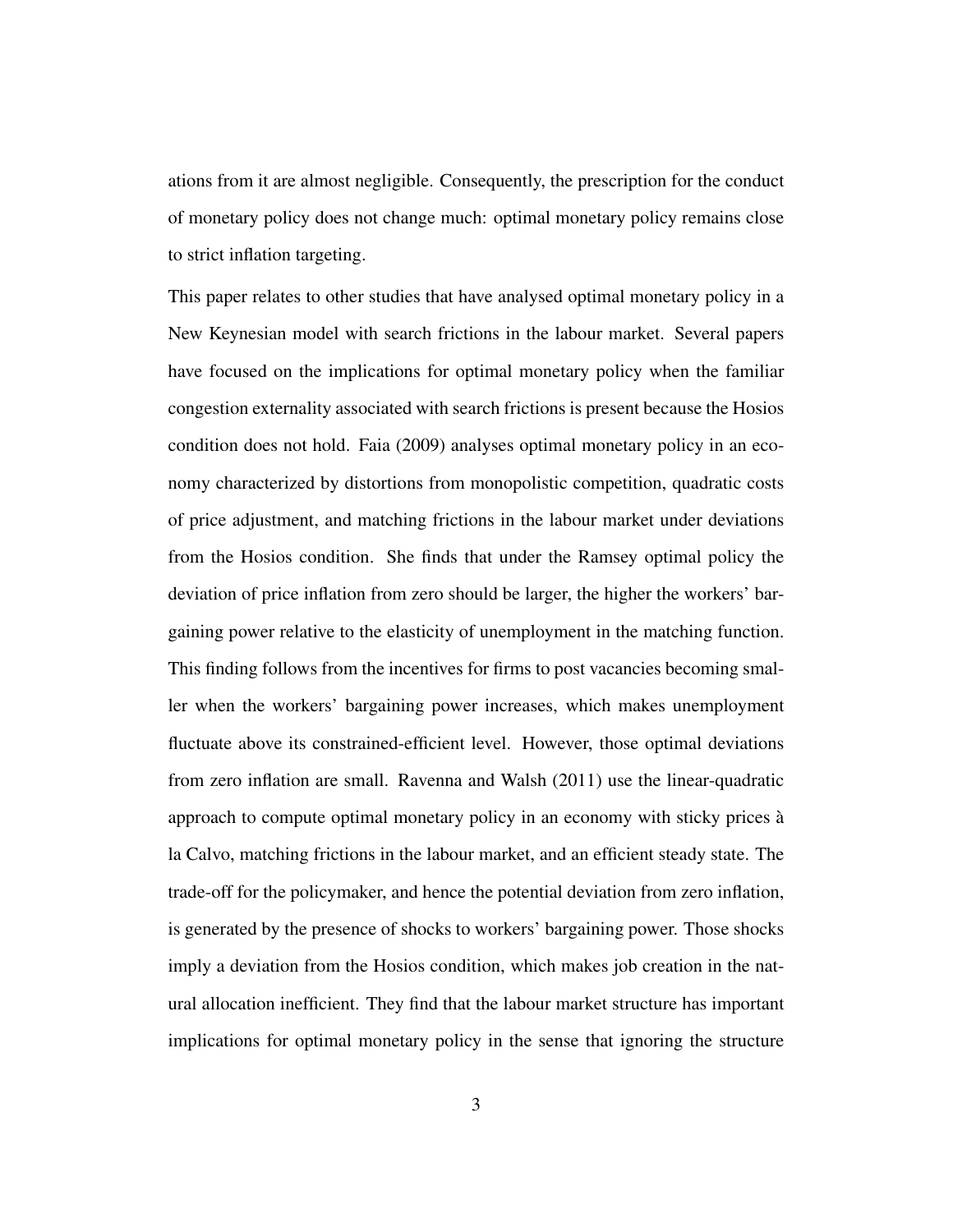of the labour market, and hence implementing policy rules based on an incorrect perception of the nature of the welfare costs generated by labour market frictions, might lead to important welfare losses. But they also find that strict inflation targeting is nearly optimal.

Ravenna and Walsh (2012a) analyse why a zero inflation policy remains close to optimal even though the presence of search frictions in the labour market can lead to significant welfare losses. They argue that optimal monetary policy deviates little from strict inflation targeting because monetary policy is not the appropriate instrument to address the inefficiency arising from a failure of the Hosios condition. This argument is based on their finding that the optimal tax to eliminate this inefficiency is large in the steady state but moves little over the cycle.

Other papers have focused on the implications for optimal monetary policy of labour market distortions related to wage rigidity. Thomas (2008) builds a New Keynesian framework with labour market frictions where the Hosios condition holds so that both the steady state and the unemployment fluctuations are constrainedefficient in the natural allocation. He finds that optimal monetary policy deviates from strict inflation targeting when nominal wage bargaining is staggered instead of flexible. The reason is that by allowing for inflation real wages can be brought closer to their flexible wage counterpart. In a similar setup, Blanchard and Galí (2010) find that the presence of real wage rigidity also calls for deviations from zero inflation. Even though the policymaker can no longer bring wages closer to their flexible wage counterpart, hiring incentives can be affected by allowing for inflation. This in turn reduces the economy's welfare losses. Faia (2008) focuses on optimal monetary policy rules in the presence of both the congestion externality and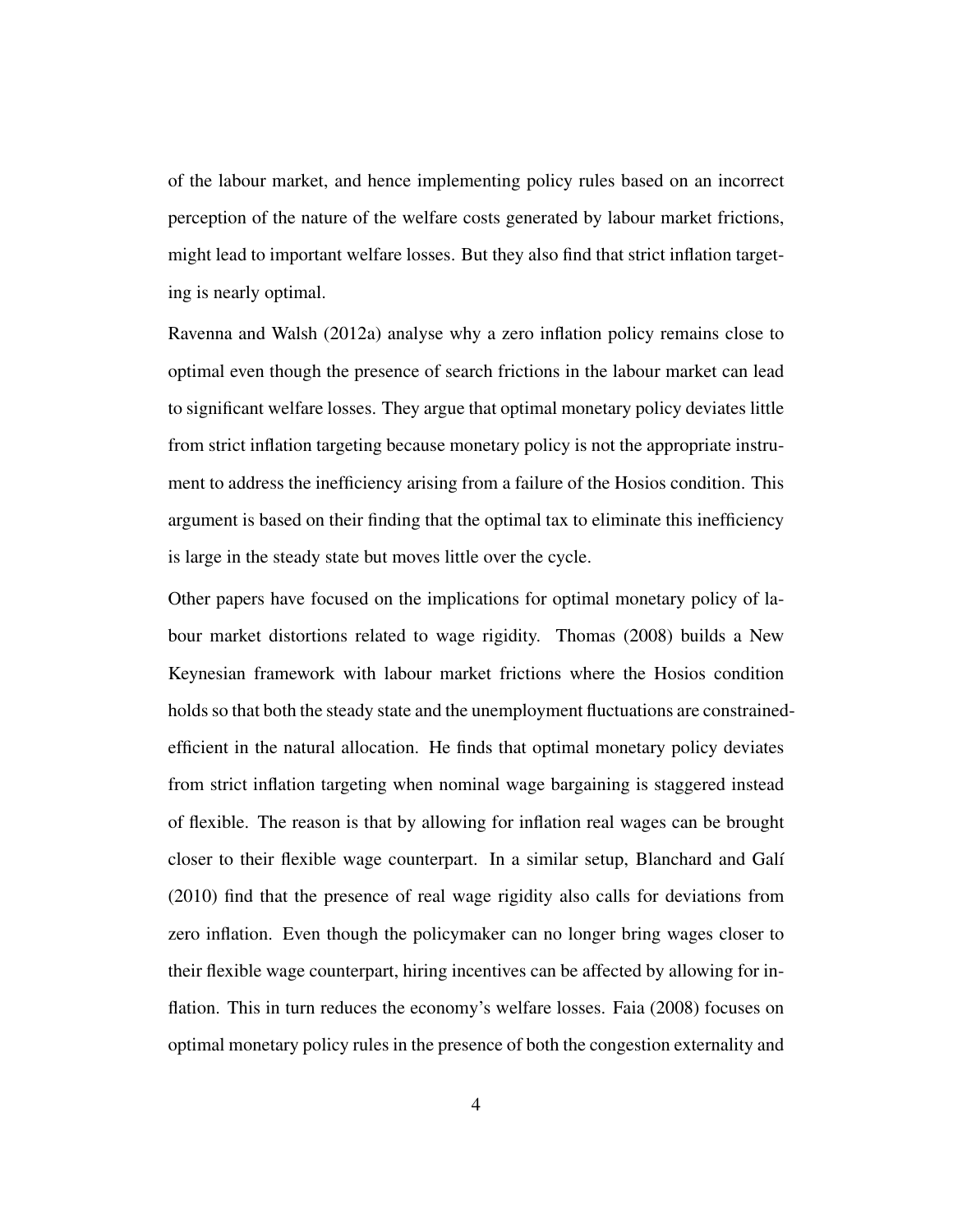real wage rigidity. She finds that the optimal rule includes both the unemployment and the inflation gap.

Ravenna and Walsh (2012b) compare the effectiveness of alternative monetary policy rules in a New Keynesian model where the labour market is characterised by search frictions and workers are heterogeneous in terms of their productivity. In contrast to this paper, they assume that workers' skill types are fixed, and hence not affected by their unemployment duration. But because workers with different skills are facing different hiring and firing probabilities, the unemployment pool's skill composition changes over time. They find that this composition effect worsens the unemployment/inflation trade-off.

This paper contributes to the existing literature in several ways. First, I propose a novel source that potentially influences the unemployment/inflation trade-off and show that the natural allocation is no longer constrained-efficient in its presence even when the Hosios condition holds. Second, the implications for optimal monetary policy are analysed by solving the Ramsey policy plan. Finally, I show that the literature's finding that the unemployment/inflation trade-off generated by the congestion externality only calls for small deviations from zero inflation also holds for another type of search-related distortion.

Esteban-Pretel and Faraglia (2010) also introduce human capital depreciation during unemployment into a New Keynesian model with search frictions in the labour market. This paper differs from theirs both in terms of modelling assumptions and focus. They investigate whether the presence of human capital depreciation during unemployment can explain the persistence in unemployment fluctuations.

The remainder of the paper is organized as follows. Section 2 outlines the model.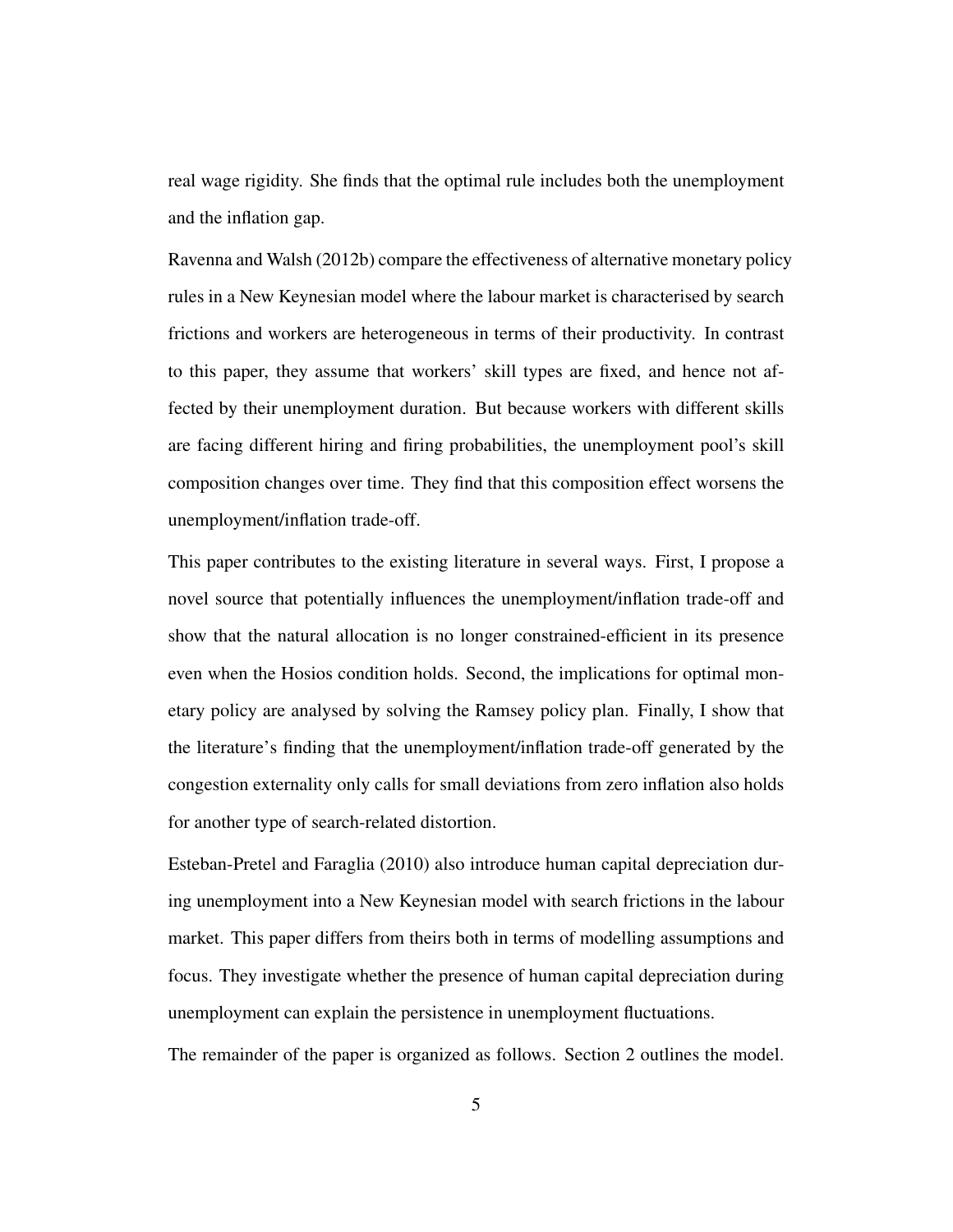Section 3 shows that the natural allocation is not constrained-efficient in the presence of skill erosion during unemployment. Section 4 discusses the trade-offs faced by the monetary policymaker. Section 5 shows the economy's responses under the optimal monetary policy plan. Finally, section 6 concludes.

### 2 The Model

The economy consists of a continuum of infinitely-lived workers represented by the unit interval who form part of a representative household. The household's utility depends on the consumption of home produced goods and a variety of market goods. The latter are sold in a market characterized by monopolistic competition. The firms operating in this market adjust their prices in a staggered way. These goods are produced by using intermediate goods, which in turn are produced by firms operating in a competitive environment. Intermediate good firms use labour as input, and recruit their workers in a market with search frictions à la Diamond-Mortensen-Pissarides. Note that the introduction of final and intermediate good firms allows for the separation of the two main frictions in the model, namely sticky prices and labour market frictions.<sup>6</sup>

Since the labour market is characterized by search frictions, in every period some of the household members will be unemployed. In the presence of skill erosion during unemployment, those unemployed workers face the risk of losing a fraction of their skills.<sup>7</sup> At the same time, I allow for learning-by-doing so that those workers with

<sup>&</sup>lt;sup>6</sup>This approach has been adopted by e.g. Blanchard and Galí (2010), Ravenna and Walsh (2008), Thomas (2008), and Walsh (2005).

 $7$ This paper only focuses on general human capital and not on firm-specific human capital which would be lost at the moment of job loss rather than during the unemployment spell.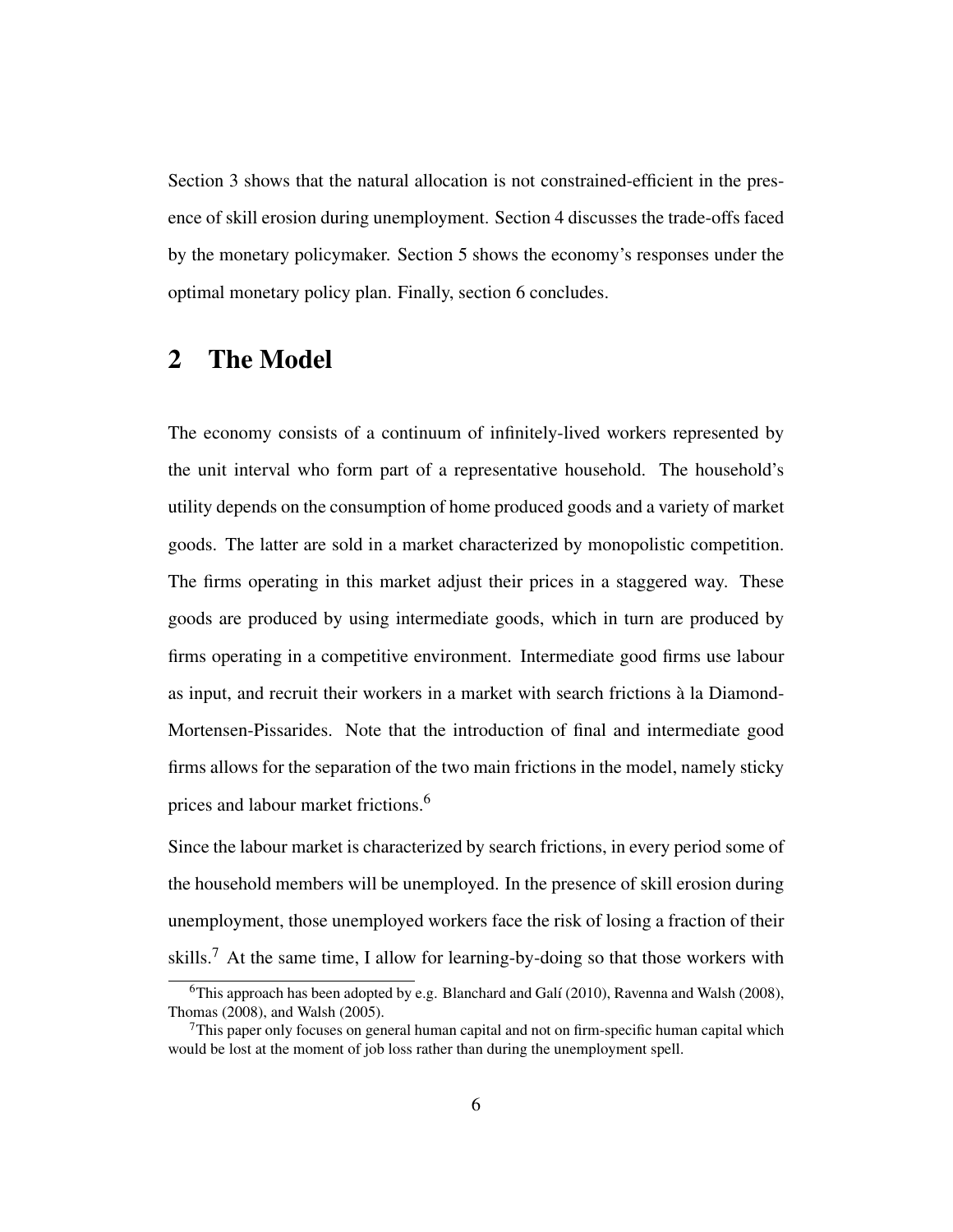eroded skills can regain them while being employed. To keep the analysis simple, workers' human capital can only take two values, and is either high (H) or low (L).<sup>8</sup> A worker's human capital determines her productivity: high-skilled workers have high productivity, whereas low-skilled workers have low productivity. The transition between skill types occurs as follows. In each period, an unemployed high-skilled worker becomes low-skilled with probability  $l \in (0,1]$ . Thus the longer a worker's unemployment duration, the larger the chance that her human capital has depreciated. At the same time, when being low-skilled, she can regain her productivity while being employed through learning-by-doing. In each period, an employed low-skilled worker becomes high-skilled with probability  $g \in (0,1]$ .

#### 2.1 Labour Market

I assume that both workers with and without eroded skills search for jobs in the same market. Thus when a firm opens a vacancy at cost  $\kappa > 0$ , both worker types can apply to this job opening. Since a firm meets at most one worker at each round of interviews, an interview leads to successful hiring conditional on the match surplus being non-negative. In every period, the total number of interviews in the economy is determined by a matching function. This function is assumed to be strictly increasing and concave in both arguments and to display constant returns to scale. It is given by

$$
m(v_t, u_t) = B v_t^{1-\xi} u_t^{\xi}
$$

where *B* represents the efficiency of the matching process,  $1-\xi$  is the elasticity of vacancies,  $v_t$  is the total number of vacancies posted by firms at time *t*, and  $u_t$  is the

<sup>&</sup>lt;sup>8</sup>In what follows I use the term "skill" and "human capital" interchangeably.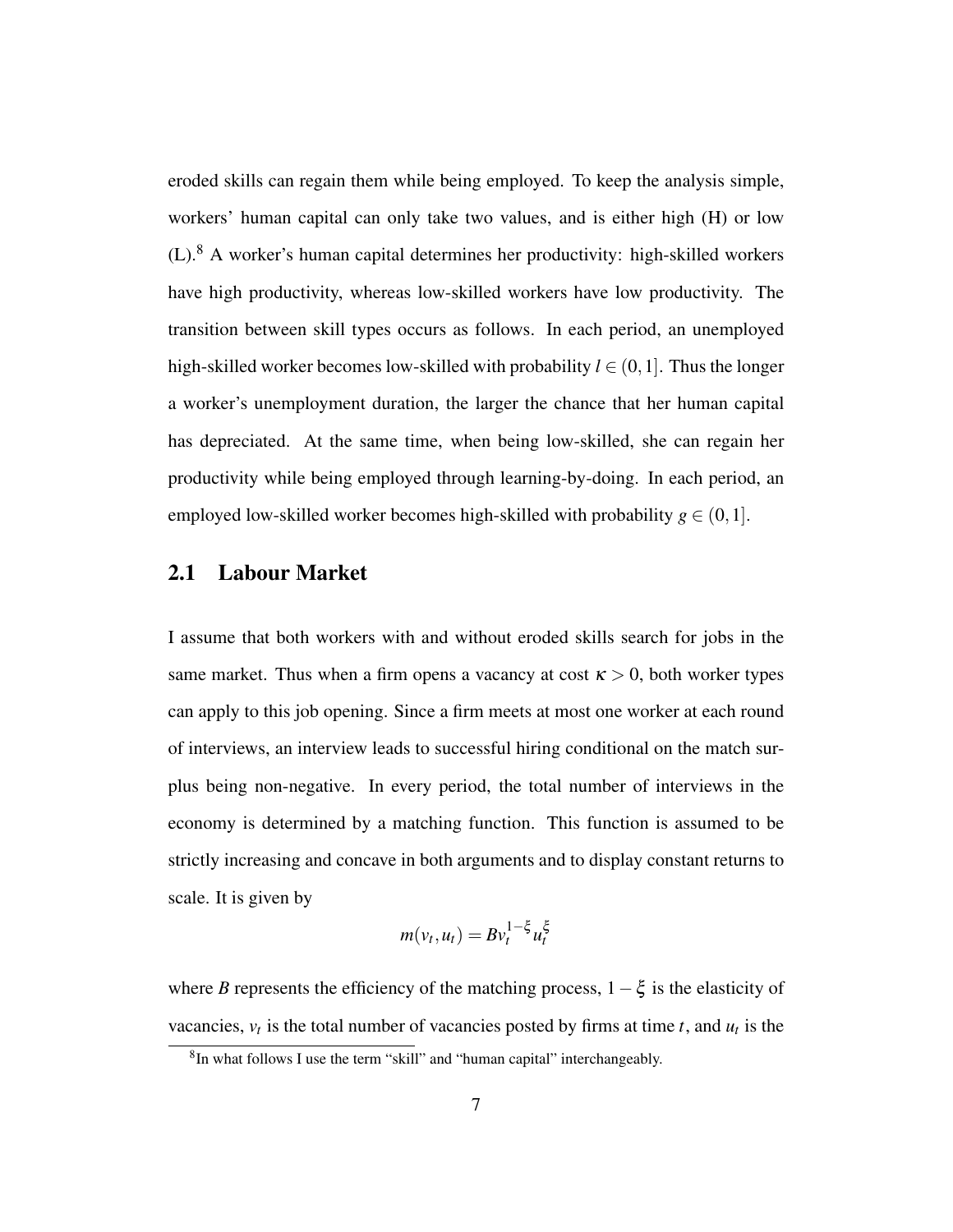total number of job-seekers weighted by their search effectiveness. Because I assume that the unemployment duration does not affect workers' search effectiveness, and normalizing search effectiveness to one, the relevant measure of job-seekers in the matching function is given by the total number of unemployed. The latter is defined as the sum of high-skilled  $\left( u_t^H \right)$  and low-skilled  $\left( u_t^L \right)$  unemployed workers

$$
u_t \equiv u_t^H + u_t^L \tag{1}
$$

labour market tightness  $\theta$  is defined as follows

$$
\theta_t \equiv \frac{v_t}{u_t} \tag{2}
$$

The probability for a firm posting a vacancy to meet a job-seeker is denoted by *q<sup>t</sup>* and defined as

$$
q_t \equiv \frac{m(v_t, u_t)}{u_t} = B\theta_t^{-\xi}
$$
 (3)

where  $q_t$  is decreasing in labour market tightness. The probability that a job-seeker gets a job interview is denoted by  $p_t$  and given by

$$
p_t \equiv \frac{m(v_t, u_t)}{u_t} = B\theta_t^{1-\xi}
$$
 (4)

where  $p_t$  is increasing in labour market tightness. The job finding probability is the same for both worker types because the length of an unemployment spell has no effect on search effectiveness. When the match surplus is non-negative for both skill types, workers also have the same hiring probability. This follows from the assumption, which is standard for this representation of the labour market, that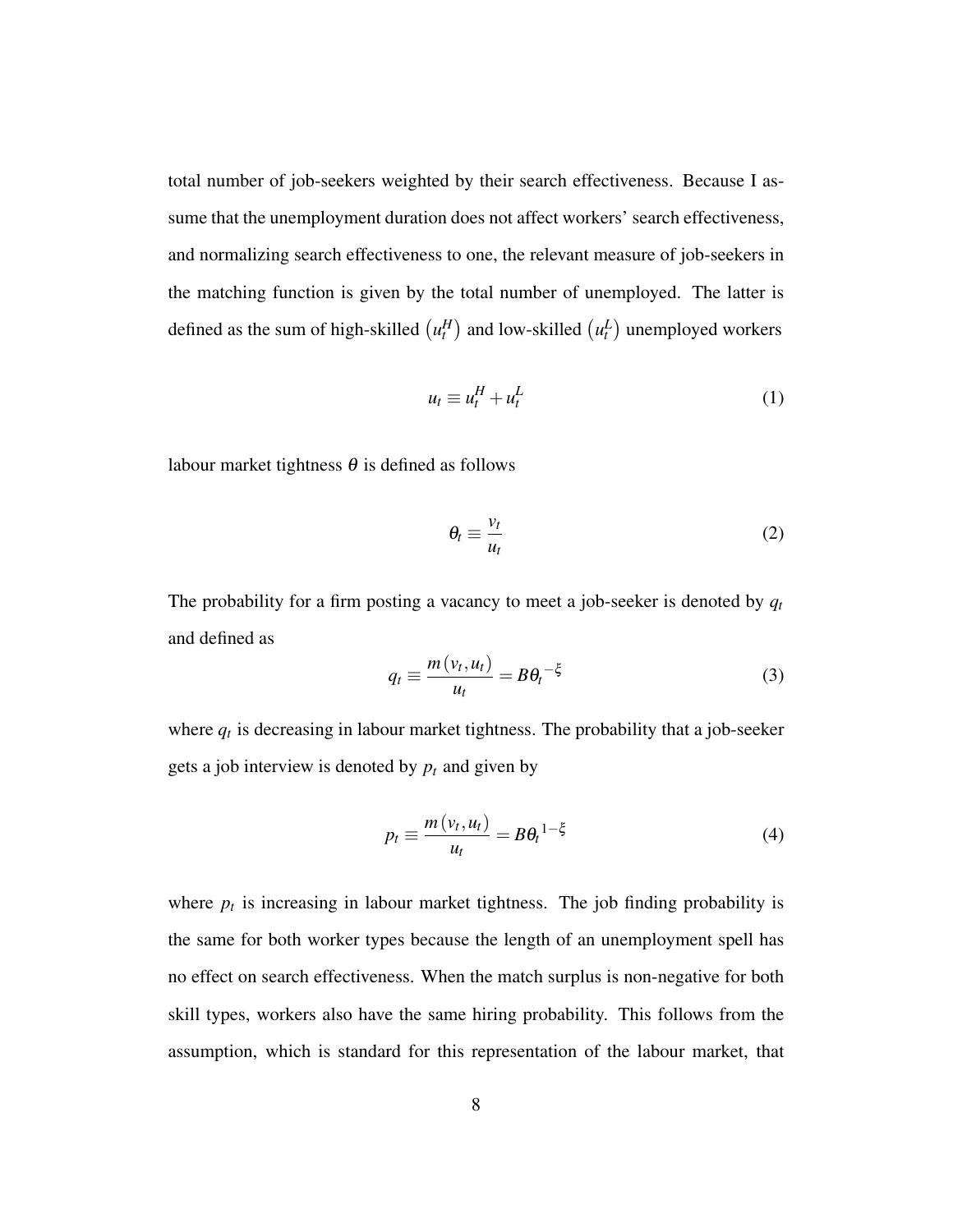each firm meets at most one worker at each round of interviews.

The timing is as follows. At the beginning of the period hiring takes place after which both the existing and newly hired workers start producing.<sup>9</sup> After production some workers change type: unemployed high-skilled workers become lowskilled with probability *l*, and employed low-skilled workers become high-skilled with probability *g*. Finally, exogenous separation takes place, and a fraction γ of the matches breaks up. Given this timing, the law of motion for high and low-skilled job-seekers respectively is given by

$$
u_t^H = (1 - l) (1 - p_{t-1}) u_{t-1}^H + \gamma (n_{t-1}^H + g n_{t-1}^L)
$$
  

$$
u_t^L = (1 - p_{t-1}) (u_{t-1}^L + l u_{t-1}^H) + \gamma (1 - g) n_{t-1}^L
$$

The above expression shows that the high-skilled searchers at time *t* are all the high-skilled job-seekers who remained unemployed at time *t* −1 and have not lost their skills which happens with probability  $1 - l$ , and all the high-skilled workers who just got fired. The latter are on the one hand those who were operating at time *t* − 1 as high-skilled workers, and on the other hand those who were low-skilled but regained their skills because of learning-by-doing which happens with probability *g*. Similarly, the low-skilled searchers at time *t* are previous period's unemployed low-skilled workers and high-skilled workers who have lost some of their skills, and all the low-skilled workers who were employed at time *t* −1 but did not regain

<sup>&</sup>lt;sup>9</sup> This timing assumption has become standard in the business cycle literature, see e.g. Blanchard and Galí (2010).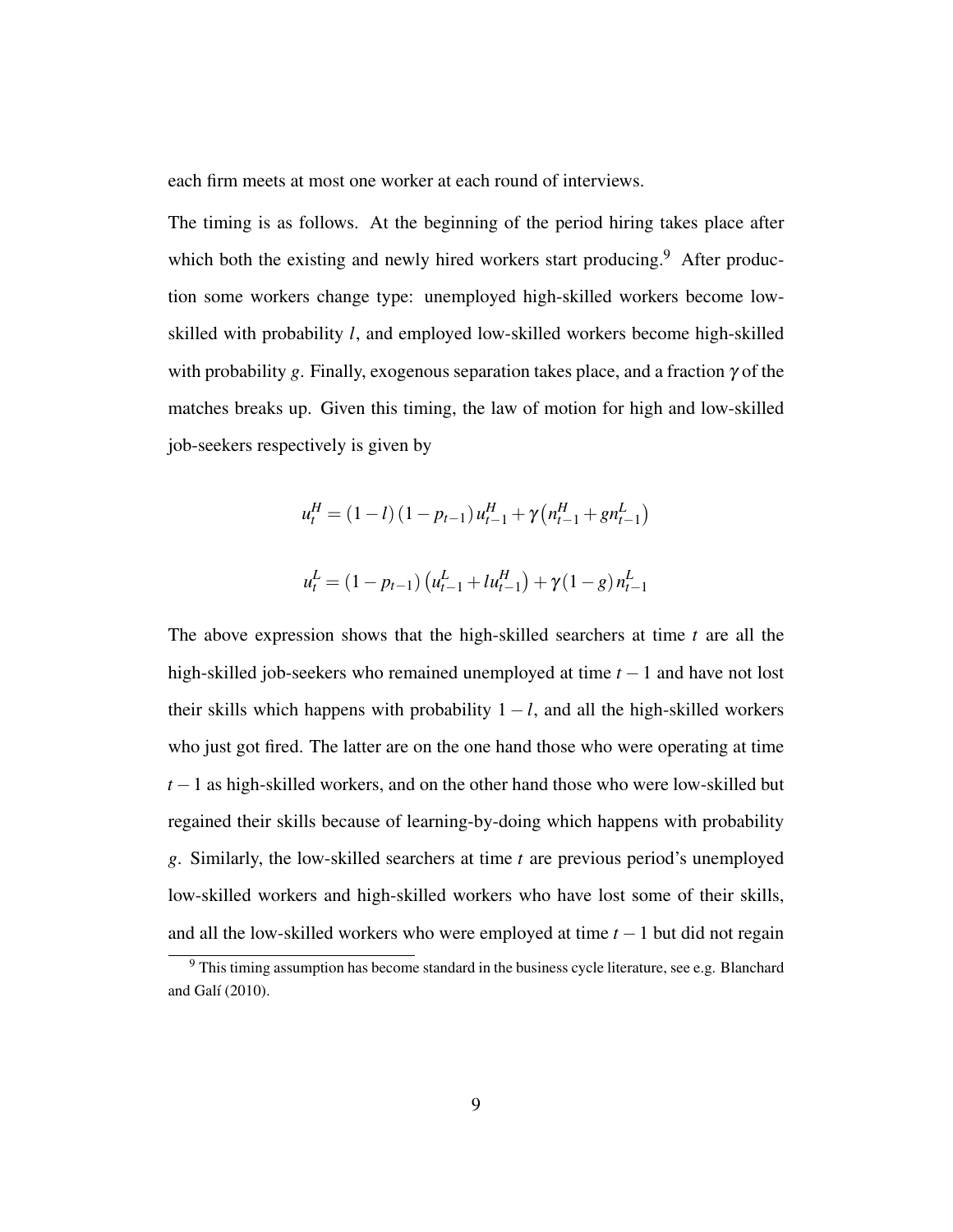skills and just lost their job.

The law of motion for high-skilled and low-skilled employment respectively is given by

$$
n_t^H = (1 - \gamma) \left[ n_{t-1}^H + g n_{t-1}^L \right] + p_t u_t^H \tag{5}
$$

$$
n_t^L = (1 - \gamma)(1 - g)n_{t-1}^L + p_t u_t^L
$$
\n(6)

So high-skilled employment is given by the high-skilled and low-skilled employees with regained skills who kept their job, and the high-skilled new hires. Similarly, the low-skilled employed are on the one hand those who did neither regain skills nor got fired, and on the other hand the newly hired low-skilled workers.

#### 2.2 Households

I assume a representative household which consists of a continuum of infinitelylived members represented by the unit interval. A fraction of the household members are employed, where some are high-skilled workers earning the real wage  $W_t^H$ and some are low-skilled workers earning the real wage  $W_t^L$ . Whether workers are high or low-skilled depends on their employment history. The unemployed workers generate a value  $b$  because they engage in home production.<sup>10</sup> The latter is assumed to be independent of the worker's type. Following Merz (1995), I assume perfect insurance of unemployment risk. All workers pool their income, and hence they all enjoy the same total consumption. This has become the standard approach in the literature. Household's market goods' consumption  $C_t$  consists of a basket of

<sup>&</sup>lt;sup>10</sup>This approach is used by Ravenna and Walsh (2008, 2011, 2012 (a) and 2012 (b)).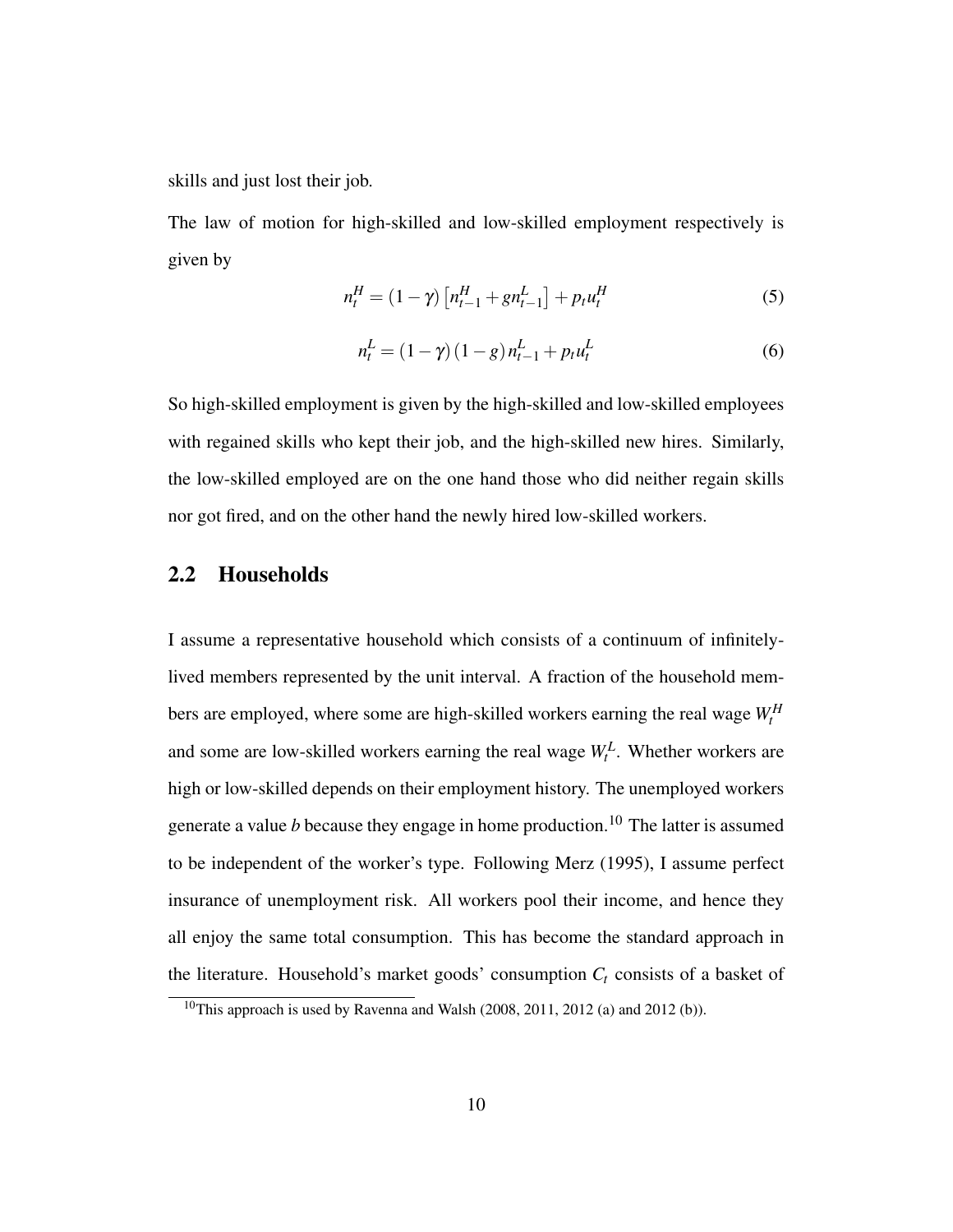differentiated goods defined by the Dixit-Stiglitz aggregator

$$
C_t \equiv \left[\int\limits_0^1 C_t(k)dk\right]^{\frac{\varepsilon}{1-\varepsilon}}
$$

where  $C_t(k)$  represents the quantity of final good  $k$  consumed by the household, and  $\varepsilon$  is the elasticity of substitution between goods. Denoting the price of the respective good by  $P_t(k)$ , and assuming that there is a continuum of differentiated goods on the unit interval, total market goods consumption expenditure is given by  $\int$ 1 0  $P_t(k)C_t(k)dk$ . Maximizing total market goods' consumption for any given level of expenditure implies that total expenditure equals  $P_t C_t$ , where  $P_t$  is an aggregate price index

$$
P_t \equiv \left[ \int\limits_0^1 P_t(k)^{1-\varepsilon} dk \right]^\frac{1}{1-\varepsilon}
$$

Note that this leads to the following demand schedule for each final good

$$
C_t(k) = \left(\frac{P_t(k)}{P_t}\right)^{-\epsilon} C_t \tag{7}
$$

The household's problem is to choose market goods' consumption and bond holdings in every period so as to maximize the following objective function

$$
E_0\sum_{t=0}^{\infty}\beta^t\ U\left(C_t^T\right)
$$

subject to the period by period budget constraint

$$
P_t C_t^T + B_t \leq (1 + r_{t-1}^n) B_{t-1} + P_t \left[ n_t^H W_t^H + n_t^L W_t^L + b (1 - n_t) \right] + T_t \tag{8}
$$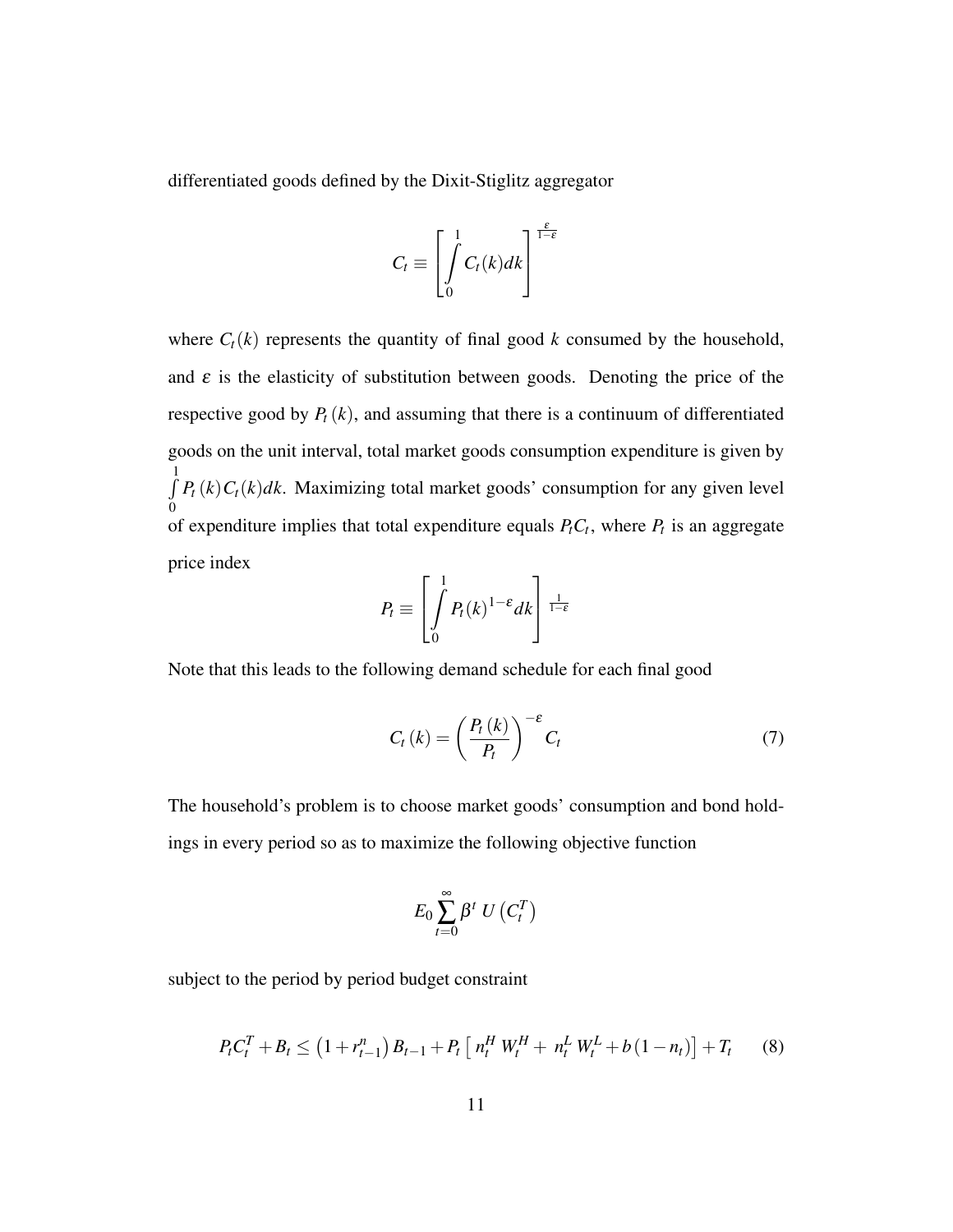where  $\beta \in (0,1)$  is the discount factor;  $U(.)$  is the utility function which is assumed to be increasing and concave in its argument;  $C_t^T \equiv C_t + b(1 - n_t)$  defines total consumption, being the sum of market goods' consumption and home production;  $n_t \equiv n_t^L + n_t^H$  represents total employment, and when normalizing the size of the total labour force to one and abstracting from the labour market participation decision, the total amount of job-seekers who remains unemployed is given by  $1 - n_t$ ;  $B_t$  are purchases of one period nominal bonds;  $r_t^n$  is the nominal interest rate which determines the return on bonds; and  $T_t$  represents the lump-sum component of income such as dividends from ownership of firms.

The household's problem gives rise to the standard Euler equation for consumption

$$
U'(C_t^T) = \beta (1 + r_t^n) E_t \left\{ U'(C_{t+1}^T) \frac{P_t}{P_{t+1}} \right\}
$$

#### 2.3 Intermediate Good Firms

I assume a continuum of intermediate good firms represented by the unit interval and operating in a perfectly competitive market. The intermediate good firms produce a homogeneous good which is sold at the price  $P_t^I$  to the final good firms. Each firm  $j \in [0, 1]$  faces the production function

$$
X_{j,t} = A_t n_{j,t}^e \tag{9}
$$

where  $X_{j,t}$  is the amount of the intermediate good produced by firm *j*, and  $A_t$  is the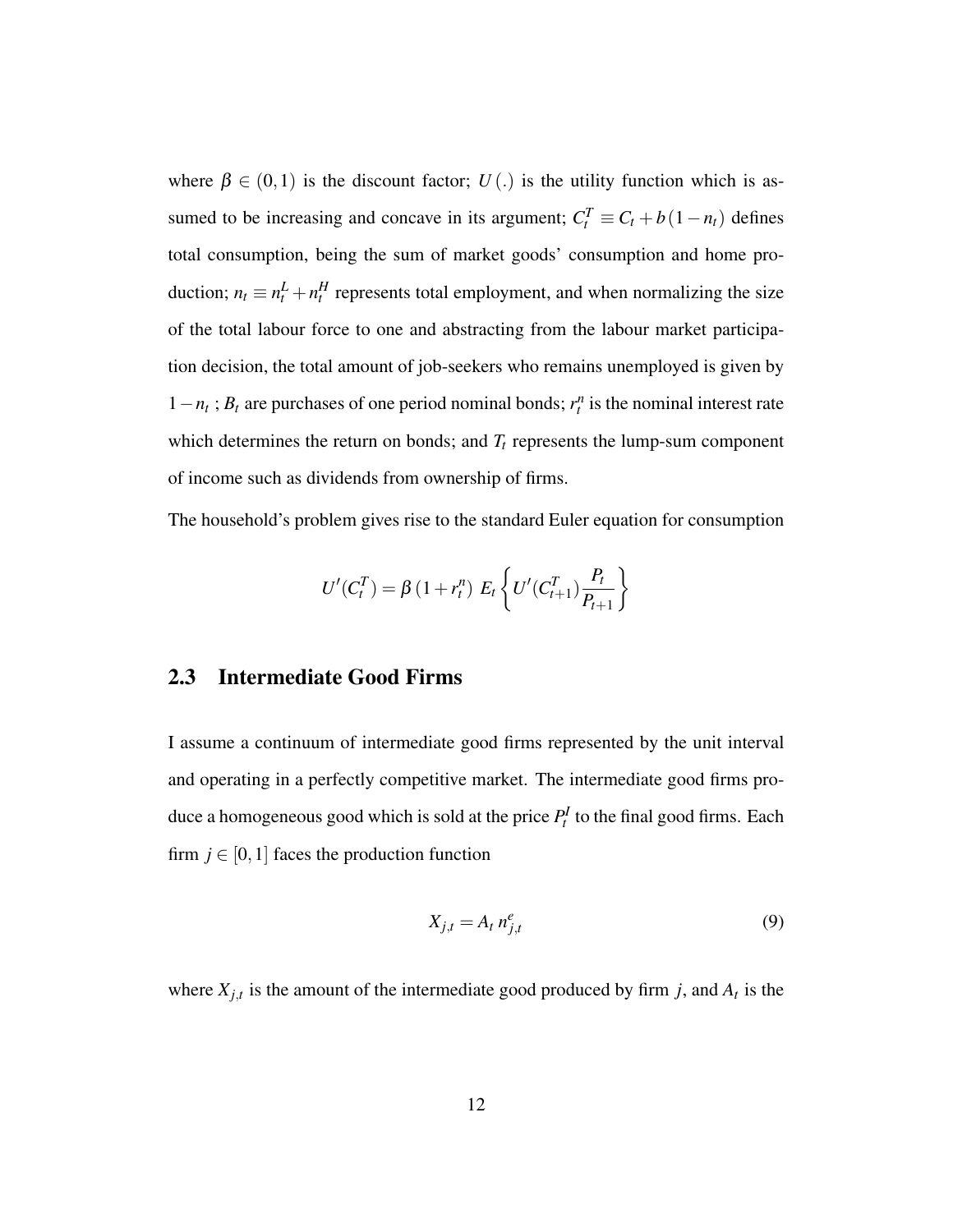aggregate level of technology which follows the process

$$
A_t = (1 - \rho_a) + \rho_a A_{t-1} + \varepsilon_t \tag{10}
$$

where  $\varepsilon_t \sim \textit{iid}(0, \sigma_a)$ , and  $n_{j,t}^e$  is firm *j*'s effective labour input which is defined as

$$
n_{j,t}^e \equiv n_{j,t}^H + (1 - \delta)n_{j,t}^L
$$

This implies that a worker's contribution to total output depends on her skill level. The weight of a high-skilled worker is normalized to one, whereas that of a lowskilled worker is given by  $1 - \delta$  where  $\delta$  can be interpreted as the rate of human capital depreciation, and where  $\delta \in (0,1]$ .<sup>11</sup>

The firm's problem consists of choosing the effective labour force, and the number of vacancies to post such as to maximize the objective function

$$
E_0 \sum_{t=0}^{\infty} \beta_{0,t} \left( \frac{P_t^I}{P_t} A_t \left( n_{j,t}^H + (1 - \delta) n_{j,t}^L \right) - n_{j,t}^H W_{j,t}^H - n_{j,t}^L W_{j,t}^L - \kappa v_{j,t} \right)
$$

subject to the law of motion of high-skilled and low-skilled employment at the firm

$$
n_{j,t}^H = (1 - \gamma) \left( n_{j,t-1}^H + g n_{j,t-1}^L \right) + v_{j,t} q_t (1 - s_t)
$$
 (11)

$$
n_{j,t}^L = (1 - \gamma)(1 - g)n_{j,t-1}^L + v_{j,t}q_t s_t \qquad (12)
$$

 $11$  The interpretation that workers who have suffered from human capital depreciation during unemployment are less productive upon re-employment has also been used by Pissarides (1992).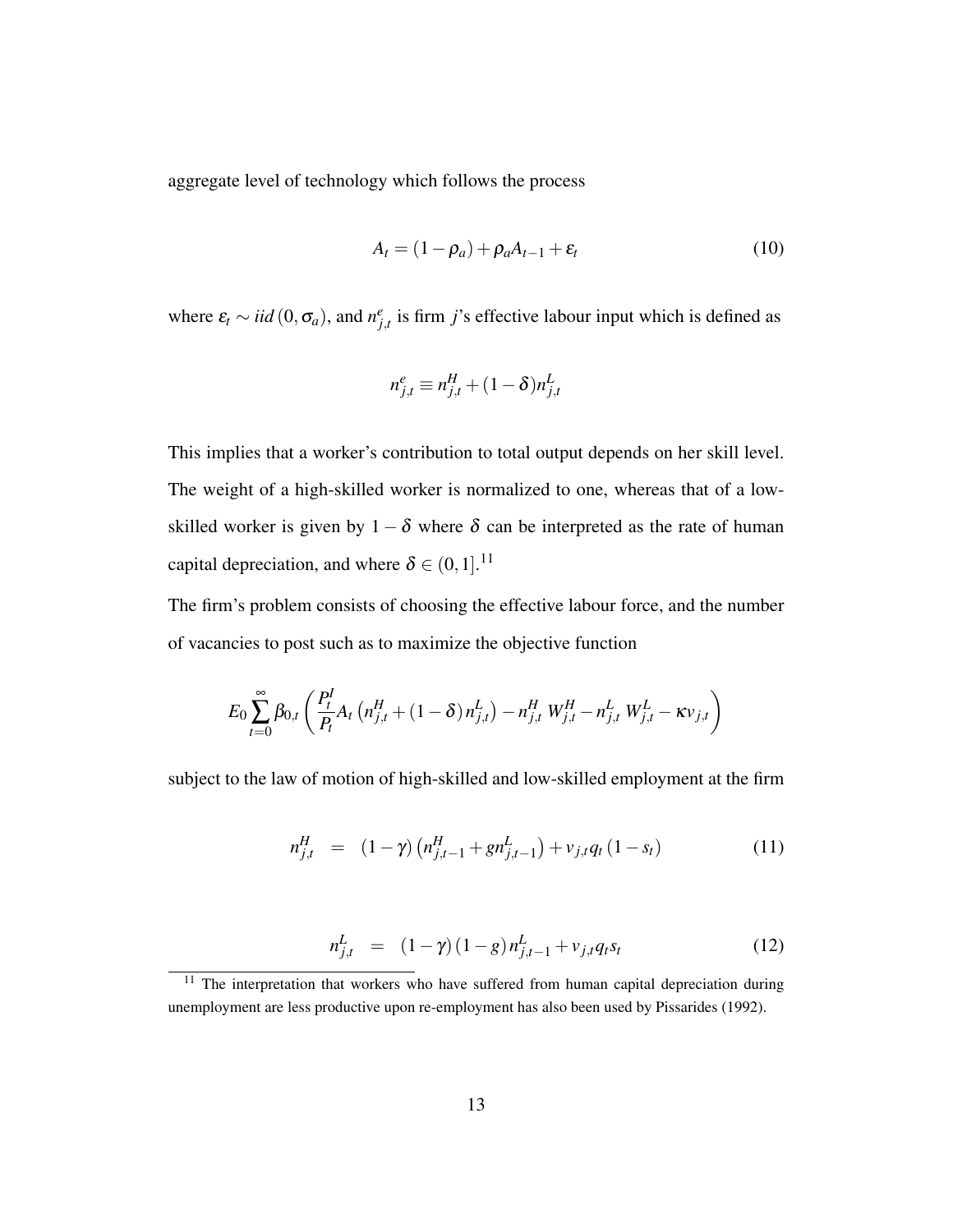where  $\beta_{0,t} \equiv \beta \frac{U'(C_t^T)}{U'(C_t^T)}$  $\frac{U'(C_t^T)}{U'(C_0^T)}$  is the stochastic discount factor, and where  $s_t \equiv \frac{u_t^L}{u_t}$  represents the fraction of low-skilled job-seekers in the unemployment pool. The firm's profit at time *t* is given by the total real revenue product minus the total real cost. The latter contains two parts: the total wage cost and the spending on recruitment. By spending resources on recruitment the firm can adjust the existing workforce. Equation (11) shows that high-skilled employment at time *t* is given by last period's highskilled workers who survived separation, last period's low-skilled workers who regained skills and survived separation, and the high-skilled new hires. Similarly, equation (12) shows that the number of low-skilled employed workers is given by those workers who remain employed and did not regain their skills and the lowskilled new hires. Whether the firm will end up recruiting high-skilled or lowskilled workers depends both on the probability that a vacancy gets filled (*q*) and the fraction of the respective job-seeker type in the unemployment pool (*s*).

I define the Lagrange multipliers on constraint (11) and (12) as  $\lambda_{j,t}$  and  $\varphi_{j,t}$  respectively, where  $\lambda_{j,t}$  represents the real marginal value of employing a high-skilled worker and  $\varphi_{j,t}$  represents the real marginal value of employing a low-skilled worker. The first order conditions with respect to  $v_{j,t}$ ,  $n_{j,t}^H$  and  $n_{j,t}^L$  are given by

$$
\frac{\kappa}{q_t} = (1 - s_t) \lambda_{j,t} + s_t \varphi_{j,t}
$$
\n(13)

$$
\lambda_{j,t} = Z_t^H - W_{j,t}^H + (1 - \gamma) E_t \{ \beta_{t,t+1} \lambda_{j,t+1} \}
$$
 (14)

$$
\varphi_{j,t} = Z_t^L - W_{j,t}^L + (1 - \gamma) E_t \left\{ \beta_{t,t+1} \left[ (1 - g) \varphi_{j,t+1} + g \lambda_{j,t+1} \right] \right\} \tag{15}
$$

where  $Z_t^H \equiv \frac{P_t^I}{P_t} A_t$  and  $Z_t^L \equiv \frac{P_t^I}{P_t} (1 - \delta) A_t$  represent the real marginal revenue product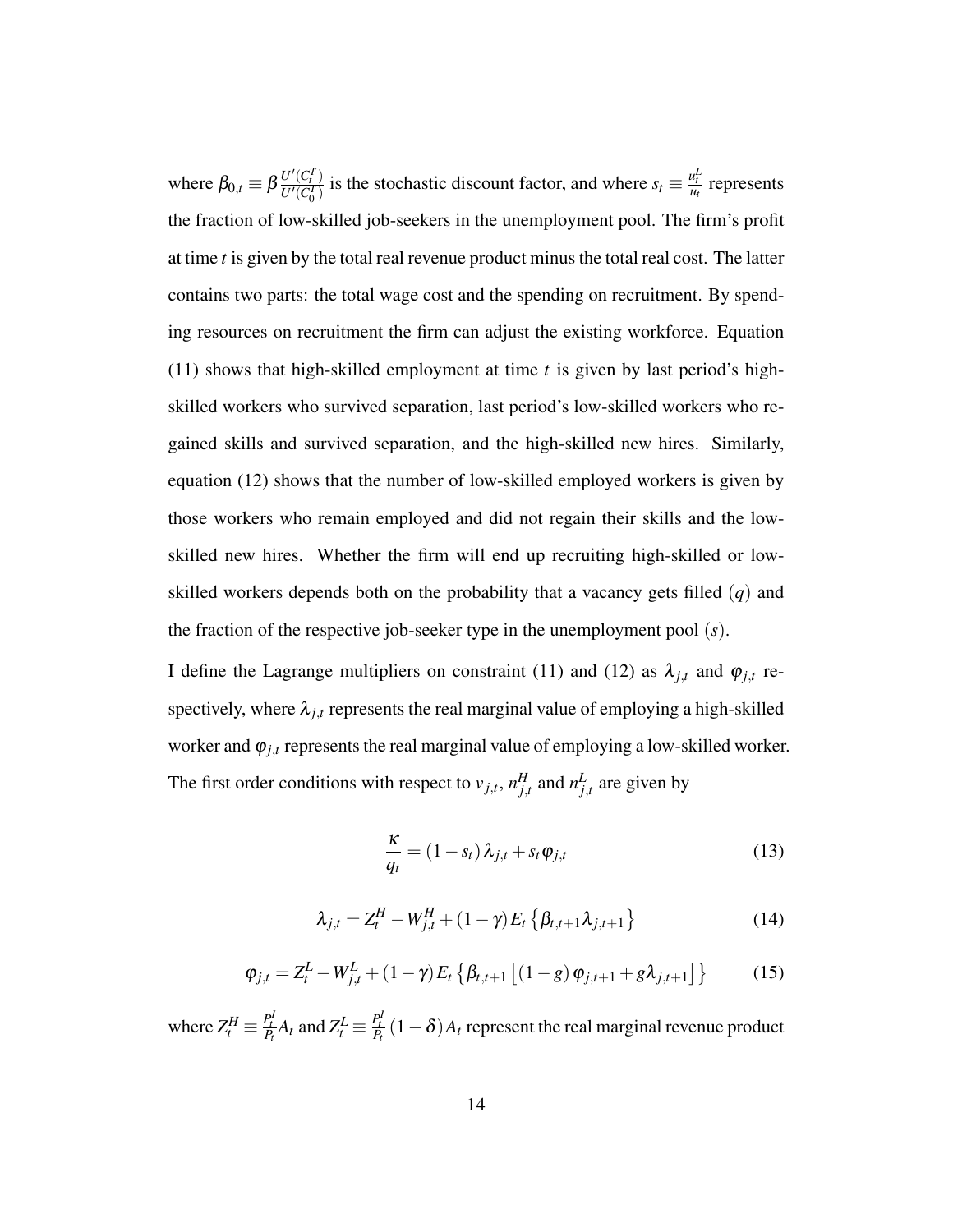of a high-skilled and low-skilled worker respectively. Note that the marginal value of having a specific worker type employed is independent of the size of the firm because of the constant returns to scale production function.

Equation (13) shows that a firm posts vacancies so that the expected hiring cost (LHS) equals the expected gain from vacancy posting (RHS). The latter depends on the expected real marginal value of a new hire, where the weight of each worker type is given by its share in the unemployment pool because both worker types have the same hiring probability. Equation (14) reflects that the real marginal value of employing a high-skilled worker equals the real marginal revenue product generated by that worker taking into account the real wage cost, and the value generated by employing that worker in period  $t + 1$  when the match survives separation. Just as for the high-skilled worker, the firm's real marginal value of employing a low-skilled worker depends on the real marginal revenue product generated by that worker and her wage cost. However, as can be seen from equation (15), the firm also takes into account that when this worker remains employed in the next period, she will have regained her skills with probability *g* and will generate the value of a high-skilled worker.

The total number of vacancies posted in the economy is  $v_t = \int$ 1 0  $v_{j,t}$  *d j*.

#### 2.4 Final Good Firms

I assume a continuum of final good firms represented by the unit interval. Each final good firm faces the production function

$$
Y_{k,t} = X_{k,t} \tag{16}
$$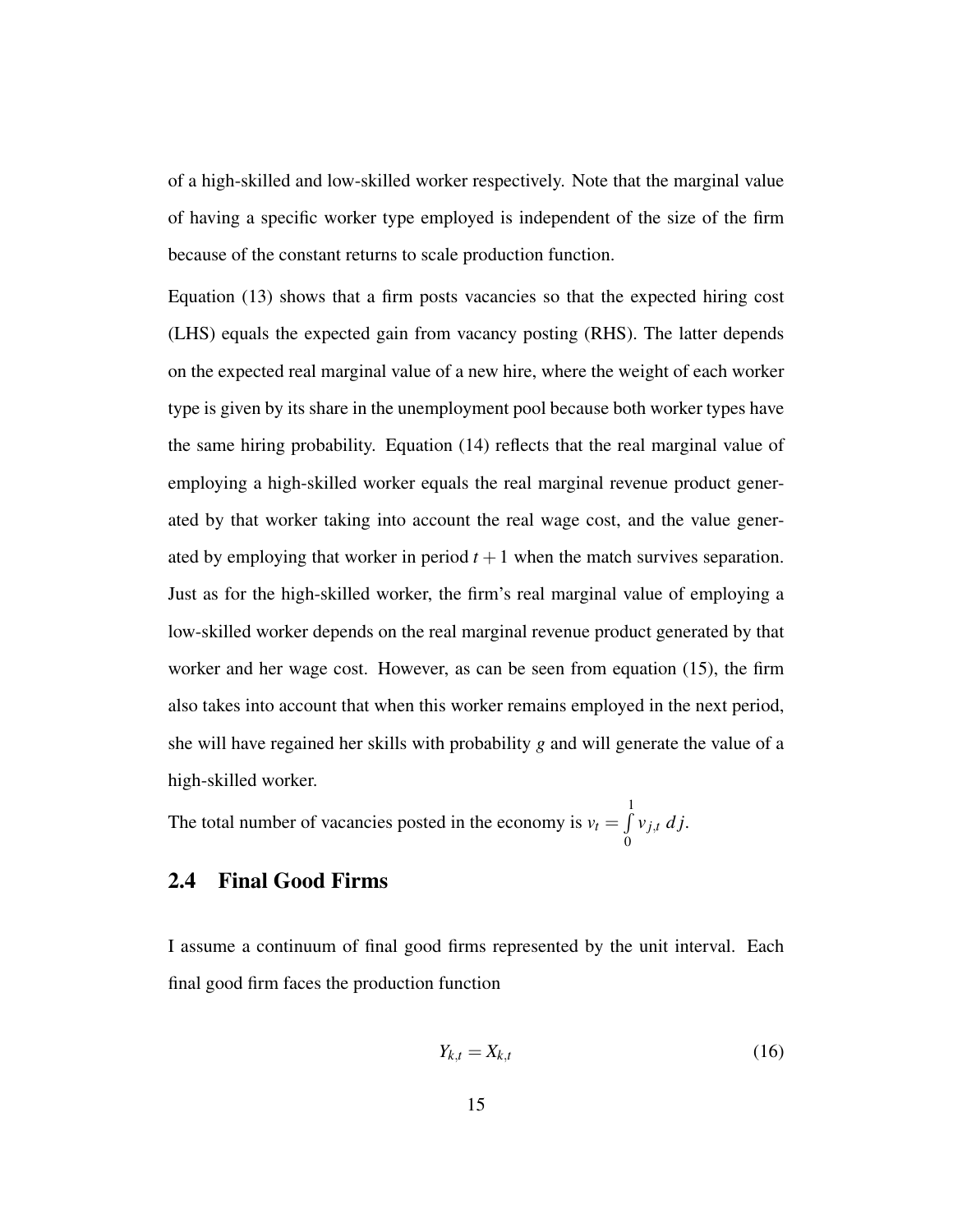where  $Y_{k,t}$  is the final good produced by firm *k*, and  $X_{k,t}$  is the amount of intermediate good used as input by firm *k*. So the production function implies a one to one transformation of the intermediate good into a final good.

Final good firms operate in a monopolistically competitive market. I assume sticky prices à la Calvo (1983) so that every period only a fraction 1−θ*<sup>p</sup>* of the final good firms can reset their prices, whereas the remaining fraction  $\theta_p$  keeps their prices unchanged. Since all firms face the same problem, all those firms who can reset their price will choose the same one. Therefore, I drop the subscript  $k$  in what follows to ease notation. Given that the firm's nominal marginal cost is the price of an intermediate good  $P_t^I$ , when a final good firm is able to reset its price, the firm chooses the optimal price  $P_t^*$  such as to maximize

$$
\sum_{l=0}^{\infty} \theta_p^l E_t \left\{ \widetilde{\beta}_{t,t+l} \left( P_t^{\star} - P_{t+l}^I \right) Y_{t+l|t} \right\}
$$

subject to the demand for the good

$$
Y_{t+l|t} = Y_{t+l|t}^d = \left(\frac{P_t^*}{P_{t+l}}\right)^{-\varepsilon} (C_{t+l} + \kappa v_{t+l})
$$

where  $\widetilde{\beta}_{t,t+l} \equiv \beta \frac{U'(C_{t+l}^T)}{U'(C_t^T)}$  $\overline{U'(C_t^T)}$ *Pt*  $\frac{P_t}{P_{t+1}}$  is the stochastic discount factor for nominal payoffs;  $Y_{t+l|t}$  is the output produced at time  $t+l$  when the firm last reset its price at time *t*, where the latter should equal the demand for that good to ensure market clearing; and  $P_{t+1}$  is the aggregate price level at time  $t + l$ . Note that each final good firm's demand consists of two parts: households' demand and intermediate good firms' demand. The latter follows from the assumption that the vacancy posting cost  $\kappa$  is in terms of the final good. Note that the demand schedule follows from the problem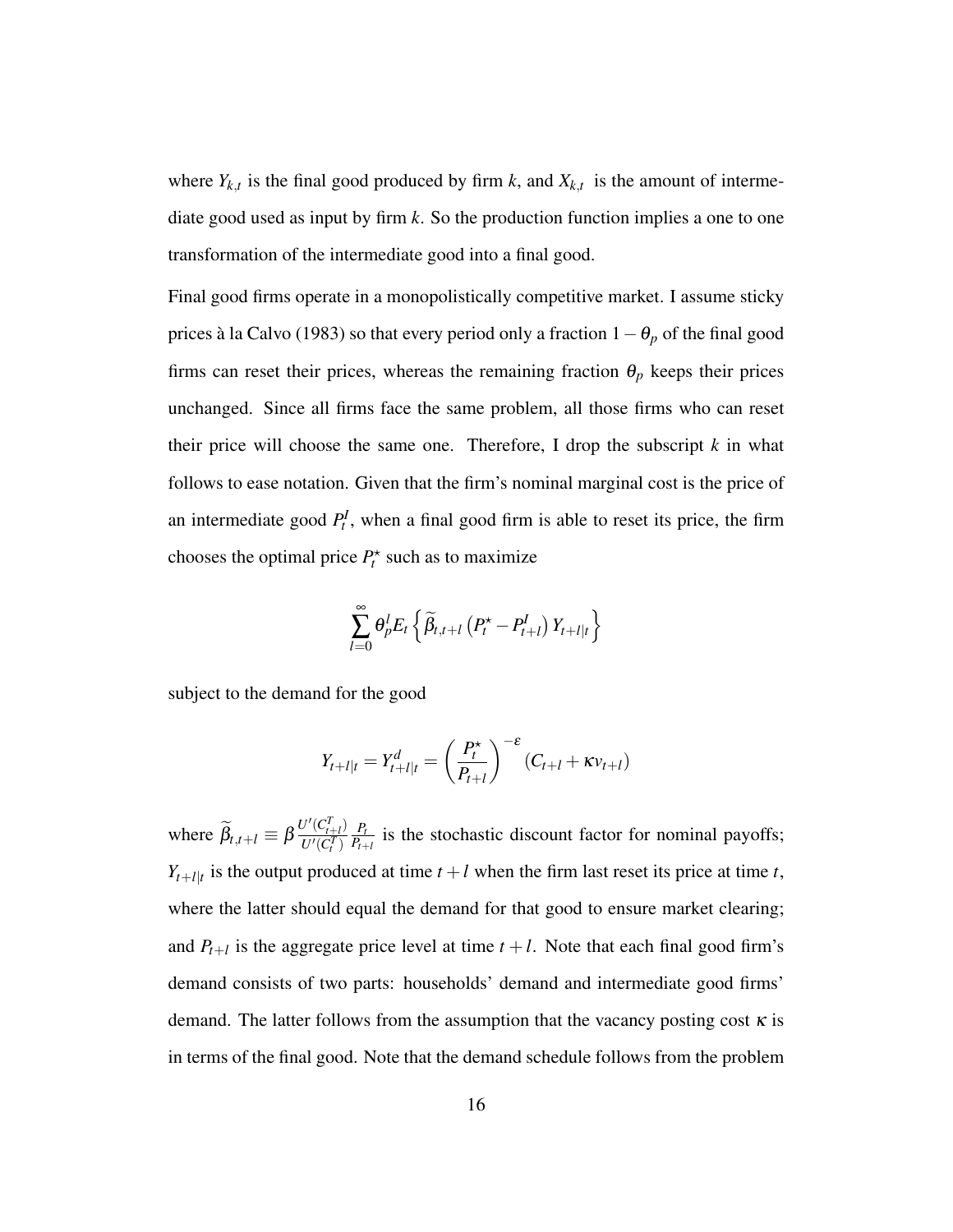of choosing the optimal consumption basket for any given level of expenditure, where it has been assumed that the price elasticity of substitution  $\varepsilon$  is the same for both households and intermediate good firms.

The optimal price-setting rule for firm *i* resetting its price in period *t* is given by

$$
\sum_{l=0}^{\infty} \theta_p^l E_t \left\{ \widetilde{\beta}_{t,t+l} Y_{t+l|t} \left( P_t^{\star} - \mu P_{t+l} M C_{t+l} \right) \right\} = 0 \tag{17}
$$

where  $\mu \equiv \frac{\varepsilon}{\varepsilon - 1}$  is the gross desired markup, and  $MC_{t+l} \equiv P_t^l$  $P_{t+l}$  / $P_{t+l}$  is the real marginal cost.

#### 2.5 Wages

Wages are assumed to be renegotiated in every period between the household and the firm. Following the literature, wages are set so that the surplus generated by an established employment relationship is shared between the household and the firm. The share of the surplus that each of them receives depends on their respective bargaining power. Given that all intermediate good firms face the same problem I drop the subscript *j* in what follows to ease notation.

The household's value, expressed in terms of consumption, of having an additional member of type  $i = \{H, L\}$  employed  $\begin{pmatrix} \mathcal{E}_t^i \\ k \end{pmatrix}$  is given by

$$
\mathcal{E}_{t}^{H} = W_{t}^{H} + E_{t} \left\{ \beta_{t,t+1} \left[ (1 - \gamma + \gamma p_{t+1}) \mathcal{E}_{t+1}^{H} + \gamma (1 - p_{t+1}) \mathcal{U}_{t+1}^{H} \right] \right\} (18)
$$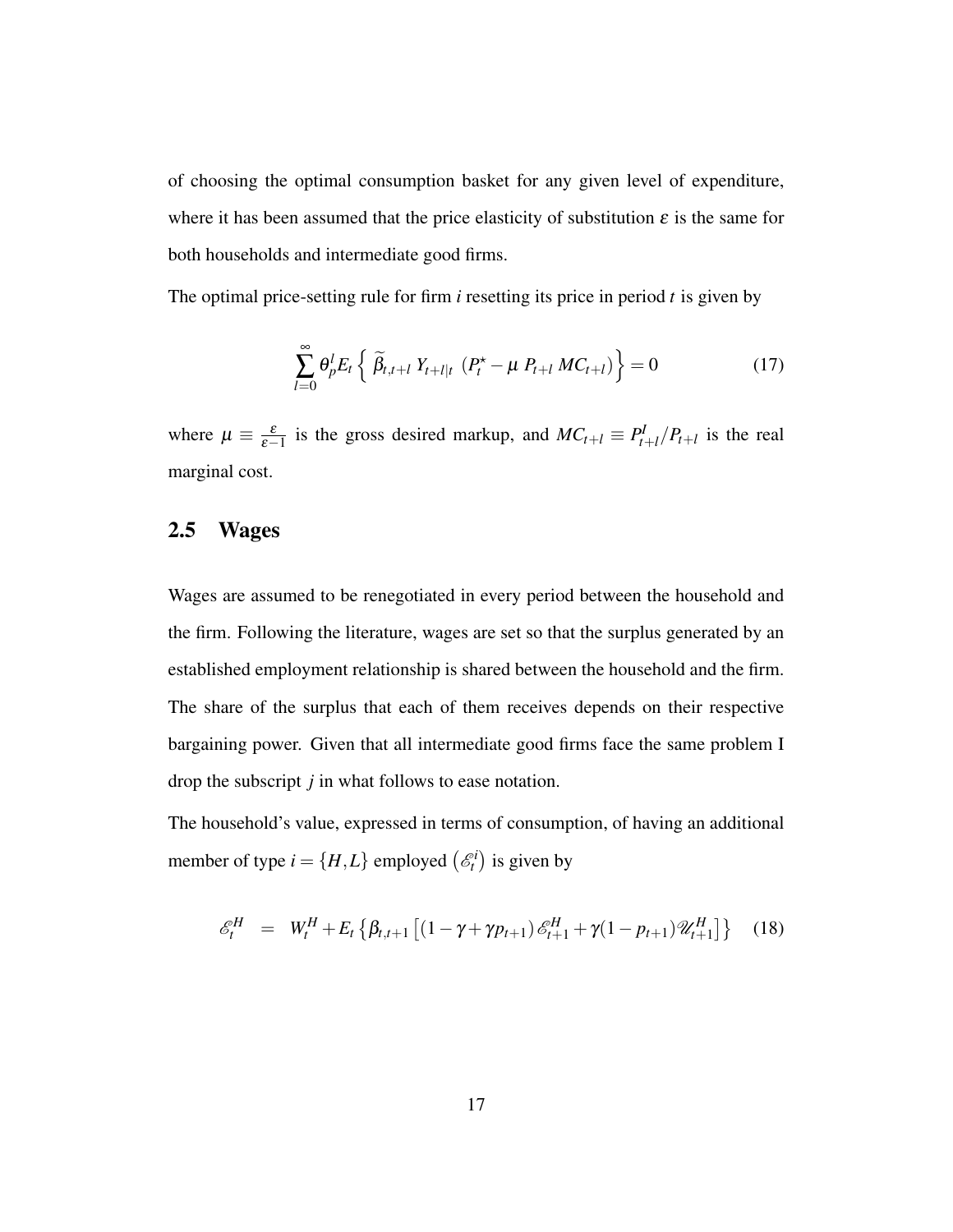$$
\mathcal{E}_{t}^{L} = W_{t}^{L} + E_{t} \left\{ \beta_{t,t+1} \left[ \begin{array}{c} g - ((1 - \gamma + \gamma p_{t+1}) \mathcal{E}_{t+1}^{H} + \gamma (1 - p_{t+1}) \mathcal{U}_{t+1}^{H}) \\ + \frac{(1 - g)}{\text{no regaining}} \left( (1 - \gamma + \gamma p_{t+1}) \mathcal{E}_{t+1}^{L} + \gamma (1 - p_{t+1}) \mathcal{U}_{t+1}^{L}) \right) \\ \text{no regaining} \end{array} \right] \right\}
$$
(19)

The value of being employed at time *t* depends on the wage and next period's value. Equation (18) and (19) show that both worker types will continue being employed when the worker does not get fired or when the worker gets fired and immediately rehired. If not, the worker will be unemployed, where  $\mathcal{U}_t^i$  denotes the value of being unemployed and is defined below. In the presence of learning-by-doing workers with eroded skills also take into account that being employed today enables them to regain their skills. Thus, as can be seen from equation (19), next period's value for the low-skilled workers does not only depend on their employment status but also on whether they regained skills.

The household's value, expressed in terms of consumption, of having an additional member of type *i* unemployed at the end of the period after hiring took place  $(\mathcal{U}_t^i)$ is given by

$$
\mathcal{U}_{t}^{H} = b + E_{t} \left\{ \beta_{t,t+1} \left[ \frac{(1-l) \left( p_{t+1} \mathcal{E}_{t+1}^{H} + (1 - p_{t+1}) \mathcal{U}_{t+1}^{H} \right) \right] + \bigcup_{loss} \left( p_{t+1} \mathcal{E}_{t+1}^{L} + (1 - p_{t+1}) \mathcal{U}_{t+1}^{L} \right) \right\}
$$
\n
$$
\mathcal{U}_{t}^{L} = b + E_{t} \left\{ \beta_{t,t+1} \left[ p_{t+1} \mathcal{E}_{t+1}^{L} + (1 - p_{t+1}) \mathcal{U}_{t+1}^{L} \right] \right\}
$$
\n(20)

The above expressions show that for both worker types the value of being unemployed is a function of the value generated through home production and next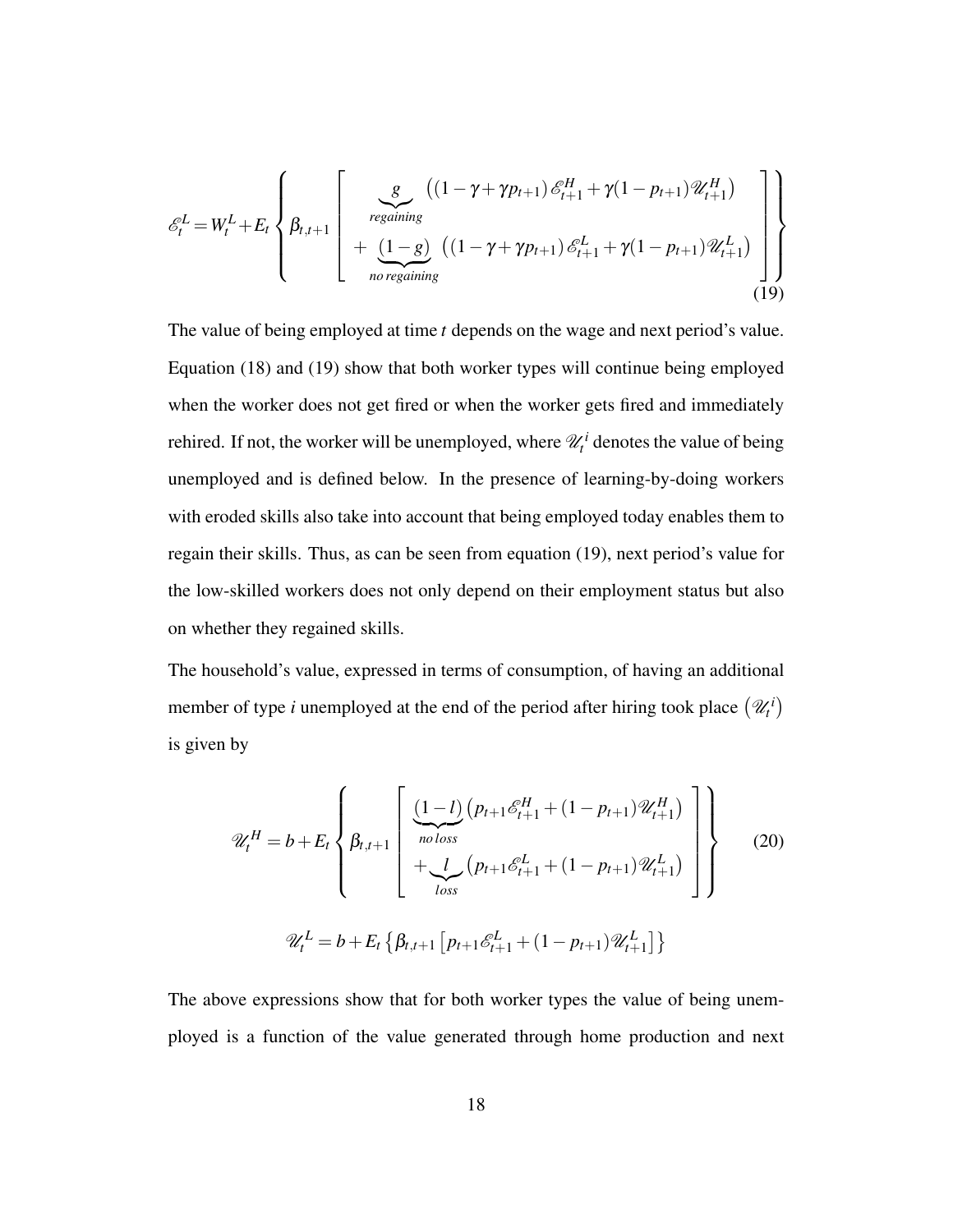period's value. Today's unemployed workers can either become employed or remain unemployed in the next period. However, the presence of skill erosion during unemployment makes high-skilled workers take into account that being unemployed might lead to skill erosion, which can be seen from equation (20). If their skills erode, which happens with probability *l*, they will be searching for jobs as low-skilled workers.

The household's surplus, expressed in terms of consumption, for having an additional member of type *i* in an established employment relationship, defined as  $\mathcal{H}_t^i \equiv \mathcal{E}_t^i - \mathcal{U}_t^i$ , is given by

$$
\mathcal{H}_{t}^{H} = W_{t}^{H} - b + E_{t} \left\{ \beta_{t,t+1} \begin{bmatrix} (1 - \gamma + \gamma p_{t+1}) \mathcal{H}_{t+1}^{H} \\ -p_{t+1} (l \mathcal{H}_{t+1}^{L} + (1 - l) \mathcal{H}_{t+1}^{H}) \\ + l (\mathcal{U}_{t+1}^{H} - \mathcal{U}_{t+1}^{L}) \end{bmatrix} \right\}
$$
(21)

$$
\mathcal{H}_{t}^{L} = W_{t}^{L} - b + E_{t} \left\{ \beta_{t,t+1} \begin{bmatrix} (1 - \gamma + \gamma p_{t+1}) \left( g \mathcal{H}_{t+1}^{H} + (1 - g) \mathcal{H}_{t+1}^{L} \right) \\ - p_{t+1} \mathcal{H}_{t+1}^{L} \\ + g \left( \mathcal{U}_{t+1}^{H} - \mathcal{U}_{t+1}^{L} \right) \end{bmatrix} \right\}
$$
(22)

Note that the value for the firm of having a high-skilled and low-skilled worker employed is given by  $\lambda_t$  and  $\varphi_t$  respectively.

The surplus generated by an employment relationship with a high and low-skilled worker is given by  $M_t^H \equiv \mathcal{H}_t^H + \lambda_t$  and  $M_t^L \equiv \mathcal{H}_t^L + \varphi_t$  respectively. Defining the household's bargaining power by  $\eta$  implies

$$
\mathcal{H}_t^i = \eta M_t^i \tag{23}
$$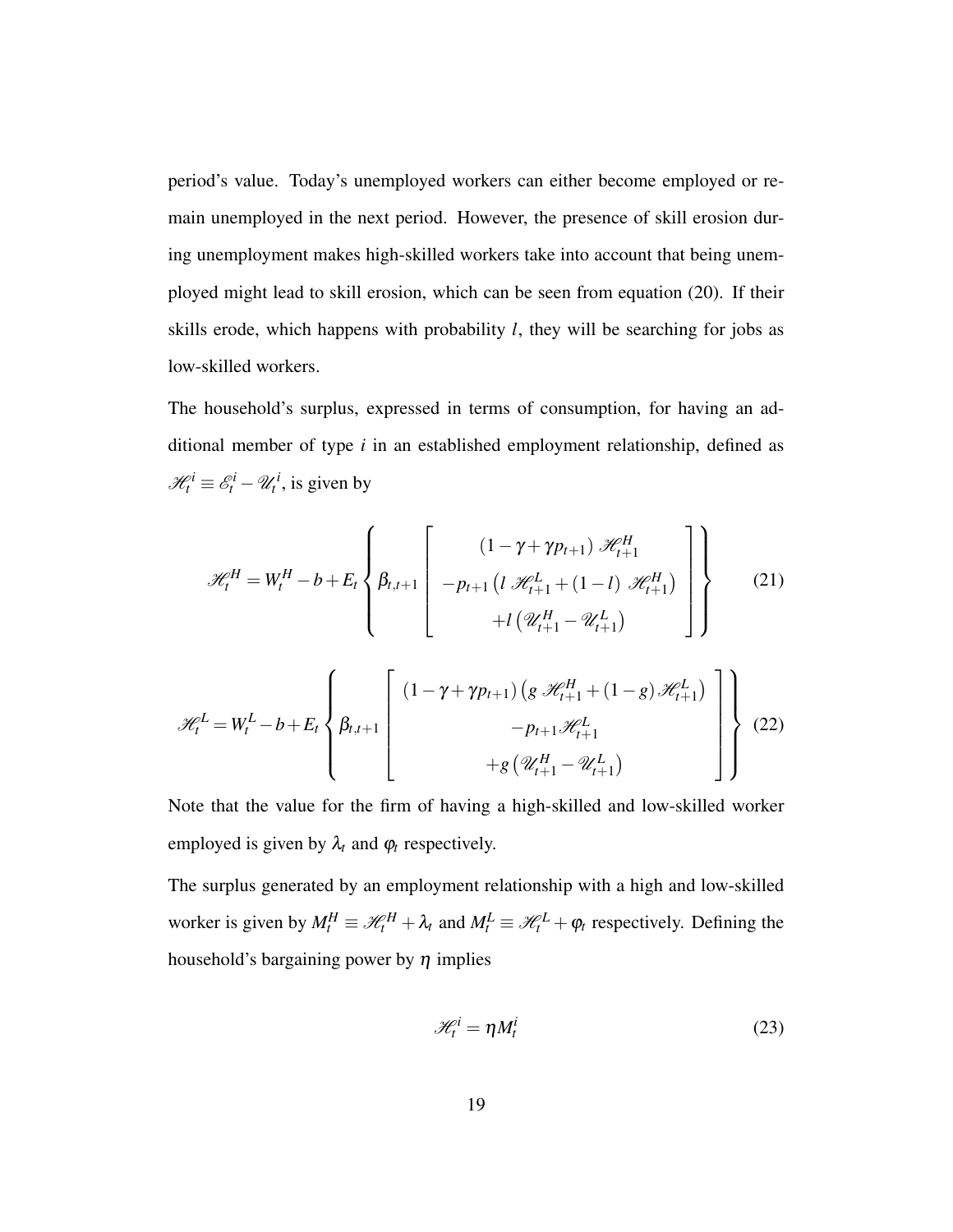$$
\lambda_t = (1 - \eta) M_t^H \tag{24}
$$

$$
\varphi_t = (1 - \eta) M_t^L \tag{25}
$$

Combining the sharing rule (equations  $(23)-(25)$ ) with the expression for the household's surplus (equations (21) and (22)) and the firm's surplus (equations (14) and (15)), gives the real wage for a worker of type *i*

$$
W_t^i = \eta Z_t^i + (1 - \eta) \mathcal{O}_t^i \tag{26}
$$

where  $\mathcal{O}_t^i$  represents the worker's outside option

$$
\mathcal{O}_{t}^{H} \equiv b + E_{t} \left\{ \beta_{t,t+1} \left[ \eta p_{t+1} \left( (1 - l - \gamma) M_{t+1}^{H} + l M_{t+1}^{L} \right) \right] \right\}
$$

$$
- l \left( \mathcal{U}_{t+1}^{H} - \mathcal{U}_{t+1}^{L} \right)
$$

$$
\mathcal{O}_{t}^{L} \equiv b + E_{t} \left\{ \beta_{t,t+1} \left[ \eta p_{t+1} \left( (1 - \gamma (1 - g)) M_{t+1}^{L} - \gamma g M_{t+1}^{H} \right) \right] \right\}
$$

$$
- g \left( \mathcal{U}_{t+1}^{H} - \mathcal{U}_{t+1}^{L} \right)
$$

The wage is so that workers get a part, determined by their bargaining power  $\eta$ , of the real marginal revenue product. Moreover, workers get partially, depending on the firm's bargaining power, compensated for their outside option. A worker's outside option at time *t* consists of time *t*'s home production and the possibility of searching for a job in period  $t + 1$ . Note that high-skilled workers take into account that if they had not been employed, they could have lost a fraction of their skills with probability *l*. At the same time, workers' outside option also reflects that even though workers have a job today, they might have a different job next period when they get fired and immediately rehired. Note that low-skilled workers' take into account that being employed today, enables them to regain their skills. Overall,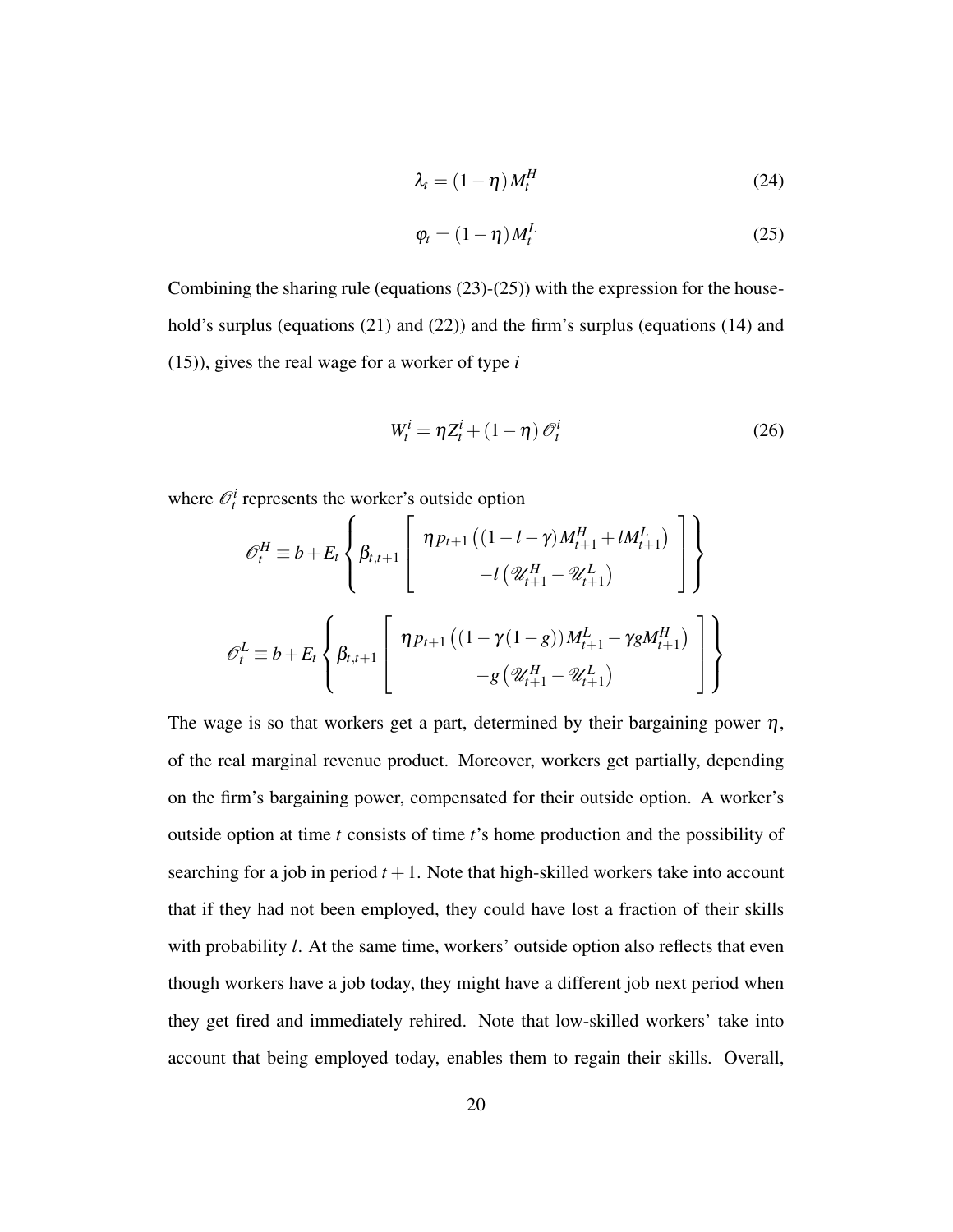the presence of skill erosion during unemployment affects the wage because it is reflected in the worker's outside option that the worker's employment status affects her skills.

#### 2.6 Equilibrium

The economy's resource constraint can be derived as follows. Aggregate demand  $Y_t^d$  is given by the sum of households' total consumption of market goods and the total resources spent on vacancy creation by firms

$$
Y_t^d = C_t + \kappa v_t
$$

Market clearing implies that the demand of each final good firm *k* has to equal its supply, i.e.  $Y_{k,t} = Y_{k,t}^d$  $k_{k,t}$ . Given the production function of the final good firms (equation (16)), the production function of the intermediate good firms (equation (9)), and the demand schedule for final goods (equation (7)), market clearing implies

$$
\int_{0}^{1} Y_{k,t} dk = A_t \int_{0}^{1} n_{j,t}^{e} dj = A_t (n_t^H + (1 - \delta) n_t^L) = \int_{0}^{1} Y_{k,t}^d dk = (C_t + \kappa v_t) \int_{0}^{1} \left( \frac{P_{k,t}}{P_t} \right)^{-\epsilon} dk
$$

Denoting total output as  $Y_t \equiv \int$ 1 0  $Y_{k,t}$ *dk*, the resource constraint is given by

$$
Y_t = A_t n_t^H + A_t (1 - \delta) n_t^L = (C_t + \kappa v_t) \Delta_t
$$

where  $\Delta_t \equiv \int$ 1 0  $\int P_{k,t}$ *Pt*  $\int_{0}^{\infty} dk$  is a measure of price dispersion among final good firms. Given that all intermediate good firms face the same problem, they all behave in the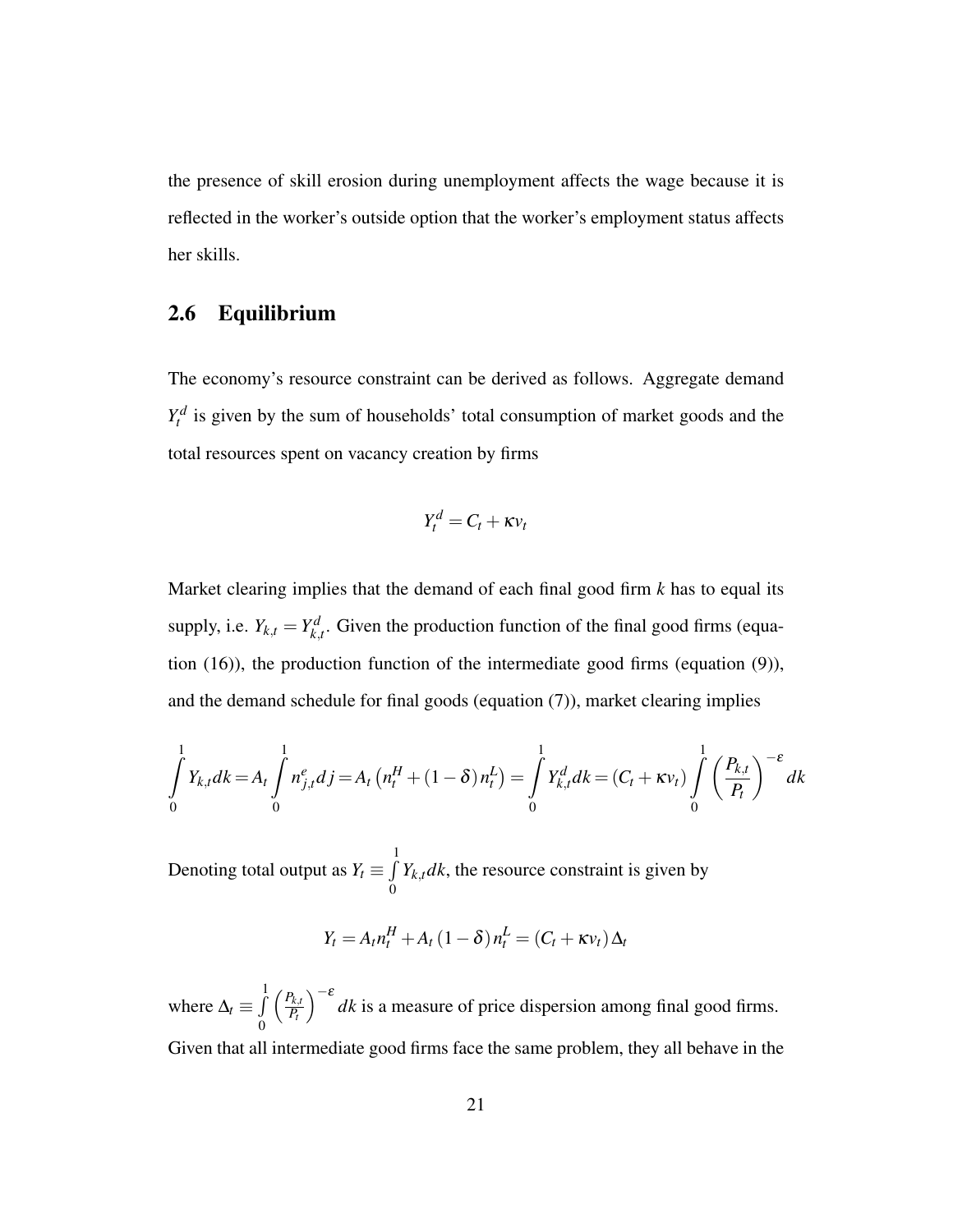same way. Therefore, equilibrium job creation is obtained by dropping subscript *j* and combining equation  $(13)$ ,  $(24)$  and  $(25)$ 

$$
\frac{\kappa}{q_t} = (1 - \eta) \left( (1 - s_t) M_t^H + s_t M_t^L \right)
$$

This implies that job creation is so that the expected hiring cost (LHS) equals the expected gains from job creation (RHS). The latter depends on the expected match surplus generated by a new hire, taking into account the share of the surplus that the firms will obtain  $1-\eta$ . For an expression of the surplus generated by a high-skilled and low-skilled worker in equilibrium, see equations (53) and (54) in Appendix A. Finally, total net supply of bonds in the economy is zero.

Definition 1: *Equilibrium in this economy is defined as the path*

$$
\left\{\n\begin{array}{c}\nY_t, C_t, C_t^T, n_t^H, n_t^L, n_t, p_t, q_t, \theta_t, u_t, u_t^L, u_t^H, v_t, \\
M_t^H, M_t^L, \mathcal{U}_t^H, \mathcal{U}_t^L, P_t, P_t^{\star}, \Pi_t, \Delta_t, x_t, z_t, MC_t, r_t^n\n\end{array}\n\right\}_{t=0}^{\infty}
$$

*that satisfies equations* (34)-(57) *in Appendix A for all t*  $\geq$  0, given the evolution of *the exogenous shock*  ${E_t}_{t=0}^{\infty}$  $_{t=0}^{\infty}$ , the law of motion for aggregate technology (equation (10)*), and an expression describing the conduct of monetary policy.*

# 3 Implications of Introducing Human Capital Depreciation during Unemployment

A well-known result in the literature is that in the absence of human capital depreciation during unemployment, i.e.  $\delta = 0$ , the decentralized allocation replicates the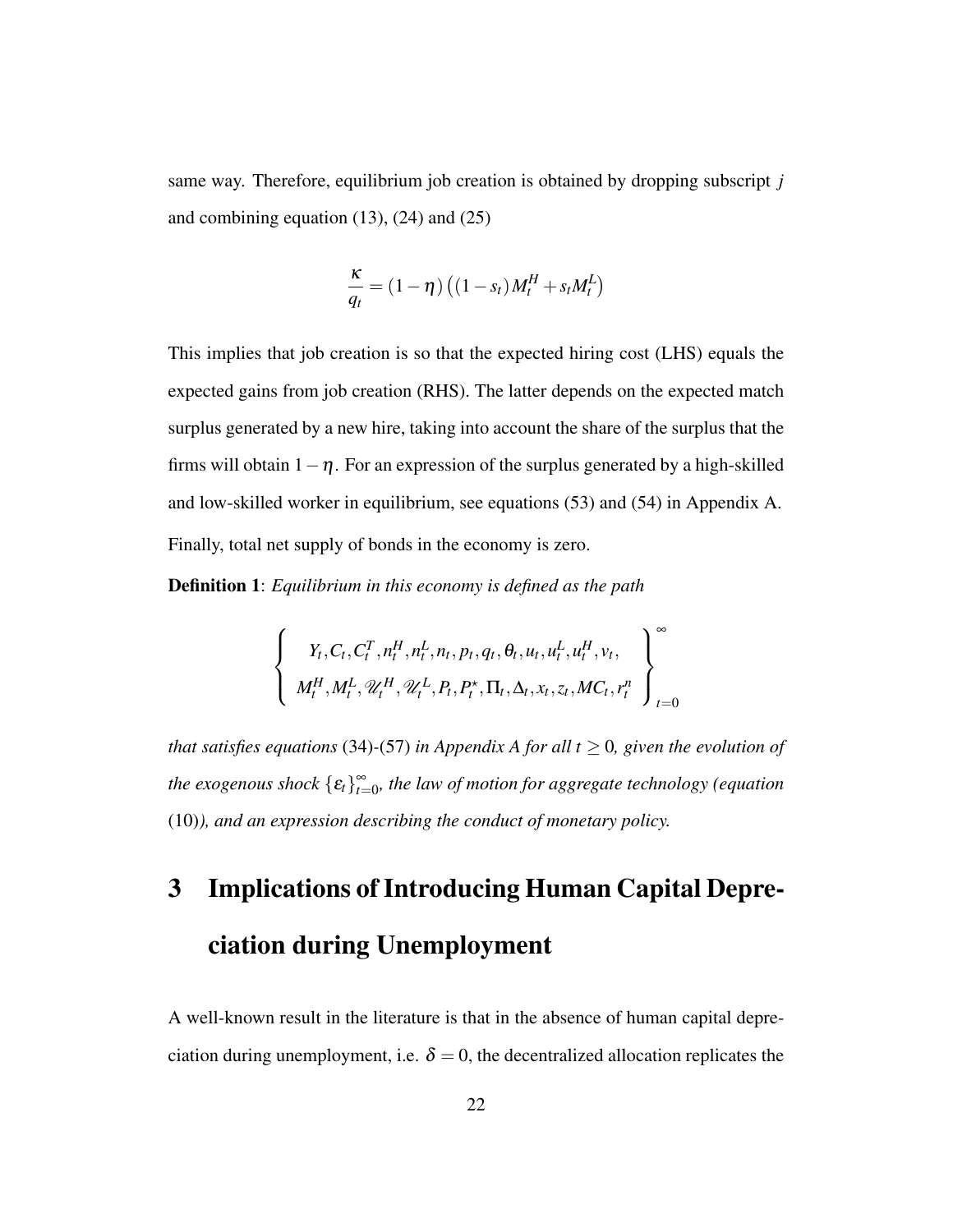constrained-efficient allocation when the distortions following from price stickiness and monopolistic competition are offset, and when the Hosios condition holds.<sup>12</sup> The latter refers to the parameter condition for the workers' bargaining power under which the congestion externality following from search frictions in the labour market is fully internalized, i.e. the workers' bargaining power equals the elasticity of unemployment in the matching function ( $\eta = \xi$ ). But in the presence of human capital depreciation during unemployment this result no longer holds.

Proposition: *In the presence of human capital depreciation during unemployment, i.e.*  $\delta \in (0,1]$ *, the decentralized allocation is not constrained-efficient when the standard Hosios (1990) condition, i.e.*  $\eta = \xi$ , *holds and distortions from price stickiness and monopolistic competition are offset.*

This proposition results from job creation in the decentralized allocation not being optimal from a social point of view when workers' skills erode during periods of unemployment. This is because human capital depreciation during unemployment generates a composition externality in job creation when firms cannot direct their search to workers with or without depreciated human capital.<sup>13</sup> The composition externality arises since firms' job creation decisions today affect the skill composition of the unemployment pool in the next period, and hence the expected productivity of other firms' new hires.

*Proof of proposition.* Throughout I assume that  $g = l = 1$ , which implies that a worker's productivity deteriorates with probability 1 after having been out of work

 $12$ See Thomas (2008).

 $13$ Laureys (2014) shows that a composition externality arises in a search and matching model à la Diamond-Mortensen-Pissarides with aggregate uncertainty and human capital depreciation during unemployment.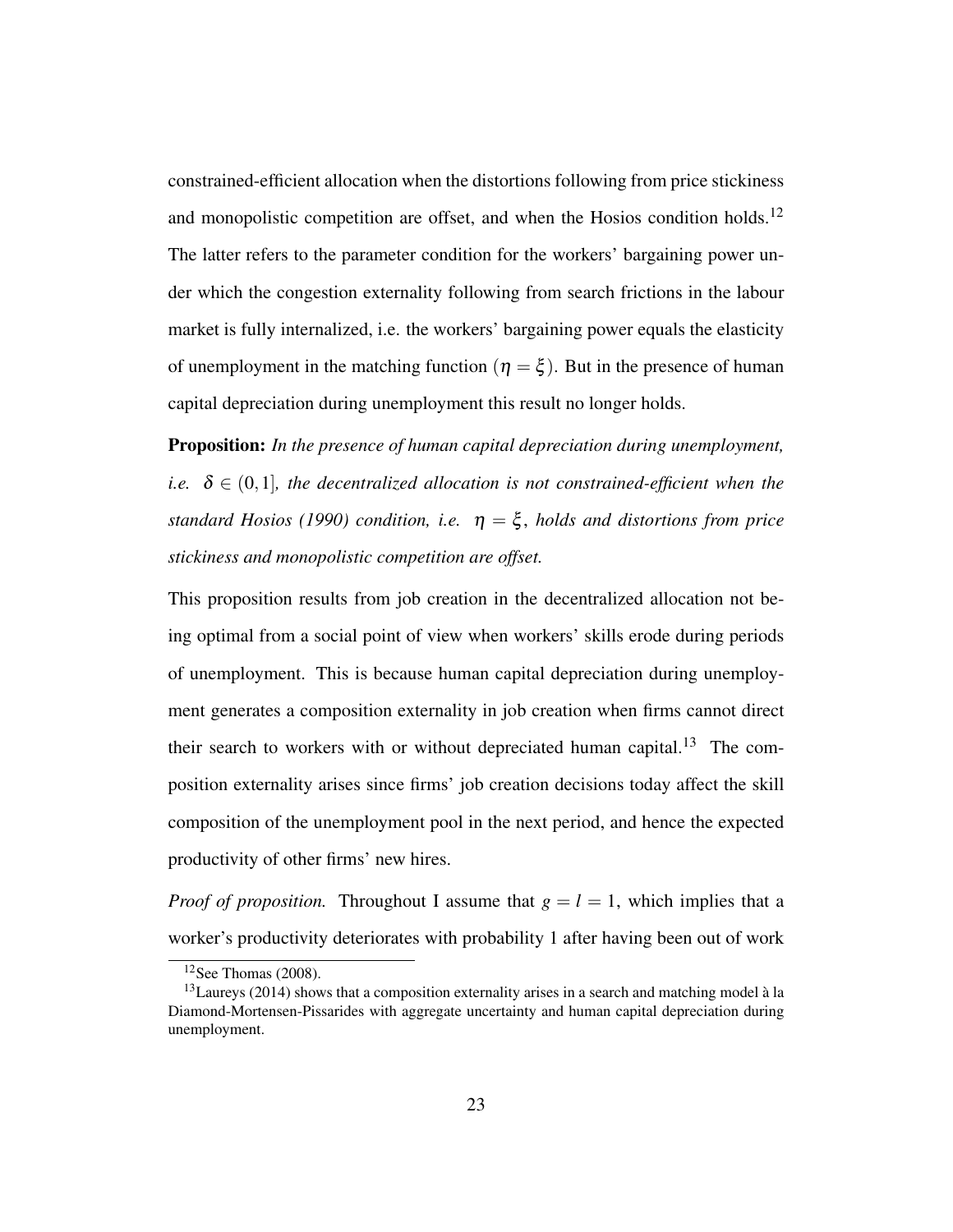for one period, and is restored with probability 1 after having worked for one period. This parameter condition allows for the derivation of an Euler equation for job creation so that job creation in the constrained-efficient and decentralized allocation can be directly compared, while preserving the key feature of the skill loss process, namely that the chance of losing skills depends on the time spent in unemployment, and hence the hiring decision.

The constrained-efficient allocation is obtained by solving the problem of a benevolent social planner who is subject to the same technological constraints and labour market frictions as in the decentralized allocation. The planner's problem is outlined in Appendix B.1. Job creation in the constrained-efficient allocation is given by

$$
\frac{\kappa}{q_t} = (1 - \xi) \left[ A_t (1 - \delta s_t) - b + E_t \left\{ \beta_{t,t+1} \Lambda_{t+1}^P \right\} \right]
$$
(27)

where

$$
E_{t} \left\{ \Lambda_{t+1}^{P} \right\} \equiv E_{t} \left\{ \begin{array}{c} (1 - \gamma) \left( \frac{\kappa}{q_{t+1}(1-\xi)} - \xi \theta_{t+1} \kappa \right) \\ + (1 - \gamma + \gamma p_{t+1}) \delta A_{t+1} s_{t+1} \\ + p_{t+1} \delta A_{t+1} \left( 1 - s_{t+1} \right) \end{array} \right\}
$$
(28)

In the decentralized allocation in the absence of sticky prices final good firms are able to reset their price in every period. Optimal price-setting implies that each final good firm sets his price in every period as a constant markup over its nominal marginal cost. Taking into account that the nominal marginal cost of each final good firm is given by the price of the intermediate good  $P_t^I$ , optimal price-setting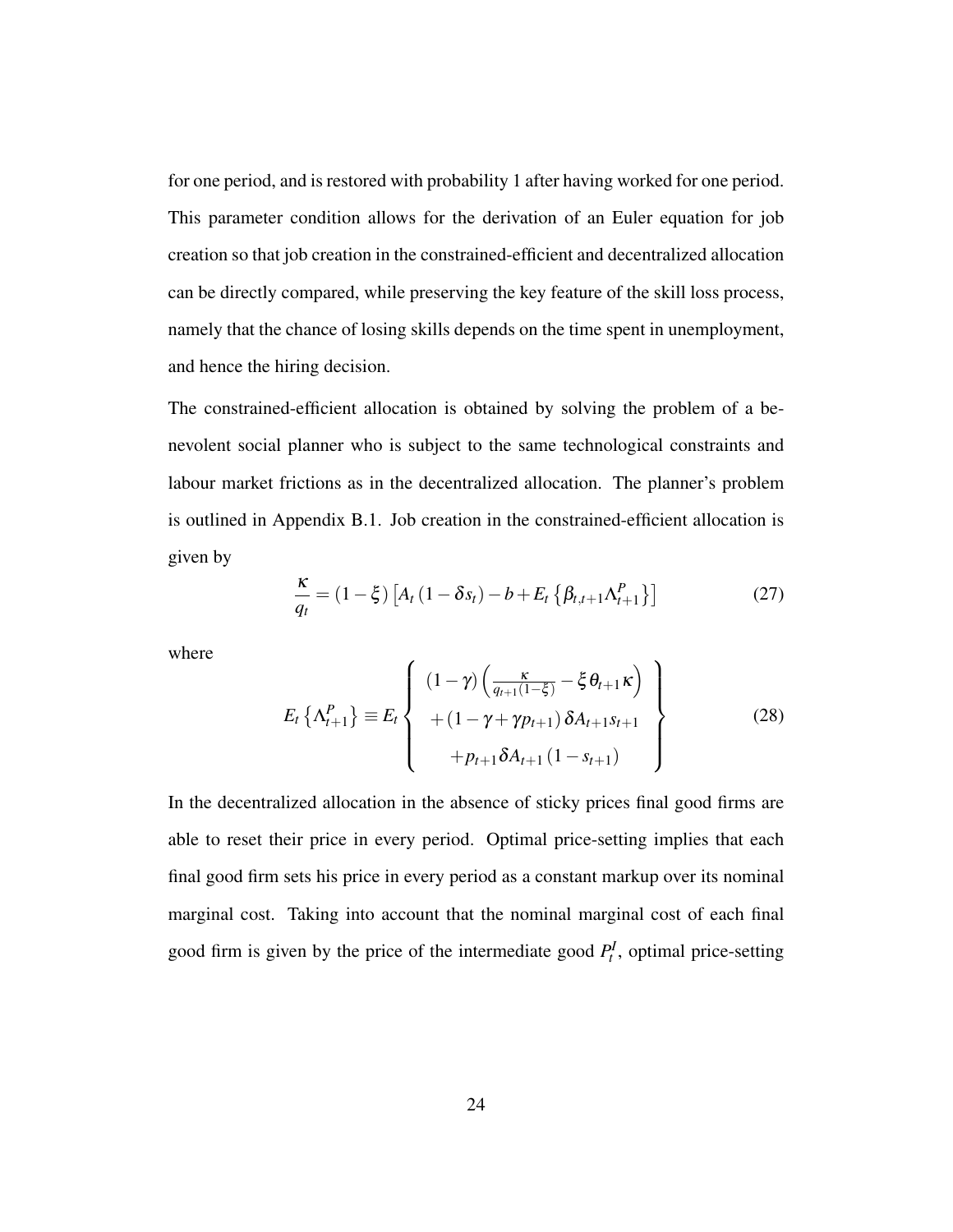under fully flexible prices implies

$$
\frac{P_t^I}{P_t} = \frac{1}{\mu}
$$

Additionally, I assume that an appropriate subsidy  $\tau$ , financed through lump-sum taxation, is implemented to offset the distortion related to monopolistic competition, implying that  $\frac{1}{\mu(1-\tau)} = 1$ . Note that the marginal revenue product of a high-skilled and low-skilled worker respectively, is now given by

$$
Z_t^H=A_t
$$

$$
Z_t^L = (1 - \delta) A_t
$$

Combining the first order conditions of the intermediate good firm's problem (equations  $(13)-(15)$ ) with the relevant expressions implied by the wage-setting (equations (24)-(26)), and imposing the Hosios condition ( $\eta = \xi$ ), gives rise to the following expression for job creation $14$ 

$$
\frac{\kappa}{q_t} = (1 - \xi) \left[ A_t \left( 1 - \delta s_t \right) - b + E_t \left\{ \beta_{t,t+1} \Lambda_{t+1}^N \right\} \right]
$$
(29)

where

$$
E_{t} \left\{ \Lambda_{t+1}^{N} \right\} \equiv E_{t} \left\{ \begin{array}{c} (1 - \gamma) \left( \frac{\kappa}{q_{t+1}(1 - \xi)} - \xi \theta_{t+1} \kappa \right) \\ + (1 - \gamma + \xi \gamma p_{t+1}) \delta A_{t+1} s_{t+1} \\ + \xi p_{t+1} \delta A_{t+1} (1 - s_{t+1}) \end{array} \right\}
$$
(30)

Comparing equation (27) and (29) shows that the natural allocation is inefficient even if the Hosios condition holds. In particular, the third term in expressions (28)

<sup>&</sup>lt;sup>14</sup>See Appendix B.2 for a detailed description of the derivation.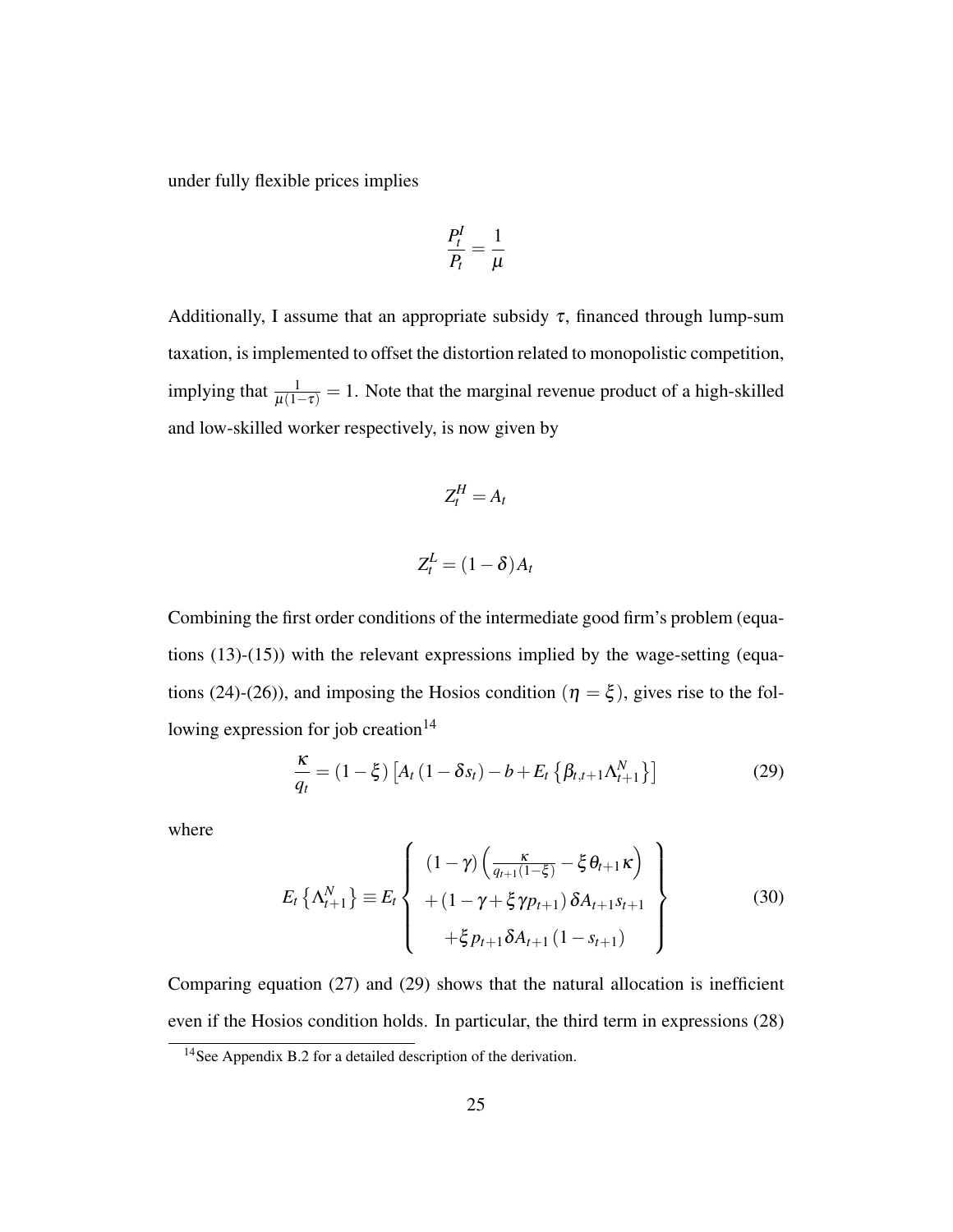and (30) do not coincide.  $\Box$ 

Comparing equation (27) and (29) shows that job creation in both allocations has the same overall structure: job creation is so that the expected hiring cost (LHS) equals the expected gains from job creation (RHS). The latter are given by the expected marginal revenue product of a new hire, i.e.  $\bar{Z}_t \equiv (1 - s_t)Z_t^H + s_t Z_t^L = A_t (1 - \delta s_t)$ , the loss in home production *b*, and the continuation value of an established employment relationship. Note that the expected marginal revenue product of a new hire is given by the output generated by an average job-seeker, where the respective weights are given by that worker's share in the unemployment pool because all job-seekers have the same hiring probability. In the absence of skill erosion during unemployment, i.e. for  $\delta = 0$ , the continuation value consists of the savings in vacancy posting costs when the match survives separation and a term representing the net impact on output generated by both the congestion effect of having a job-seeker less in the unemployment pool when the match survives separation and the worker's outside option. This net effect is represented by the first term in expressions (28) and (30). But in the presence of skill erosion, two additional terms arise reflecting the expected future output gains related to today's job creation. Those output gains follow from today's job creation enabling workers with eroded skills to regain them and preventing high-skilled workers from losing their skills. Next, I will discuss each part in detail.

First, as can be seen from the second term in expressions (28) and (30), it is taken into account that when the new hire continues producing in period  $t + 1$ , today's job creation generates an output gain in period  $t + 1$  given by the difference between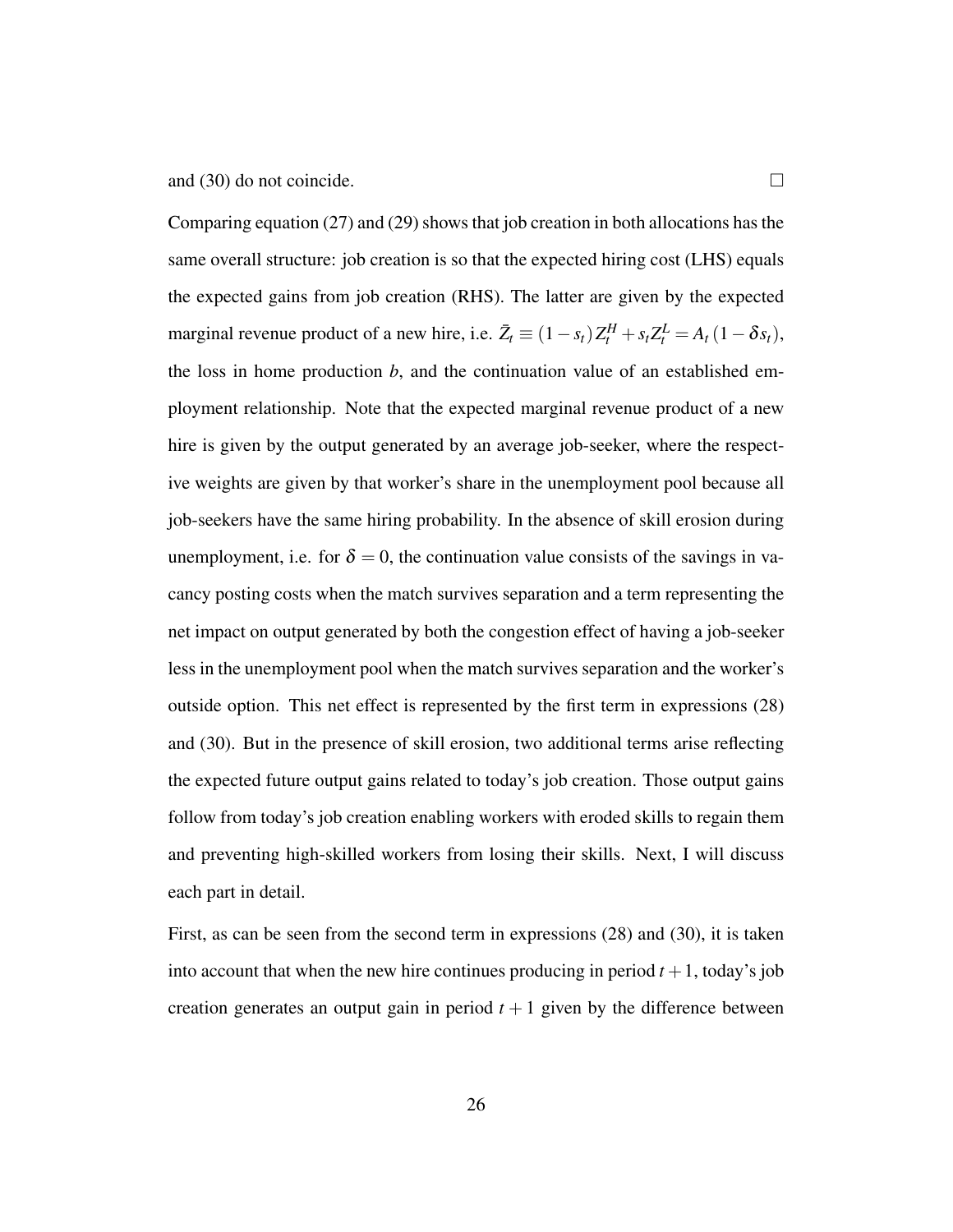the marginal revenue product generated by this worker and an average job-seeker.<sup>15</sup> There is an output gain related to an established employment relationship with a high-skilled worker because if another worker were to be hired this worker would not necessarily be high-skilled. The less likely it is that a new hire would be highskilled, i.e. the lower the expected fraction of high-skilled job-seekers in the unemployment pool, the higher the expected output gain. Second, it is taken into account that employing a worker, prevents this worker from being unemployed, and hence losing some of her skills. If the worker had not been hired in period *t*, the worker would have found a job in period  $t + 1$  with probability  $p_{t+1}$ . Given that the worker would have lost some of her skills during her unemployment experience, hiring this now low-skilled worker would create an output loss. This loss is given by the difference in the output generated by a low-skilled worker and the expected output of a new hire.<sup>16</sup> Therefore, the expected output gain from hiring a worker, and hence preventing a worker from skill loss, is smaller the more likely it is that a new hire would be a worker with eroded skills.

Comparing both allocations shows that the natural allocation is inefficient even if the Hosios condition holds.<sup>17</sup> More precisely, the expected output gains from today's job creation, through its effect on the skills of next period's job-seekers, are only taken into account up to a fraction of the workers' bargaining power. This follows from firms ignoring two issues. First, a firm ignores how its job creation

 $\sum_{t=1}^{15}$  Note that  $E_t \left\{ Z_{t+1}^H - \bar{Z}_{t+1} \right\} = E_t \left\{ \delta A_{t+1} s_{t+1} \right\}$ 

 $\frac{16}{2}$  Note that  $E_t \left\{ Z_{t+1}^L - \bar{Z}_{t+1} \right\} = -E_t \left\{ \delta A_{t+1} \left( 1 - s_{t+1} \right) \right\}$ 

 $17$ In the presence of skill erosion during unemployment, the congestion externality is still offset by the standard Hosios (1990) condition, i.e.  $\eta = \xi$ . Given that all job-seekers have the same hiring probability, a change in labour market tightness will affect all job-seekers in the same way. Therefore, there is no interaction between the congestion and the composition effect, enabling the same condition to offset the congestion externality. For more details see Laureys (2014).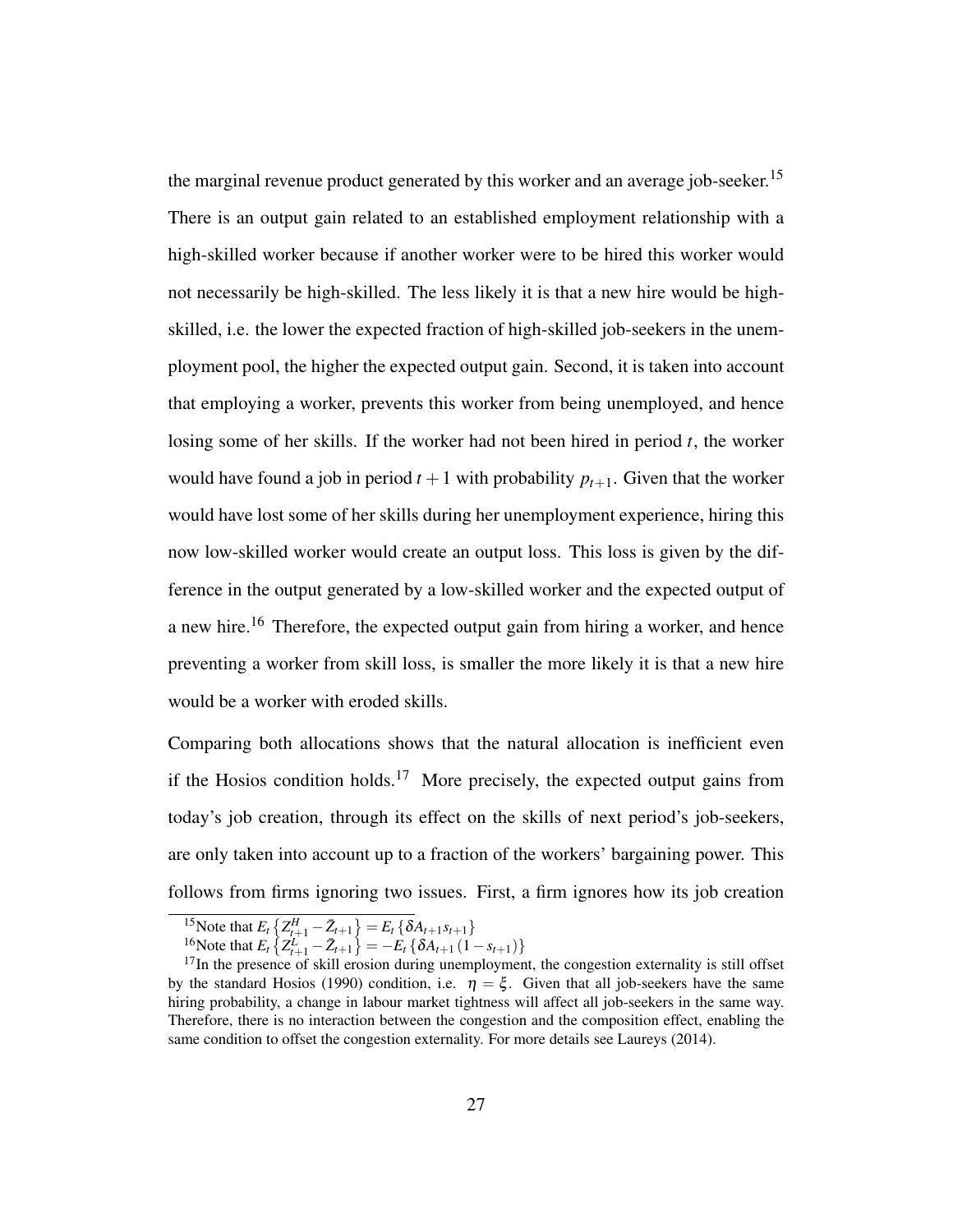affects the skills of those workers who are no longer employed by the firm in period  $t + 1$ . Second, a firm neglects that by not hiring a worker today, there will be an additional worker with eroded skills in the unemployment pool next period. These expected output gains still partially show up in the natural allocation through the wage-setting mechanism. As has been discussed in section 2.5, workers' outside option reflects that their employment status affects their skills, which in turn affects the wage and ultimately job creation

# 4 Optimal Monetary Policy

#### 4.1 Optimal Monetary Policy Plan

The optimal monetary policy plan is derived by solving the Ramsey problem.<sup>18</sup> Definition 2: *The policymaker's problem consists of maximizing the welfare of the representative household given by the objective function*

$$
E_0\sum_{t=0}^{\infty}\beta^t log(C_t^T)
$$

*subject to the equations* (33)*-*(57) *(in Appendix A) describing the equilibrium conditions of the econo*my.

In general, the monetary authority faces a problem of the following format

$$
max_{\{e_t\}_{t=0}^{\infty}} E_0 \sum_{t=0}^{\infty} \beta^t \left\{ U\left(e_t, \varepsilon_t\right) + \omega_t E_t \left[ f\left(e_{t-1}, e_t, e_{t+1}, \varepsilon_t\right) \right] \right\}
$$

 $18$ Faia (2009) solves the Ramsey problem in a New Keynesian model with steady state distortions caused by monopolistic competition and the standard congestion externality following from search frictions in the labour market.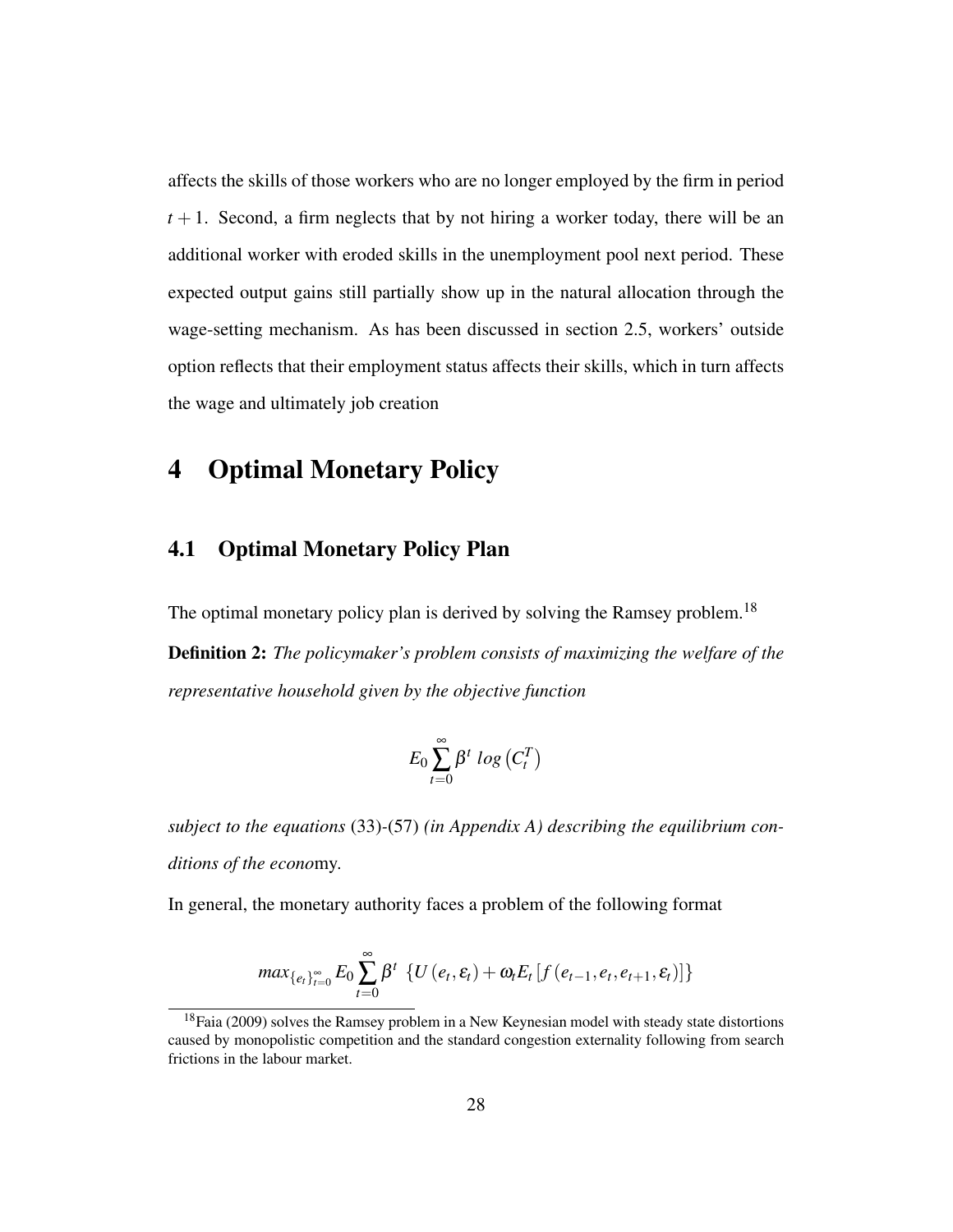where  $e_t$  is a vector of *K* endogenous variables,  $\varepsilon_t$  represents the exogenous shocks to the economy,  $\omega_t$  is a vector of Lagrange multipliers on the  $K-1$  constraints faced by the policymaker. The latter are given by the equilibrium conditions of the economy:  $E_t$  [ $f$  ( $e_{t-1}, e_t, e_{t+1}, \varepsilon_t$ )] = 0. This problem gives rise to a first order condition with respect to every endogenous variable, which is of the following general form for  $t = 0$ 

$$
U_1(e_0, \varepsilon_0) + \omega_0 E_0[f_2(e_{-1}, e_0, e_1, \varepsilon_0)] + \beta \omega_1 E_0[f_1(e_0, e_1, e_2, \varepsilon_1)] = 0 \quad (31)
$$

for  $t \geq 0$ 

$$
U_1(e_t, \varepsilon_t) + \omega_t E_t [f_2(e_{t-1}, e_t, e_{t+1}, \varepsilon_t)] + \beta^{-1} \omega_{t-1} f_3(e_{t-2}, e_{t-1}, e_t, \varepsilon_t)
$$
  
+  $\beta \omega_{t+1} E_t [f_1(e_t, e_{t+1}, e_{t+2}, \varepsilon_{t+1})] = 0$  (32)

Comparing equation (31) and (32) shows that under commitment the policy is characterized by time inconsistency. At time 0, the policymaker's optimal behaviour is determined by expression (31). Similarly, at time 1, the policymaker's optimal behaviour under commitment is given by expression (32). Both expressions differ because at time 0 the Lagrange multiplier  $\omega_{-1} = 0$ , implying that the policymaker does not need to respect what the private agents at time  $-1$  expected the policymaker to do. Therefore, when a policymaker reoptimizes in period 1, the optimal behaviour will again be determined by expression (31), updated to time 1, instead of by expression (32). In other words, the policymaker's optimal choice for  $e_{t+1}$  in period *t* differs from the optimal choice for  $e_{t+1}$  made when reoptimizing in period  $t+1$  because once arrived in period  $t+1$  there is no need to respect what the agents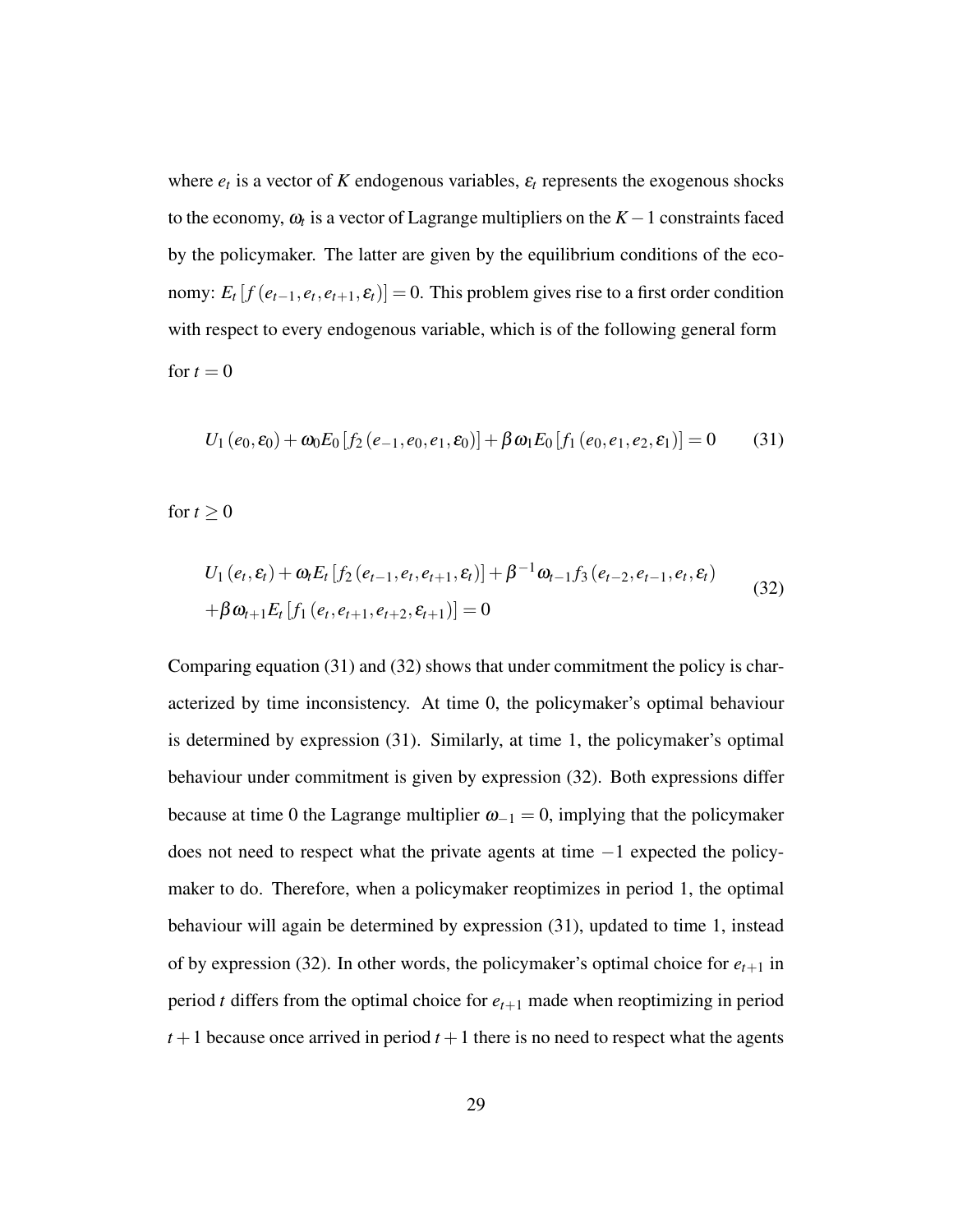at time *t* were expecting the policymaker to do. To ensure that the policymaker will act according to equation (32) in all periods, including the current one, the timeless perspective approach can be adopted. This implies that the policy is chosen before time 0, sometime in the distant past. Therefore, the current allocation satisfies condition  $(32)$  because it is chosen from that earlier perspective.<sup>19</sup>

#### 4.2 Trade-offs Faced by Monetary Policymaker

The monetary policymaker faces four sources of inefficiency: price stickiness, monopolistic competition, the congestion externality following from search frictions in the labour market and the composition externality which arises because of skill erosion during unemployment. A monetary policymaker who has only one instrument available will in general not be possible to eliminate all four distortions, generating a trade-off. Below I discuss each of those frictions and their policy implications in more detail.

Price stickiness distorts the economy in the following way. If all firms could reset their price in response to shocks they would all set their price such as to achieve their constant desired markup. As a result, the economy's average markup in the absence of price stickiness would be constant over time. But, when prices are sticky, and hence not all firms can reset their prices, the economy's average markup will vary over time in response to shocks, making it deviate from the constant frictionless markup. Therefore, aggregate demand, and hence output and employment will either be too high or too low. Moreover, price stickiness also leads to price dispersion, which in turn leads to dispersion in demand. This generates an inefficient

 $19$ For more details see e.g. Walsh (2003)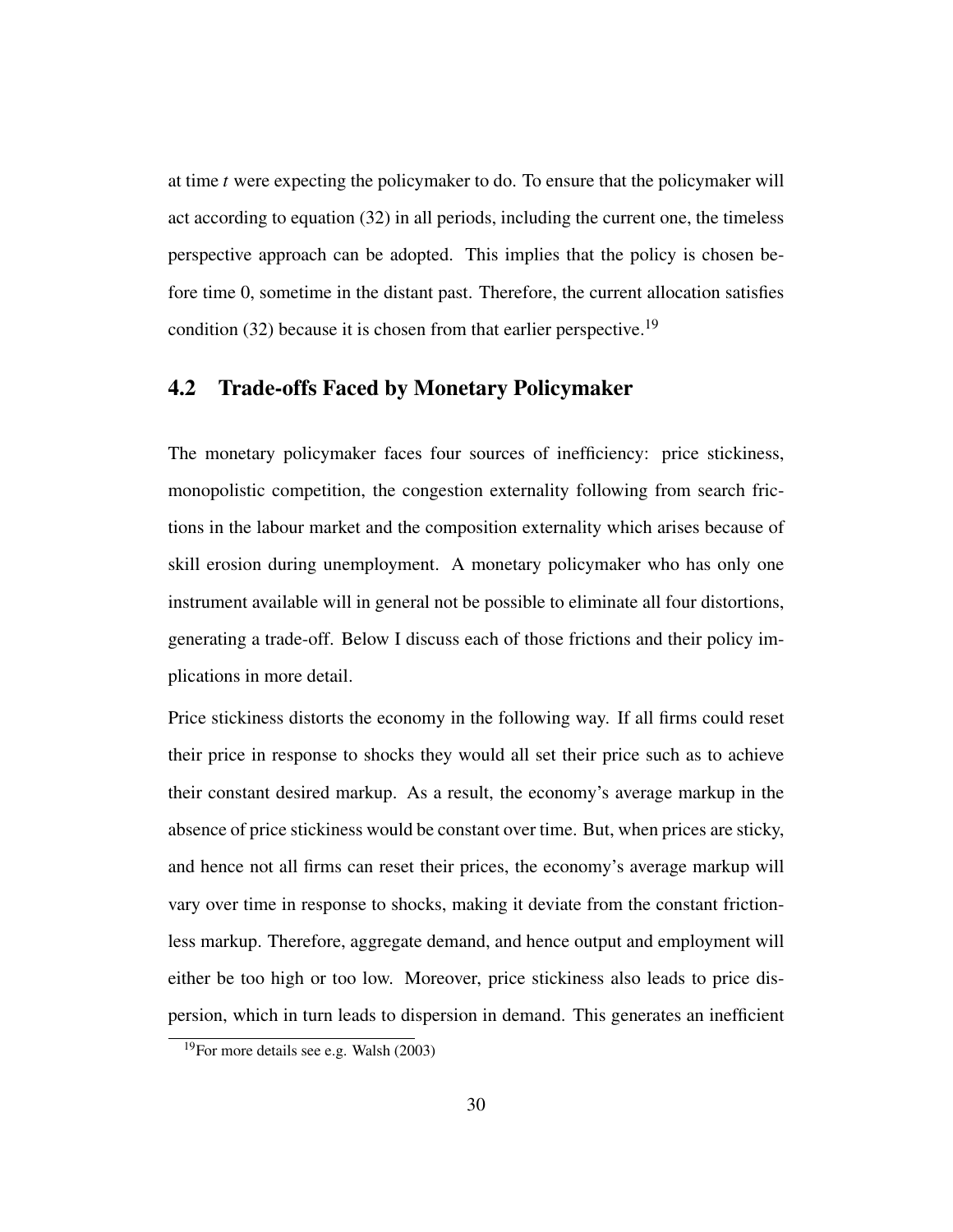allocation because it is optimal for all goods to be consumed and produced in the same amount. The symmetry of the optimal allocation follows from all goods entering in a symmetric way in the utility function which is concave in the consumption of those goods, and all final good firms facing the same production function. If all the economy's distortions besides price stickiness were to be eliminated by the use of other policy instruments, the constrained-efficient allocation would coincide with the natural allocation. Thus, in this case it is optimal for the policymaker to replicate the latter, which can be done through strict inflation targeting. The finding that the policymaker faces no trade-off in a New Keynesian model where price stickiness is the only distortion is a well-known result in the literature.<sup>20</sup> Blanchard and Galí (2007) labeled this property *the divine coincidence*.

The other sources of inefficiency, however, means the natural allocation no longer coincide with the constrained-efficient allocation. Hence, from a social point of view it might no longer be optimal to conduct a zero inflation policy and replicate the natural allocation. The latter becomes inefficient when one of the other distortions is present for the following reason. First, firms operating in a market characterized by monopolistic competition have some market power which makes them charge prices above their marginal cost. As a result, demand for the final goods, and hence output and employment in the natural allocation are too low from the planner's perspective. Second, the presence of search frictions in the labour

 $^{20}$ In a New Keynesian model where price stickiness is the only distortion the policymaker faces no trade-off because stabilizing inflation implies the stabilization of the welfare relevant output gap. The latter refers to the difference between the output produced in the decentralized and the constrained-efficient allocation. In such an environment, and in the absence of cost-push shocks, the constrained-efficient allocation always coincides with the natural allocation. Therefore replicating the natural allocation by conducting a zero inflation policy automatically leads to the stabilization of the welfare relevant output gap. See e.g. Galí (2008) for a more detailed discussion about optimal monetary policy in a standard New Keynesian framework.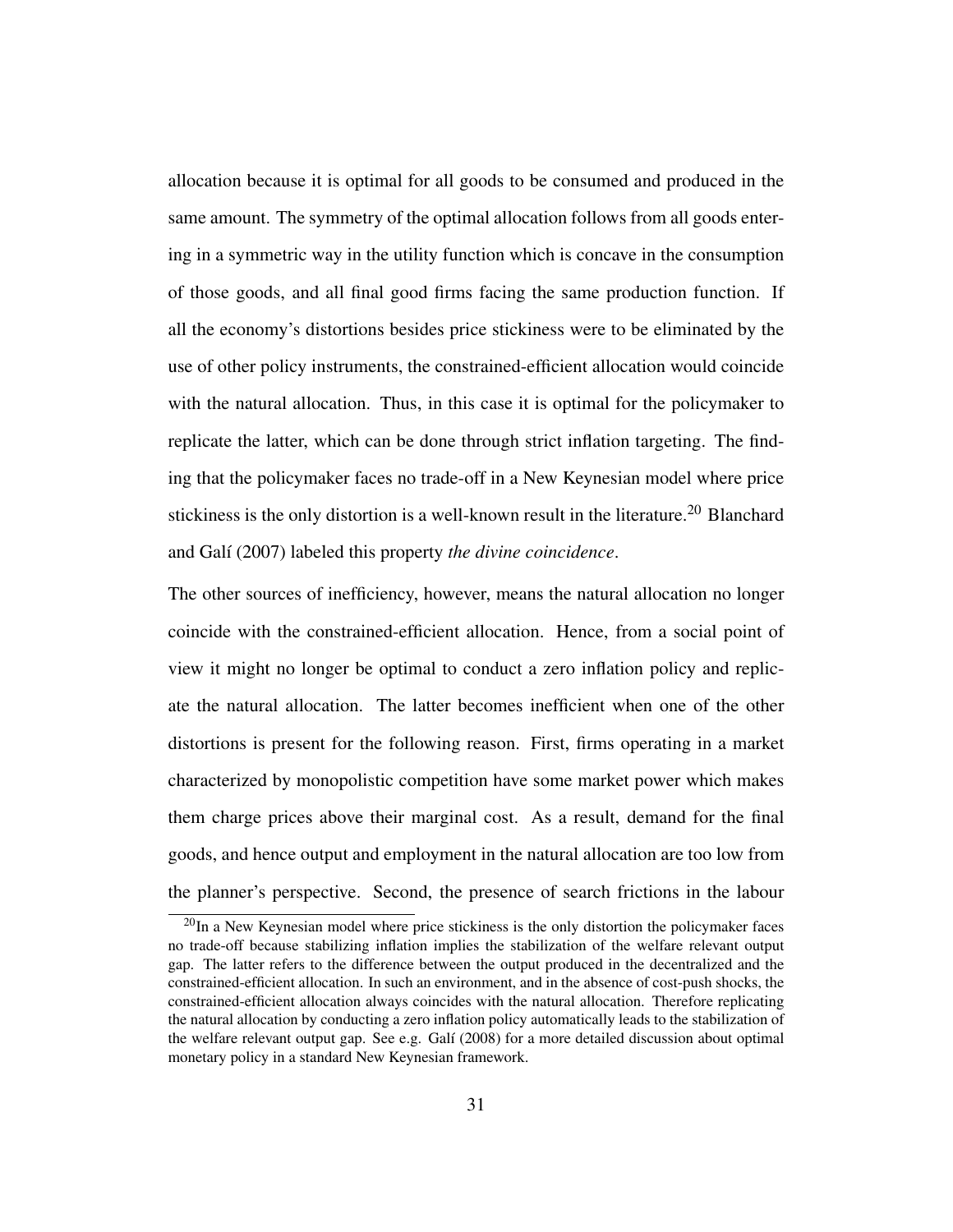market renders job creation and output inefficient when the congestion externality is not fully internalized. This happens if the Hosios condition  $(\eta = \xi)$  does not hold. When the only source of inefficiency is the congestion externality, job creation in the natural allocation is too high or too low depending on the relation between the worker's bargaining power  $(\eta)$  and the elasticity of job-seekers in the matching function ( $\xi$ ). On the one hand, when  $\eta < \xi$  job creation is too attractive for firms, causing job creation, and hence the supply of intermediate goods is too high. On the other hand, job creation is too low when  $\eta > \xi$  because job creation is not attractive enough for firms. Finally, as discussed in section 3, the composition externality makes job creation, and hence output and employment in the natural allocation inefficient because there are gains related to job creation which are not internalized.

Given that offsetting the distortion from price stickiness calls for zero inflation, whereas offsetting each of the other distortions requires time-varying inflation, the policymaker faces a trade-off between the economy's distortions. Consequently, I expect optimal monetary policy to deviate from strict inflation targeting in the presence of skill erosion during unemployment, even if the distortions from monopolistic competition and the congestion effect are eliminated through the use of an optimal subsidy and by imposing the Hosios condition.

# 5 Dynamics

In this section I present the economy's response under the optimal monetary policy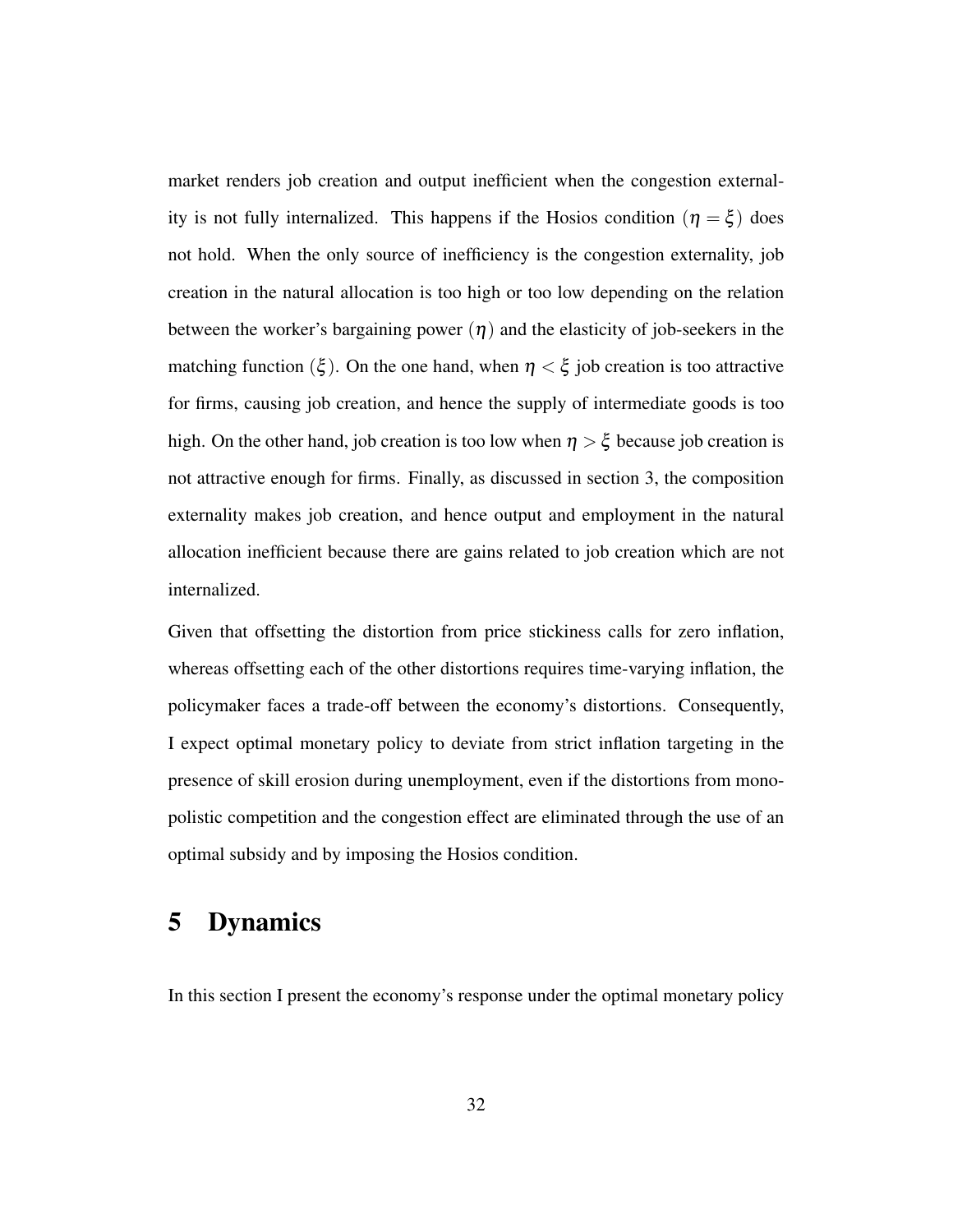plan when the economy is subject to aggregate technology shocks.<sup>21</sup> To gain insight into the trade-off for the policymaker generated by the composition externality, I offset the distortions from monopolistic competition and the standard congestion externality following from search frictions. The distortion related to monopolistic competition is shut down in the same way as in section 3, namely by assuming the implementation of an appropriate subsidy, whereas the congestion externality is internalized by imposing the Hosios condition ( $\eta = \xi$ ).

#### 5.1 Calibration

The length of a period is set to one quarter. I calibrate the model to the U.S. economy. Following the literature, I set the discount discount factor  $\beta$  to 0.99, the elasticity of substitution  $\varepsilon$  to 6, the parameter  $\theta_p$  governing the degree of price stickiness to  $2/3$ , and the elasticity of unemployment in the matching function to 0.5. Workers' bargaining power  $\eta$  is also set to 0.5 so that the Hosios condition holds. Following Ravenna and Walsh (2011) the value of home production *b* is so that the replacement ratio equals 0.54. Given the two types of workers, I use the average wage in steady state to compute the replacement ratio:  $\frac{b}{\tilde{W}} = \psi$ , where  $\psi$  denotes the replacement ratio and  $\widetilde{W} = \frac{N^H}{N^H + N^L} W^H + \frac{N^L}{N^H + N^L} W^L$ . Following Ravenna and Walsh (2011), the steady state job filling probability  $q(\theta)$  is set to 0.9. Following Blanchard and Galí (2010), I set steady state employment *n* to 0.95, which implies an unemployment rate  $\tilde{u} \equiv (1 - p(\theta))u$  of 0.05. Also following Blanchard and

<sup>&</sup>lt;sup>21</sup>The economy's behaviour under the optimal monetary policy plan is compute by using Dynare. The first order conditions characterizing the Ramsey problem, as outlined in section 4.1, are derived after which this system of equations characterizing the equilibrium is solved by first order perturbation.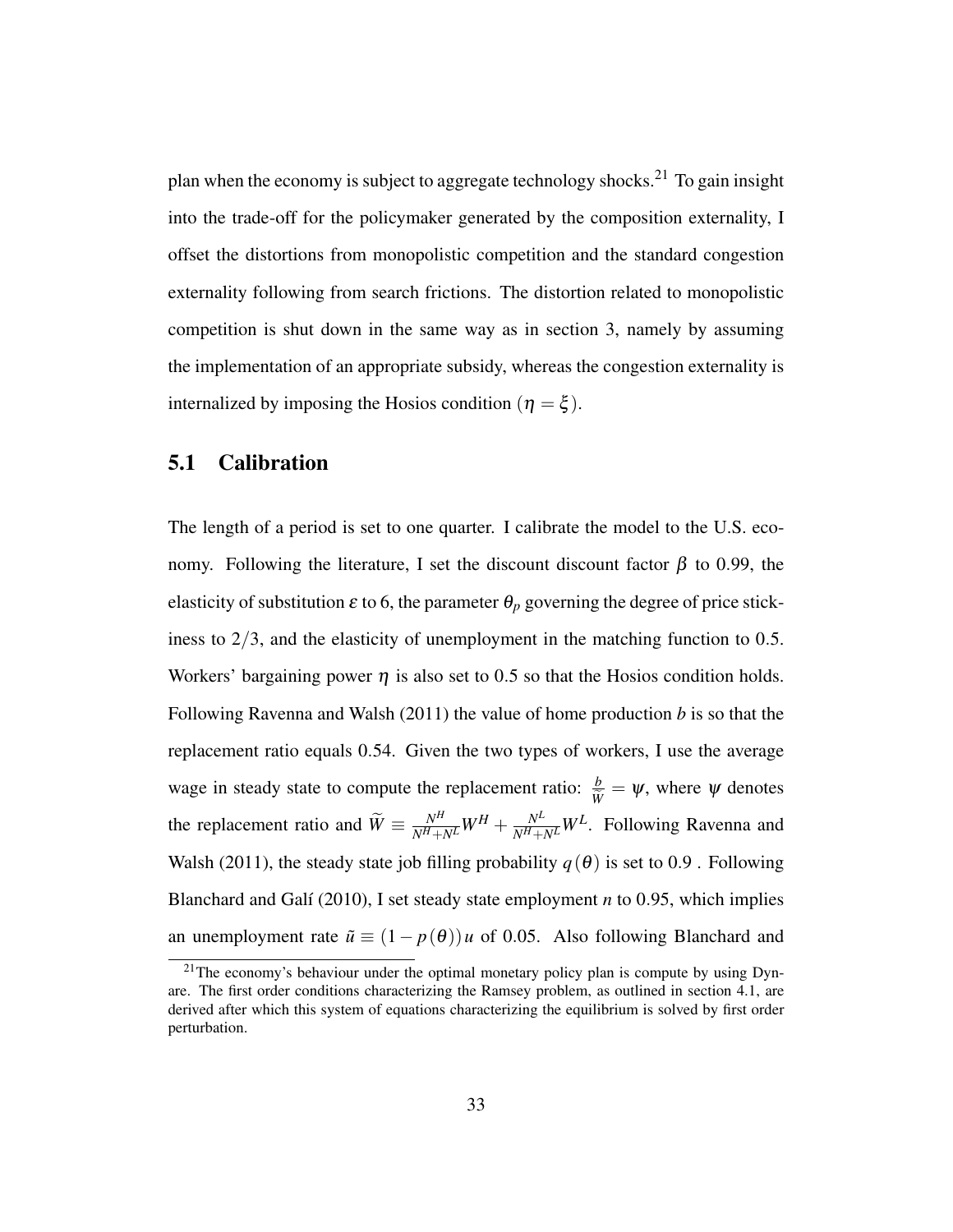Galí (2010), I set the steady state job finding probability  $p(\theta)$  to 0.7. This implies that the separation rate  $\gamma = \tilde{u}p(\theta) / ((1 - \tilde{u})(1 - p(\theta)))$  equals 0.12. Given these values, the value for the efficiency of the matching function  $B$  can be obtained as follows. Steady state labour market tightness is given by  $\theta = p(\theta)/q(\theta) = 0.778$ . This in turn implies a value of  $B = p(\theta) \theta^{\xi-1} = 0.794$ . The value for the parameter governing the vacancy posting costs  $\kappa$  can be computed from the equilibrium conditions once the parameters for the skill loss process are determined. Following Ravenna and Walsh (2011), I set the standard deviation of the technology shock so that the standard deviation of output is 1.82% conditional on a policy of price stability. The autoregressive coefficient  $\rho_a$  is set to 0.95.

The parameters governing the skill loss process are  $\delta$ , *l*, and *g*. The parameters  $\delta$ and *l* determine the degree to which an unemployment spell erodes workers' skills: the human capital depreciation rate  $\delta$  determines how many skills a high-skilled worker loses conditional upon losing, whereas the probability that a high-skilled worker will lose some of its skills in each period that she spends in unemployment depends on *l*. The parameter *g* determines how long it takes on average for a worker with eroded skills to regain those skills. Given the absence of empirical evidence on those parameter values, I look at the economy's behaviour for a range of parameter values. When I vary one of those parameters over a certain range, I keep the other parameters fixed at an arguably reasonable baseline value. In particular, I set  $g =$  $l = 0.5$  so that it takes on average 2 quarters for workers to lose and regain skills, and  $\delta = 0.3$  which makes workers who have suffered from skill erosion 30% less productive than before skill loss.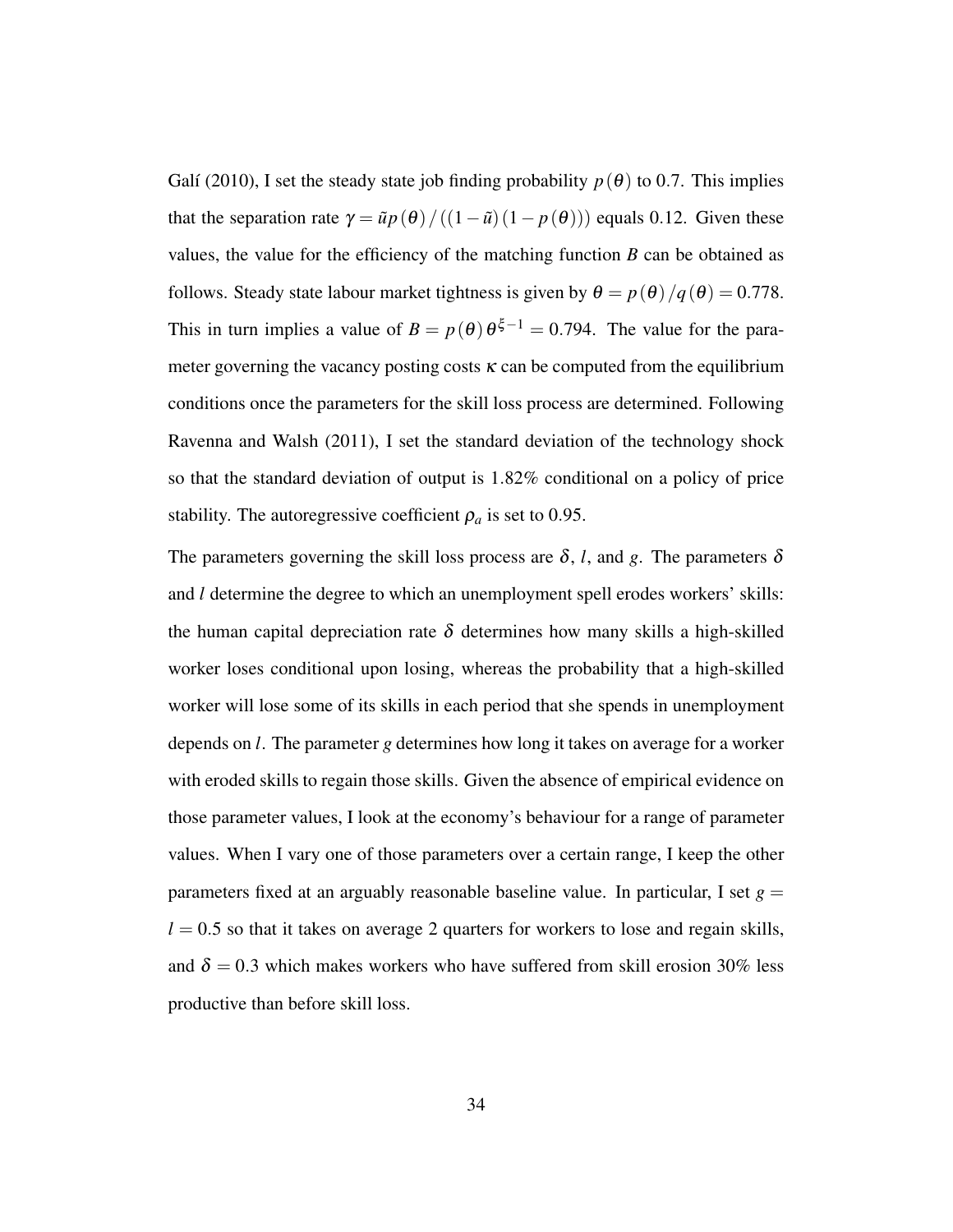#### 5.2 Results

Figures 1-3 show the optimal standard deviation (in percent) of inflation as a function of the rate of human capital depreciation  $(\delta)$ , the time it takes on average for workers' skills to erode  $(1/l)$ , and the time it takes on average for workers with eroded skills to regain them  $(1/g)$ . These figures depict the overall pattern: the more costly skill loss (i.e. the higher  $\delta$ , the higher *l*, and the lower *g*), the more volatile is inflation under the optimal policy. However, in addition to this pattern, those figures also show that for all values of the parameters governing the skill loss process the optimal volatility of inflation stays very close to zero. In other words, if skill erosion during unemployment is the only source of inefficiency, optimal monetary policy stays close to strict inflation targeting.

This is also confirmed by figure 4 which depicts the impulse response functions of the economy both under the Ramsey optimal policy and a zero inflation policy when the economy is hit by a persistent negative aggregate technology shock causing an initial decrease of aggregate technology of 1% relative to its steady state value. The response of the unemployment rate and the fraction of low-skilled job-seekers in the unemployment pool is expressed as the absolute deviation from its steady state level (in percentage points), while the response of the marginal cost and inflation is expressed as the relative deviation from its steady state level (in percent). It can be seen that even though optimal price inflation is no longer zero, it stays very close to it. This immediately explains why the impulse response functions of the unemployment rate and the fraction of low-skilled job-seekers in the unemployment pool nearly coincide under both policies. Under the optimal policy the real marginal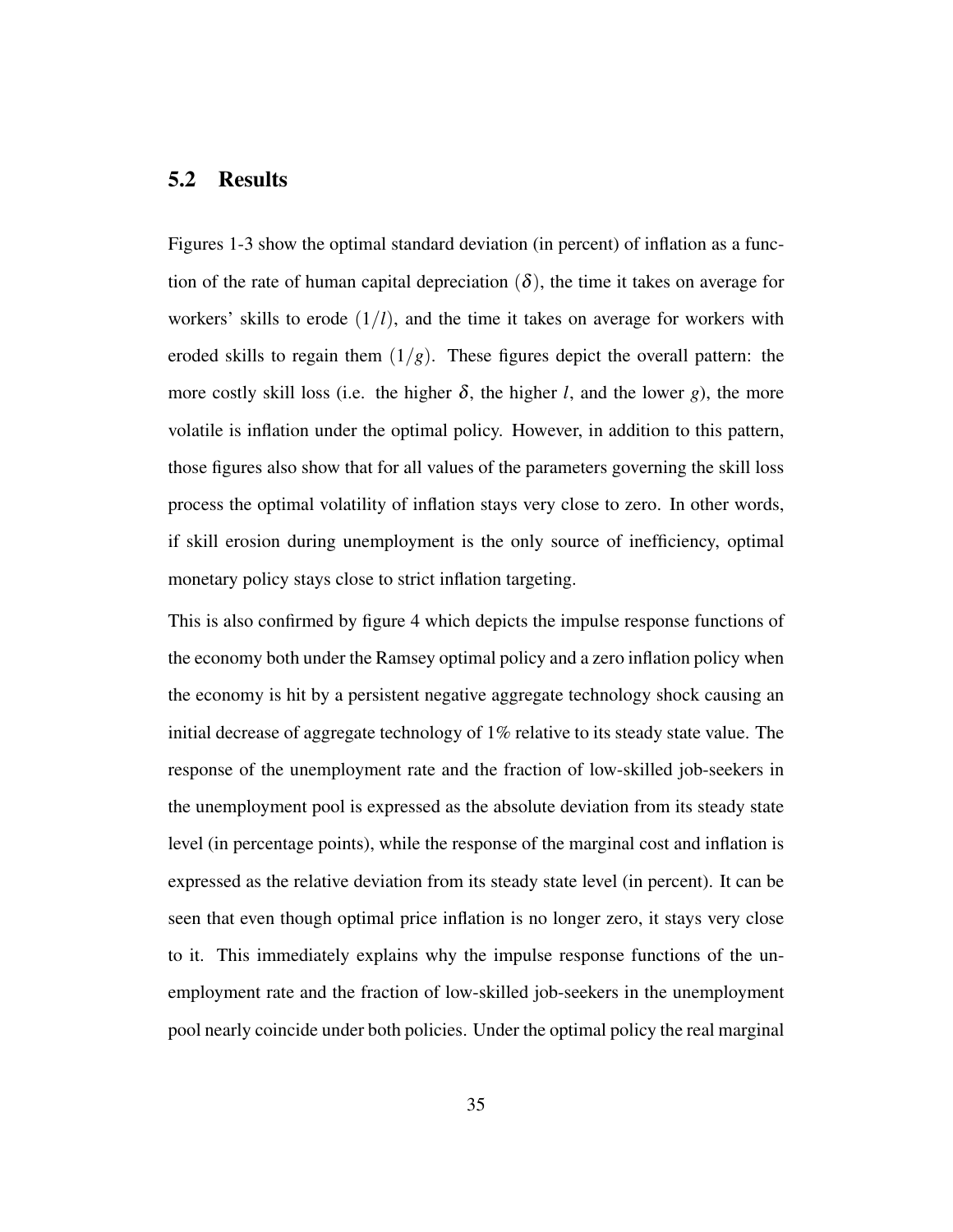cost faced by the final good firms goes down an impact. This can be explained when looking at the nature of the externality generated by skill erosion during unemployment. Laureys (2014) shows that this externality can be offset by implementing a procyclical employment subsidy, reflecting that when the composition externality is the only source of inefficiency overall job creation is too low from a social point of view but less so in recessions than in booms. As can be seen from equation (13), the intermediate good firms' job creation depends positively on the real marginal revenue product generated by the newly hired worker. This real marginal revenue product in turn depends positively on the real marginal cost faced by the final good firms. Therefore, a drop on impact of the real marginal cost faced by the final good firms decreases the gains from job creation. This in turn implies that the response of the marginal cost is in line with what is expected from the findings in Laureys (2014). But for the specific parameter values of the skill loss process the small drop on impact of the real marginal cost is not enough to generate a drop on impact of price inflation.

Finally, figures 5-7 show the economy's impulse response functions under the Ramsey optimal policy for different values of the parameters governing the skill loss process. The economy is hit by a persistent negative aggregate technology shock causing an initial decrease of aggregate technology of 1% relative to its steady state value. These figures show, in line with figures 1-3, that optimal price inflation barely deviates from zero. Despite the finding that the real marginal cost drops on impact for all parameter values in line with the discussion above, price inflation either increases or decreases on impact depending on the parameter values governing the skill loss process. This is because the response on impact of price inflation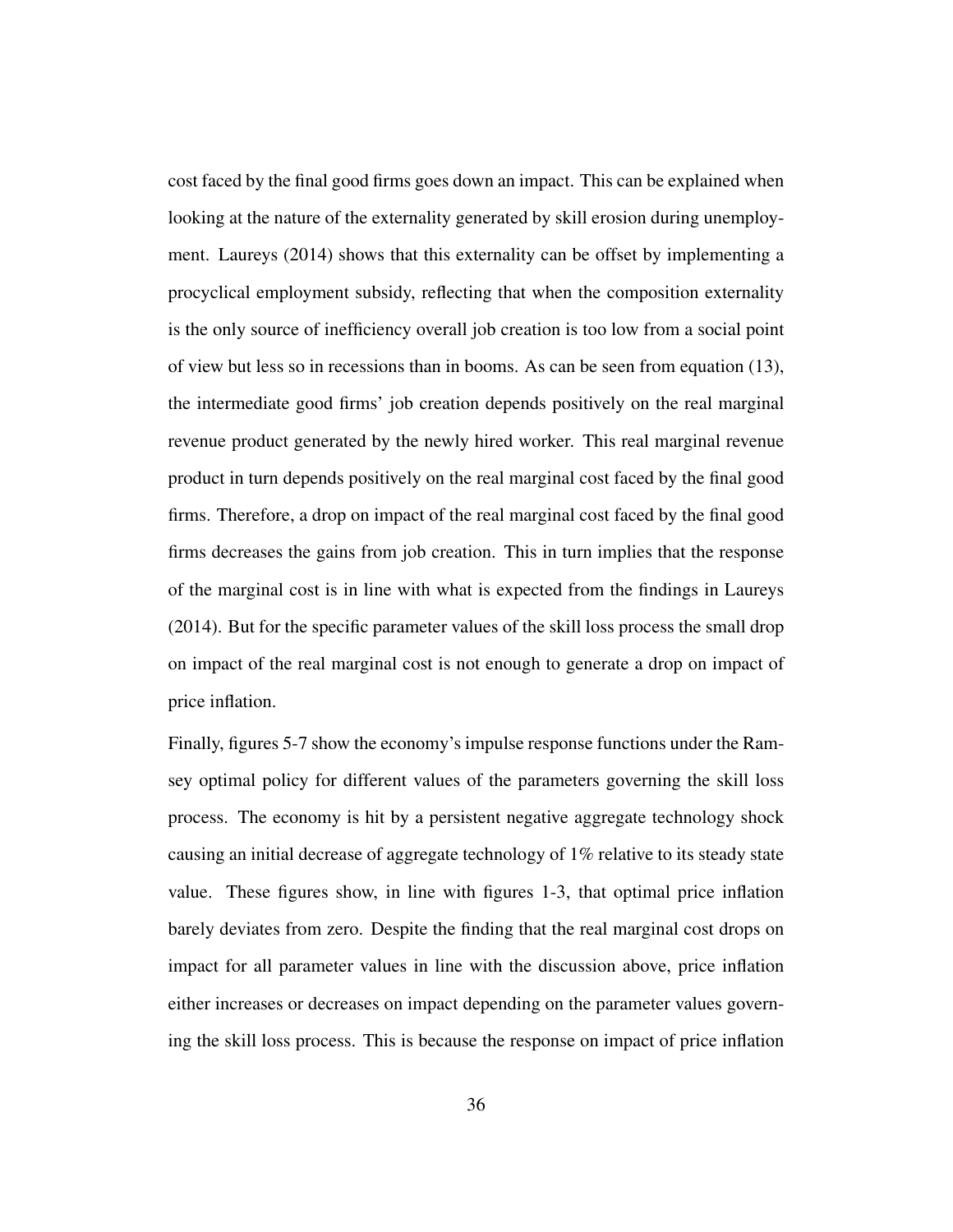depends on the path of the real marginal cost.

## 6 Conclusion

This paper looks at how the prescription for conducting monetary policy changes once it is taken into account that workers' human capital depreciates during periods of unemployment. Human capital depreciation during unemployment is introduced into an otherwise standard New Keynesian model with search frictions in the labour market and flexible wages. Skill erosion has potential implications for optimal monetary policy because in its presence the flexible price allocation is not constrained-efficient. This is a consequence of a composition externality related to job creation: firms ignore how their hiring decisions affect the extent to which the unemployed workers' skills erode, and hence the output that can be produced by new matches. Therefore, from a social point of view it might no longer be optimal to replicate the flexible price allocation by implementing a strict inflation targeting policy. But quantitative analysis shows that the implications of human capital depreciation for optimal monetary policy are negligible.

One aspect which should be pointed out is that in this paper's framework firms are still willing to hire workers with depreciated human capital. In an environment where firms would no longer be willing to do so hiring decisions would not only affect the unemployment pool's quality but also the share of the workforce that is perceived as employable. This would generate an additional source of inefficiency, and hence potentially affect optimal monetary policy. I leave this analysis for future research.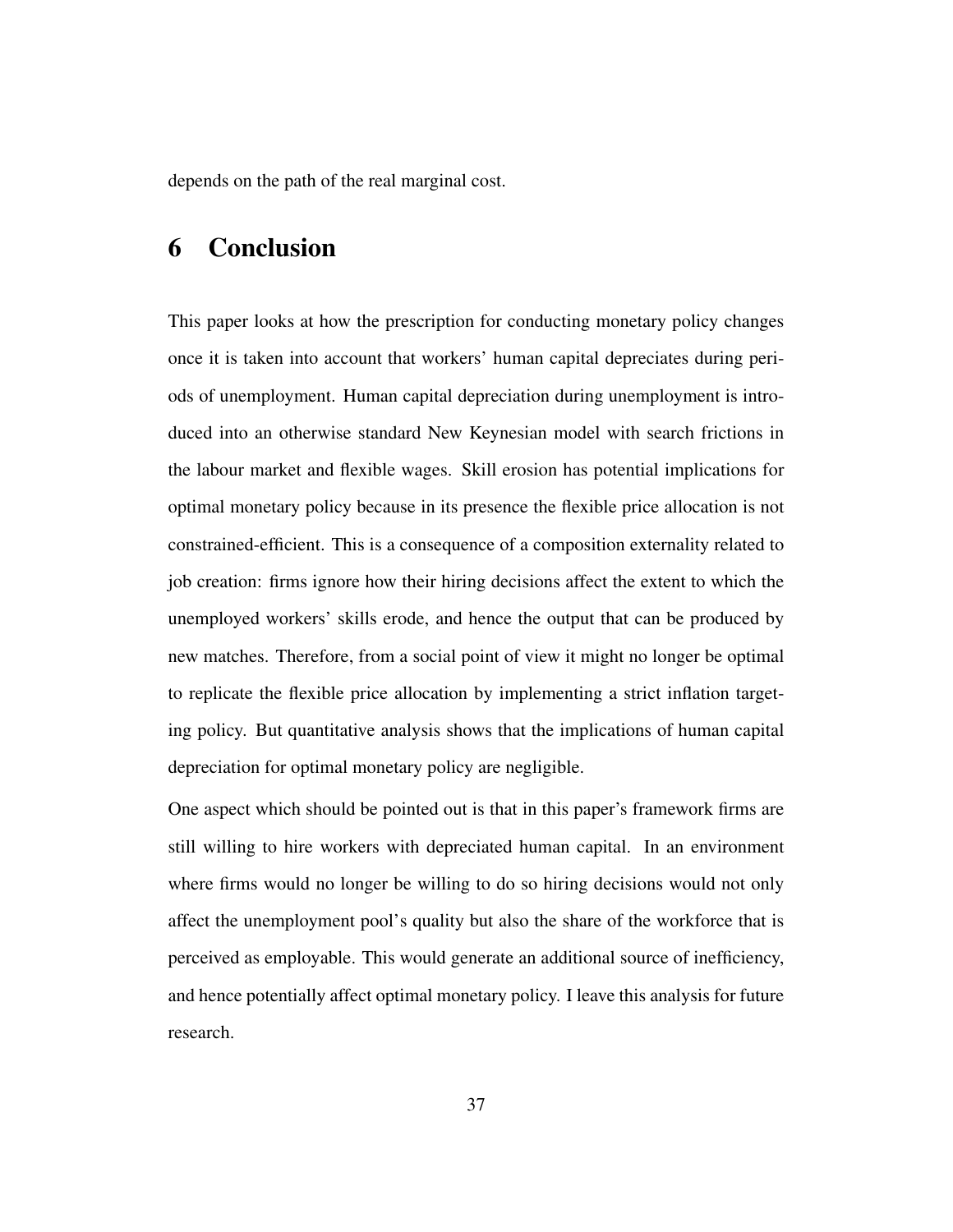## 7 References

Addison, John, and Pedro Portugal. 1989. "Job Displacement, Relative Wage Changes, and Duration of Unemployment." Journal of Labor Economics, 7(3): 281-302.

Bender, Stefan, Johannes F. Schmieder, and Till von Wachter. 2013. "The Causal Effect of Unemployment Duration on Wages: Evidence from Unemployment Insurance Extensions." Working Paper.

Blanchard, Olivier, and Jordi Galí . 2007. "Real Wage Rigidities and the New Keynesian Model." Journal of Money Credit and Banking, 39(1):35-65

Blanchard, Olivier, and Jordi Galí . 2010. "Labor Markets and Monetary Policy: A New Keynesian Model with Unemployment." American Economic Journal: Macroeconomics, 2(2):1-30.

Calvo, Guillermo A. 1983. "Staggered Prices in a Utility-Maximizing Framework." Journal of Monetary Economics, 12(3): 383-98.

Esteban-Pretel, Julen, and Elisa Faraglia. 2010. "Monetary Shocks in a Model with Loss of the Skill." Journal of Money, Credit, and Banking, 42(7):1235-1265.

Faia, Ester. 2008. "Optimal Monetary Policy Rules with Labor Market Frictions." Journal of Economic Dynamics and Control, 32(5): 1600-1621.

Faia, Ester. 2009. "Ramsey monetary policy with labor market frictions." Journal of Monetary Economics, 56(4): 570-581.

Galí Jordi. 2008. "Monetary Policy, Inflation, and the Business Cycle." Princeton, NJ: Princeton University Press.

Gregory, Mary, and Robert Jukes. 2001. "Unemployment and Subsequent Earnings: Estimating Scarring Among British Men 1984-94." Economic Journal, 111(474): 607-625.

Hosios, Arthur J. 1990. "On the Efficiency of Matching and Related Models of Search and Unemployment." The Review of Economic Studies, 57: 279-298.

Laureys, Lien. 2014. "The Cost of Human Capital Depreciation during Unemployment." Bank of England Working Paper No. 505.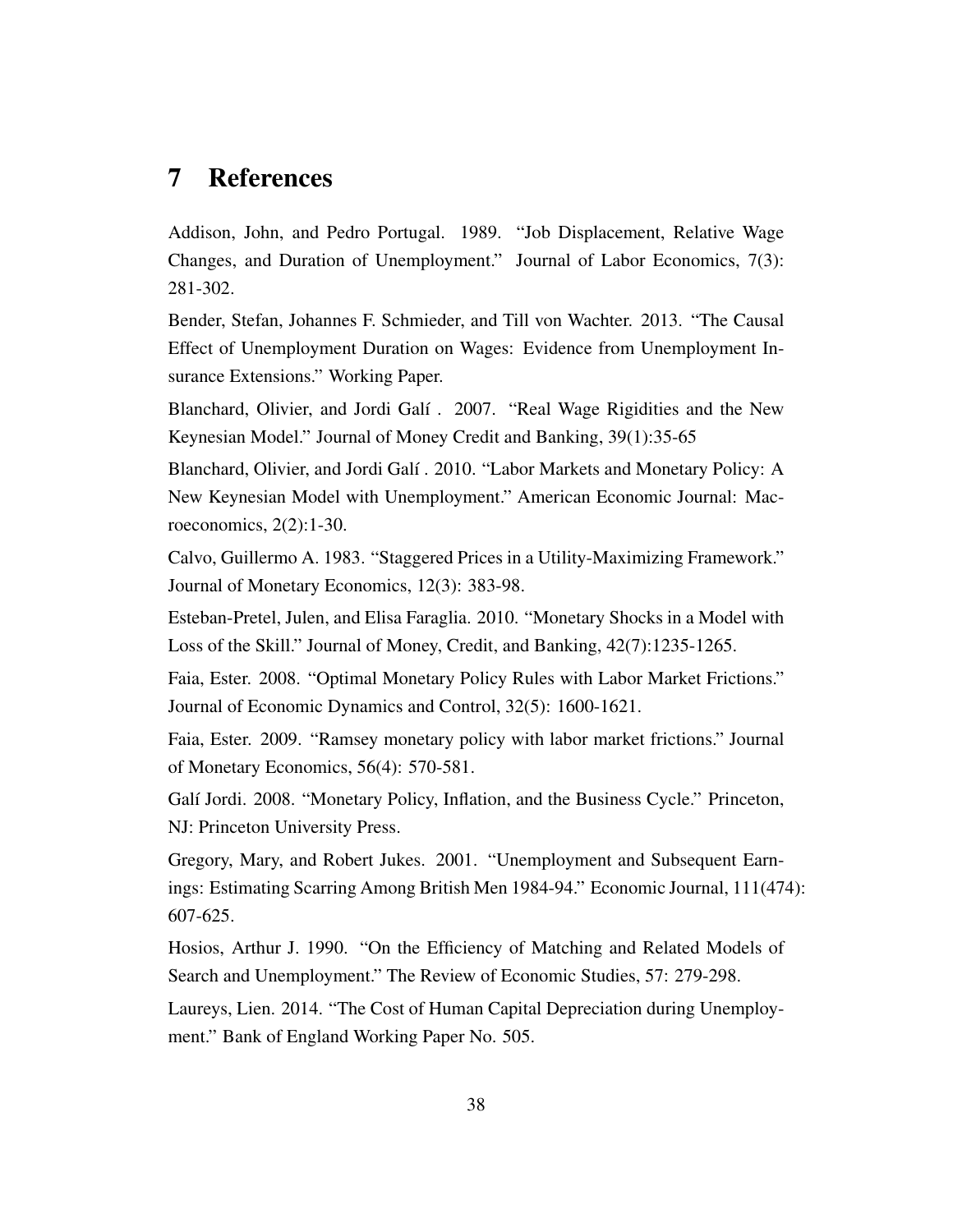Merz, Monika. 1995. "Search in the Labor Market and the Real Business Cycle." Journal of Monetary Economics, 36(2): 269-300.

Pissarides, Christopher A. 1992. "Loss of Skill During Unemployment and the Persistence of Employment Shocks." The Quarterly Journal of Economics, 107(4):1371- 1391.

Ravenna, Federico, and Carl E. Walsh. 2008. "Vacancies, unemployment, and the Phillips curve." European Economic Review, 52(8):1494-1521.

Ravenna, Federico, and Carl E. Walsh. 2011. "Welfare-Based Optimal Monetary Policy with Unemployment and Sticky Prices: A Linear-Quadratic Framework." American Economic Journal: Macroeconomics, 3(2): 130-62.

Ravenna, Federico, and Carl E. Walsh. 2012 (a). "Monetary Policy and Labor Market Frictions: a Tax Interpretation." Journal of Monetary Economics, 59: 180–195.

Ravenna, Federico, and Carl E. Walsh. 2012 (b). "Labor Market Flows with Skill Heterogeneity in a Monetary Policy Model." Journal of Money, Credit and Banking, 44(2): 31-71.

Thomas, Carlos. 2008. "Search and Matching Frictions and Optimal Monetary Policy." Journal of Monetary Economics, 55(5): 936-56.

Walsh, Carl E. 2003. "Monetary Theory and Policy." The MIT Press.

Walsh, Carl E. 2005. "Labor Market Search, Sticky Prices, and Interest Rate Policies." Review of Economic Dynamics, 8(4): 829-49.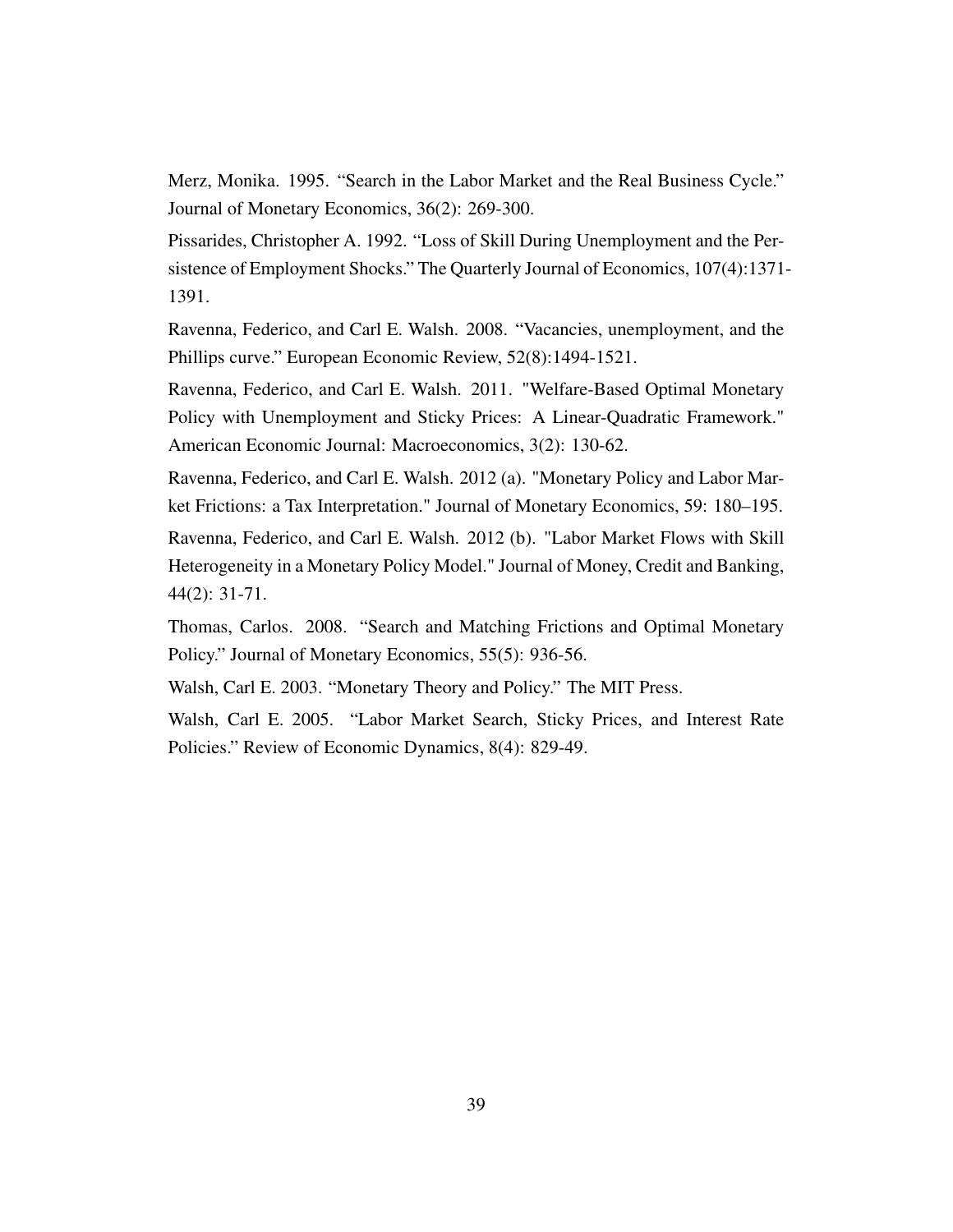# A Equilibrium

The economy's equilibrium is determined by the following equations

Evolution of aggregate technology

$$
A_t = (1 - \rho_a) + \rho_a A_{t-1} + \varepsilon_t \tag{33}
$$

Total output

$$
Y_t = A_t n_t^H + A_t (1 - \delta) n_t^L
$$
\n(34)

Total consumption

$$
C_t^T = C_t + b(1 - n_t) \tag{35}
$$

Euler equation for consumption

$$
\left(C_t^T\right)^{-1} = \beta \left(1 + r_t^n\right) E_t \left\{ \left(C_{t+1}^T\right)^{-1} \frac{P_t}{P_{t+1}} \right\} \tag{36}
$$

Resource constraint

$$
Y_t = (C_t + \kappa v_t) \Delta_t \tag{37}
$$

Inflation

$$
\Pi_t = \frac{P_t}{P_{t-1}}\tag{38}
$$

Price-setting

$$
x_t = (C_t + \kappa v_t) MC_t (1 - \tau) + \theta_p \beta E_t \left\{ \left( \frac{C_t^T}{C_{t+1}^T} \right) (\Pi_{t+1})^{\varepsilon} x_{t+1} \right\}
$$
(39)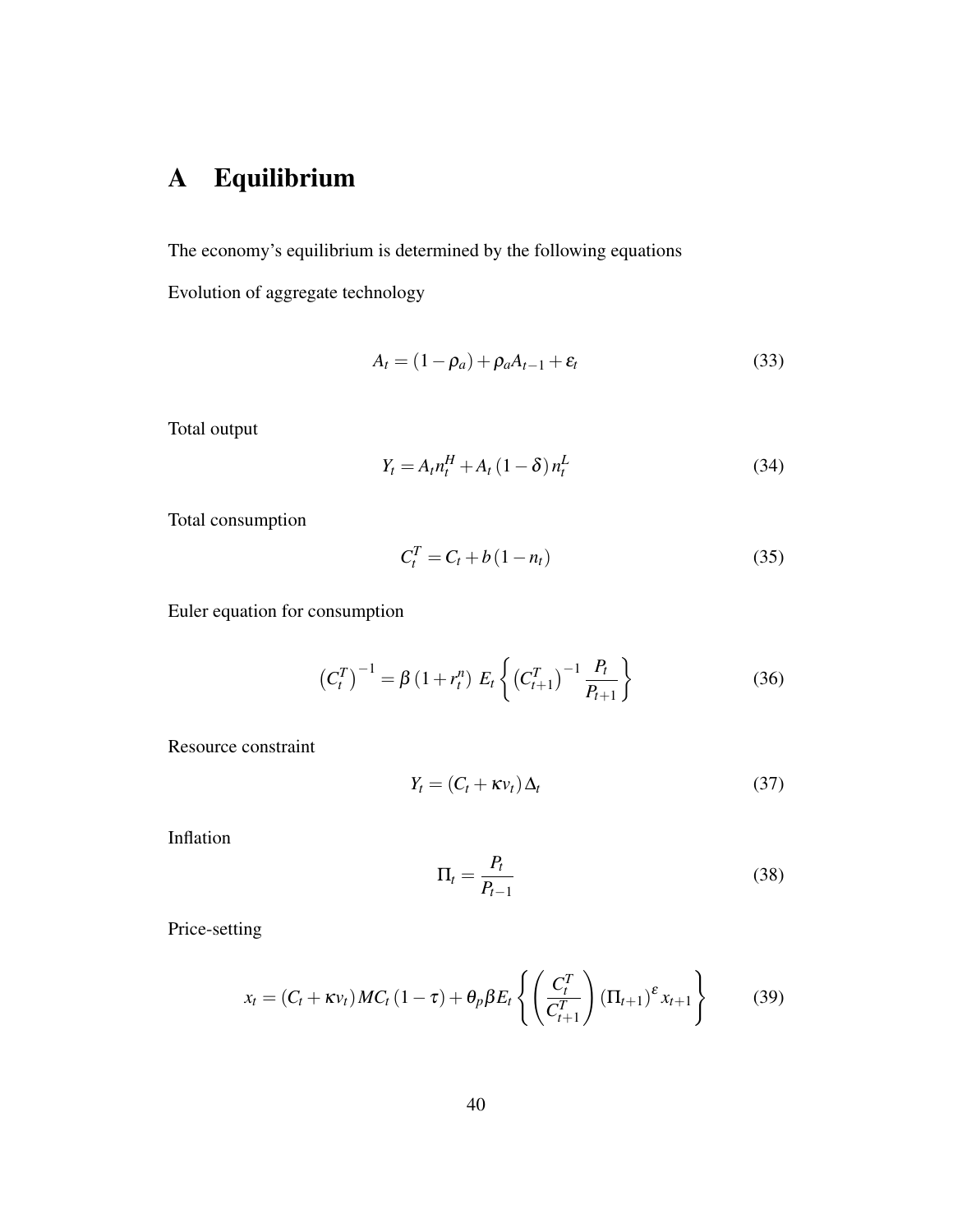$$
z_t = (C_t + \kappa v_t) + \theta_p \beta E_t \left\{ \left( \frac{C_t^T}{C_{t+1}^T} \right) (\Pi_{t+1})^{\varepsilon - 1} z_{t+1} \right\}
$$
(40)

$$
\frac{P_t^*}{P_t} z_t = \frac{\varepsilon}{\varepsilon - 1} x_t \tag{41}
$$

Law of motion aggregate price level

$$
1 = \theta_p \Pi_t^{\varepsilon - 1} + (1 - \theta_p) \left(\frac{P_t^{\star}}{P_t}\right)^{1 - \varepsilon} \tag{42}
$$

Law of motion price dispersion

$$
\Delta_t = (1 - \theta_p) \left(\frac{P_t^{\star}}{P_t}\right)^{-\epsilon} + \theta_p \left(\Pi_t\right)^{\epsilon} \Delta_{t-1}
$$
\n(43)

Job finding probability

$$
p_t = B\theta_t^{1-\xi} \tag{44}
$$

Job filling probability

$$
q_t = B\theta_t^{-\xi} \tag{45}
$$

Labour market tightness

$$
\theta_t = \frac{v_t}{u_t} \tag{46}
$$

Total number of job-seekers

$$
u_t = 1 - (1 - \gamma) n_{t-1}
$$
 (47)

Total employment

$$
n_t = n_t^L + n_t^H \tag{48}
$$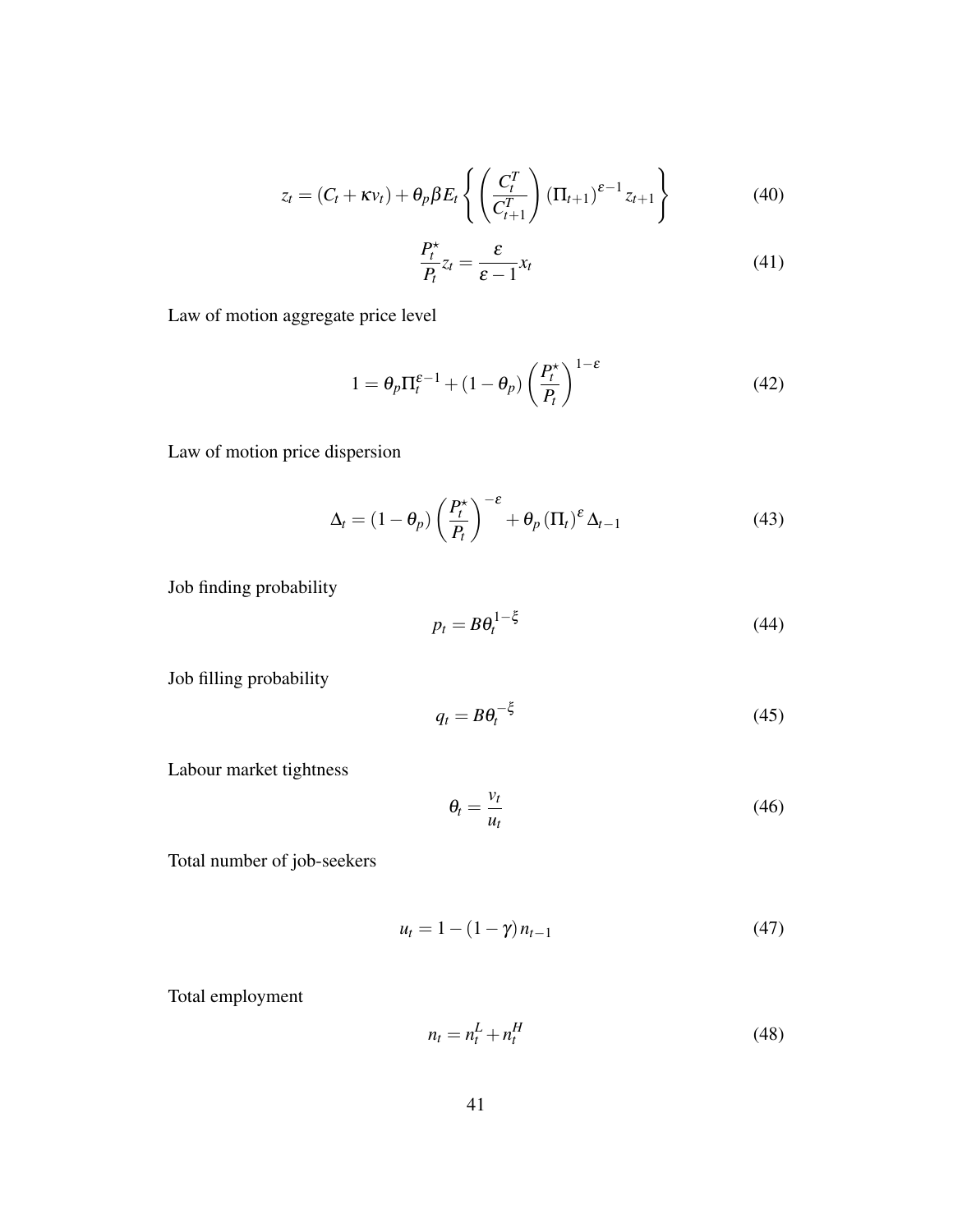Law of motion high-skilled and low-skilled employment respectively

$$
n_t^H = (1 - \gamma) \left[ n_{t-1}^H + g n_{t-1}^L \right] + p_t u_t^H \tag{49}
$$

$$
n_t^L = (1 - \gamma) (1 - g) n_{t-1}^L + p_t u_t^L
$$
\n(50)

Law of motion high-skilled and low-skilled job-seekers respectively

$$
u_t^H = (1 - l) (1 - p_{t-1}) u_{t-1}^H + \gamma (n_{t-1}^H + g n_{t-1}^L)
$$
 (51)

$$
u_t^L = (1 - p_{t-1}) \left( u_{t-1}^L + l u_{t-1}^H \right) + \gamma (1 - g) n_{t-1}^L \tag{52}
$$

Surplus generated by a high-skilled worker

$$
M_t^H = MC_tA_t - b + E_t \left\{\beta_{t,t+1} \begin{bmatrix} (1 - \gamma + \eta \gamma p_{t+1})M_{t+1}^H \\ -\eta p_{t+1} (lM_{t+1}^L + (1 - l)M_{t+1}^H) \\ + l(\mathcal{U}_{t+1}^H - \mathcal{U}_{t+1}^L) \end{bmatrix} \right\}
$$
(53)

Surplus generated by a low-skilled worker

$$
M_t^L = MC_t (1 - \delta) A_t - b + E_t \left\{ \beta_{t,t+1} \begin{bmatrix} (1 - \gamma + \eta \gamma p_{t+1}) \left( gM_{t+1}^H + (1 - g)M_{t+1}^L \right) \\ - \eta p_{t+1}M_{t+1}^L \\ + g \left( \mathcal{U}_{t+1}^H - \mathcal{U}_{t+1}^L \right) \end{bmatrix} \right\}
$$
(54)

Household's value from having an additional high-skilled and low-skilled member unemployed respectively

$$
\mathcal{U}_{t}^{H} = b + E_{t} \left\{ \beta_{t,t+1} \left[ \eta p_{t+1} \left( (1-l) M_{t+1}^{H} + l M_{t+1}^{L} \right) + (1-l) \mathcal{U}_{t+1}^{H} + l \mathcal{U}_{t+1}^{L} \right] \right\}
$$
\n(55)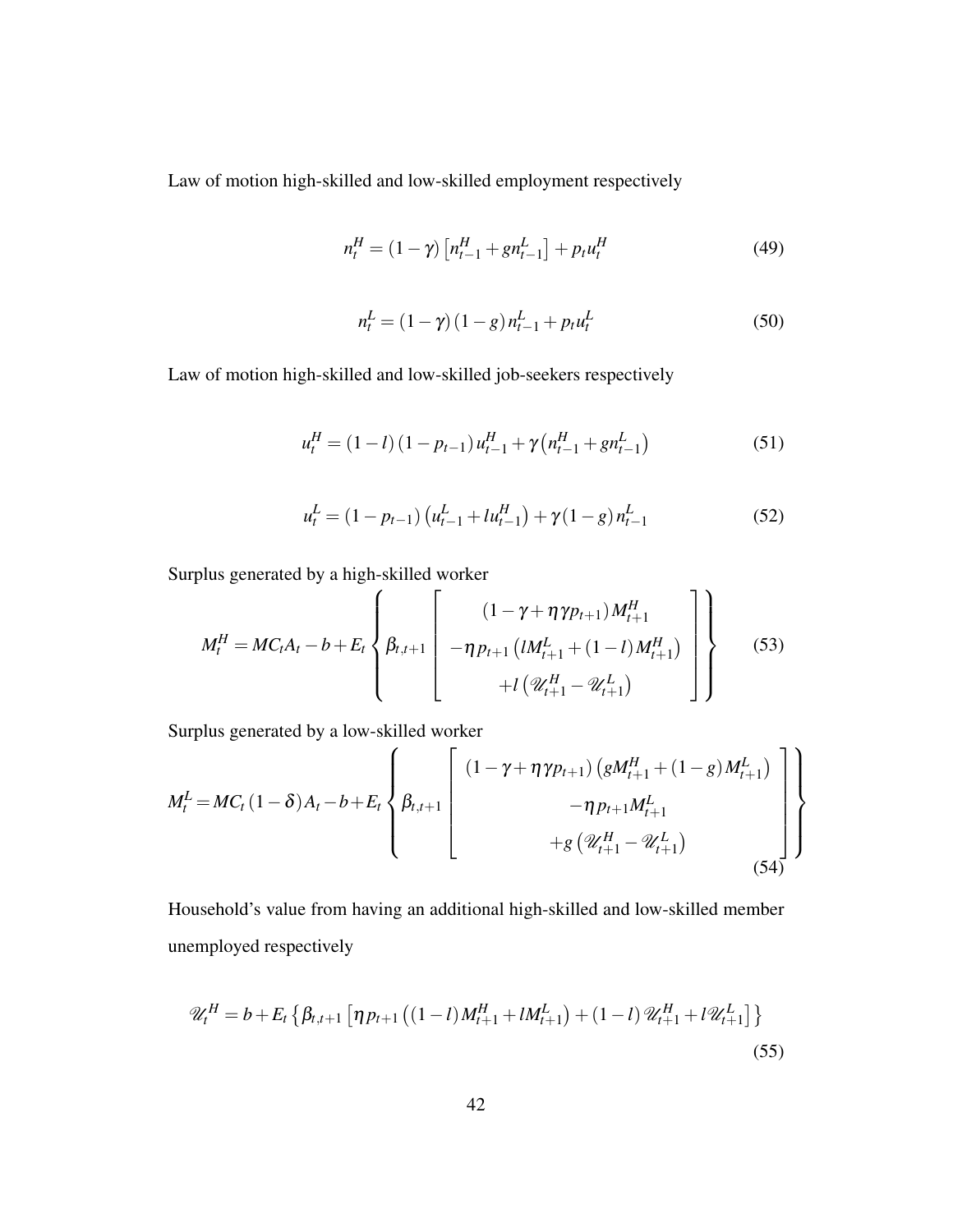$$
\mathscr{U}_t^L = b + E_t \left\{ \beta_{t,t+1} \left[ \eta p_{t+1} M_{t+1}^L + \mathscr{U}_{t+1}^L \right] \right\} \tag{56}
$$

Vacancy creation condition

$$
\frac{\kappa}{q_t} = (1 - \eta) \left( \left( 1 - \frac{u_t^L}{u_t} \right) M_t^H + \frac{u_t^L}{u_t} M_t^L \right) \tag{57}
$$

The 26 endogenous variables are:

$$
\left\{\n\begin{array}{c}\nA_t, Y_t, C_t, C_t^T, n_t^H, n_t^L, n_t, p_t, q_t, \theta_t, u_t, u_t^L, u_t^H, v_t, \\
M_t^H, M_t^L, \mathcal{U}_t^H, \mathcal{U}_t^L, P_t, P_t^{\star}, \Pi_t, \Delta_t, x_t, z_t, MC_t, r_t^n\n\end{array}\n\right\}
$$

To close the system, the conduct of monetary policy has to be determined.

# B Special case: l=g=1

#### B.1 Constrained-efficient allocation

The constrained-efficient allocation is obtained by solving the problem of a benevolent social planner. The social planner maximize the utility of the representative household and faces the same technological constraints and labour market frictions as in the decentralized economy. When choosing the optimal allocation, the social planner internalizes the effect of vacancy posting on both labour market tightness and on the quality of the labour force. The social planner's problem consist of choosing optimal labour market tightness or vacancy creation and is given by

$$
V^{P}(n_{t-1}) = \max_{\theta_{t}} \left[ U(C_{t}^{T}) + \beta E_{t} \left\{ V^{P}(n_{t}) \right\} \right]
$$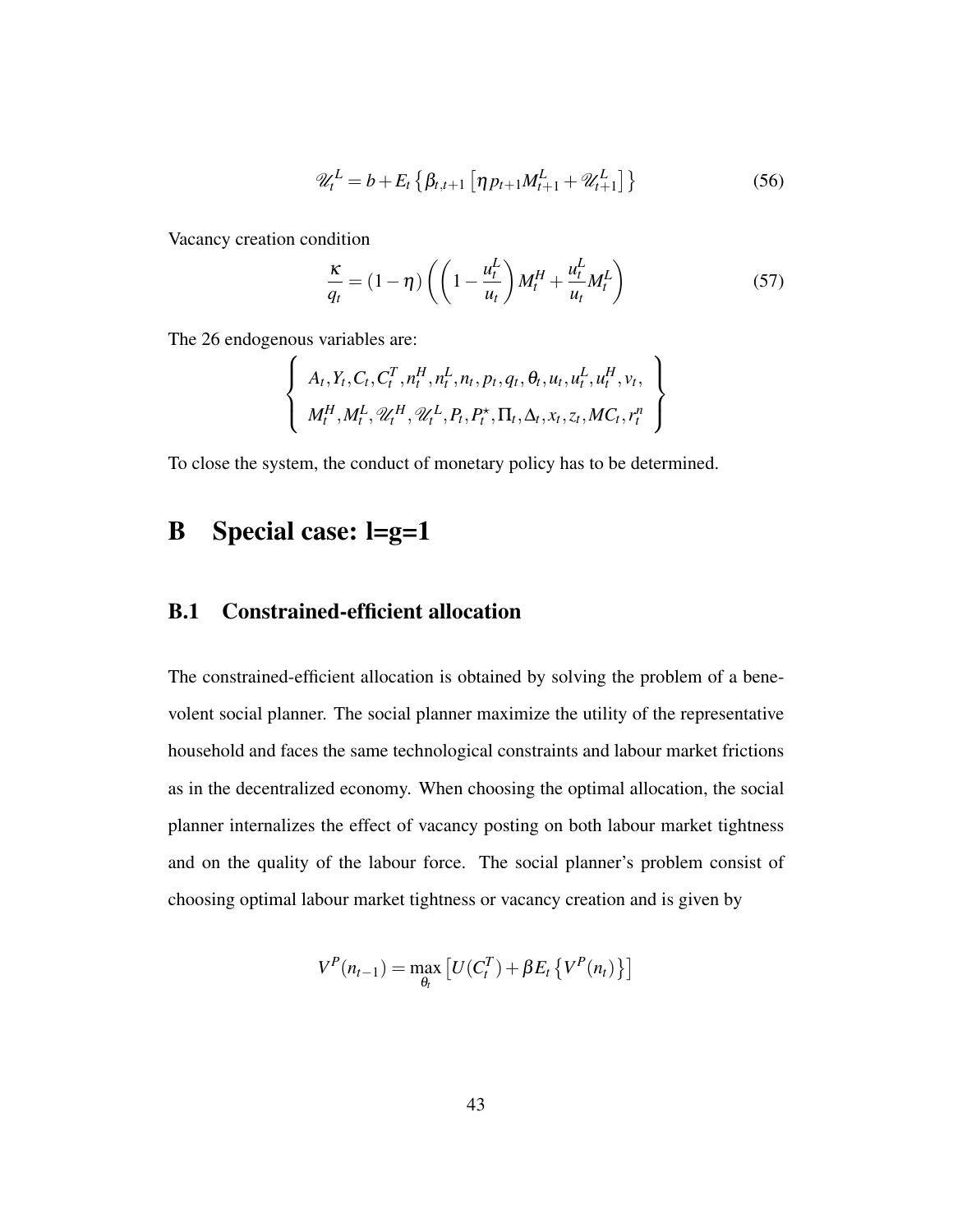subject to the law of motion of total employment

$$
n_t = (1 - \gamma) n_{t-1} + B \theta_t^{1-\xi} (1 - (1 - \gamma) n_{t-1})
$$

and where total consumption is given by the sum of consumption of home and non-home produced goods  $C_t^T = C_t + b(1 - n_t)$ ; where the consumption of home produced is all output produced minus that fraction of output that is used for vacancy creation  $C_t = A_t \left( n_t^H + (1 - \delta) n_t^L \right) - \kappa \theta_t u_t$ ; where high-skilled employment is given by  $n_t^H = (1 - \gamma)n_{t-1} + B\theta_t^{1-\xi}$   $\gamma n_{t-1}$ ; where low-skilled employment is given by  $n_t^L = B\theta_t^{1-\xi}(1-n_{t-1})$ ; and where the total number of job-seekers is given by  $u_t = 1 - (1 - \gamma)n_{t-1}$ .

The first-order condition with respect to labour market tightness is

$$
u'(C_t^T)\left[A_t(1-\delta s_t) - \frac{\kappa}{q(\theta_t)(1-\xi)} - b\right] + \beta E_t\left\{\frac{\partial V^P(n_t)}{\partial n_t}\right\} = 0
$$

The envelope condition of employment is

$$
\frac{\partial V^P(n_{t-1})}{\partial n_{t-1}} = u'(C_t^T) \left[ \frac{\partial C_t}{\partial n_{t-1}} - b \frac{\partial n_t}{\partial n_{t-1}} \right] + \beta E_t \left\{ \frac{\partial V^P(n_t)}{\partial n_t} \frac{\partial n_t}{\partial n_{t-1}} \right\}
$$

Combining the above expressions gives rise to the condition for job-creation in the constrained-efficient allocation given by equation (27) in section 3.

#### B.2 Decentralized allocation for l=g=1

The intermediate good firm's problem is the same as the one described in section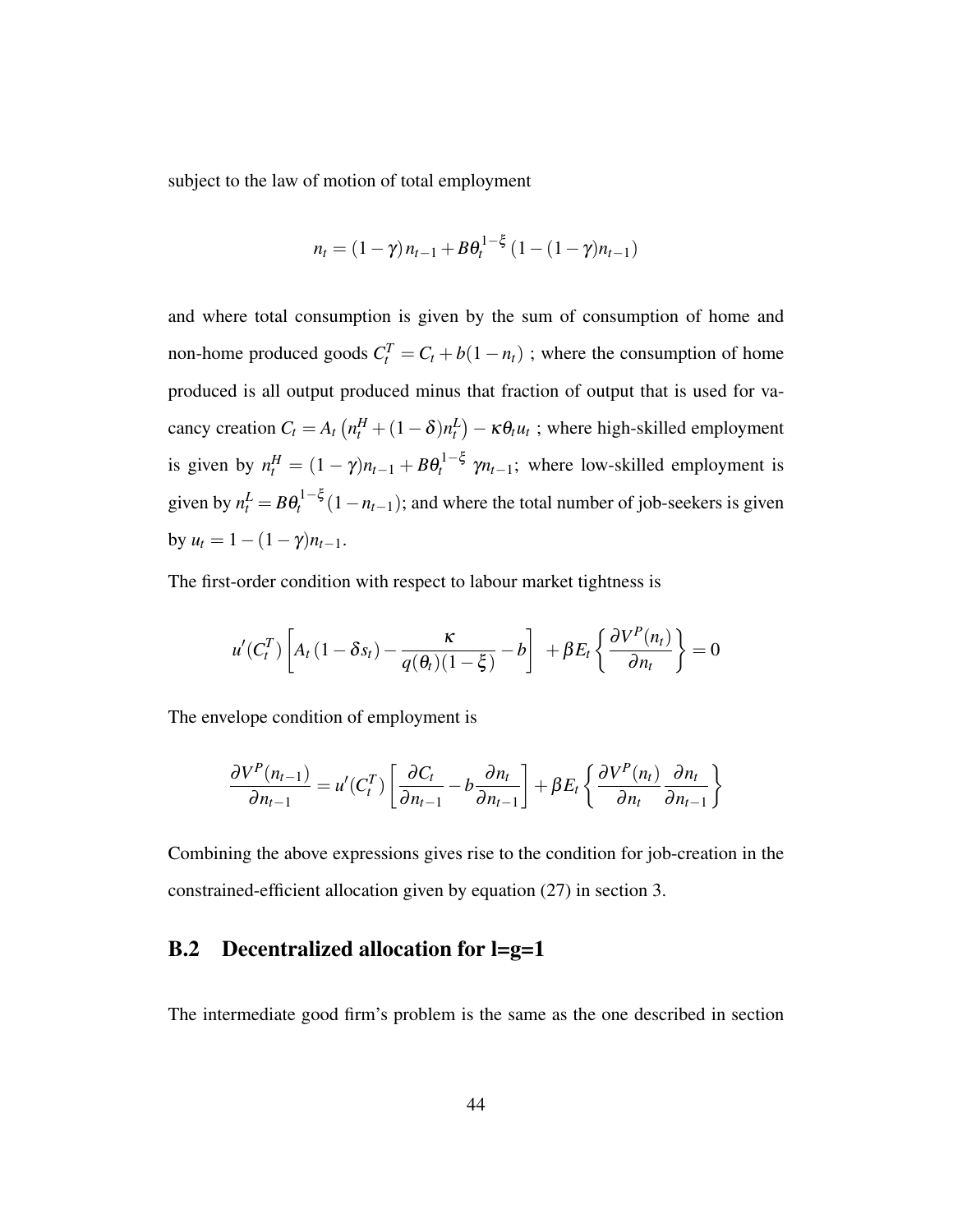2.4. For  $l = g = 1$  the first order conditions become

$$
\frac{\kappa}{q_t} = (1 - s_t) \lambda_{j,t} + s_t \varphi_{j,t}
$$
\n(58)

$$
\lambda_{j,t} = Z_t^H - W_{j,t}^H + (1 - \gamma) E_t \{ \beta_{t,t+1} \lambda_{j,t+1} \}
$$
 (59)

$$
\varphi_{j,t} = Z_t^L - W_{j,t}^L + (1 - \gamma) E_t \left\{ \beta_{t,t+1} \lambda_{j,t+1} \right\}
$$
 (60)

Combining the above expressions gives the following expression for firm's vacancy creation

$$
\frac{\kappa}{q_t} = \bar{Z}_t - \bar{W}_{j,t} + (1 - \gamma) E_t \left\{ \beta_{t,t+1} \left[ \frac{\kappa}{q_{t+1}} + g^H_{j,t+1} \right] \right\} \tag{61}
$$

where

$$
g_{j,t}^H \equiv (Z_t^H - W_{j,t}^H) - (\bar{Z}_t - \bar{W}_{j,t})
$$

where  $\bar{Z}_t \equiv (1 - s_t) Z_t^H + s_t Z_t^L$  represents the expected marginal revenue product of a new hire. It is defined as the weigthed sum of the marginal revenue product of a high-skilled and low-skilled worker. Each type's share in the unemployment pool is sufficient to determine this type's weight because all job-seekers have the same hiring probability; and where  $\bar{W}_{j,t} \equiv (1 - s_t) W_{j,t}^H + s_t W_{j,t}^L$  represents the expected wage cost of a new hire.

Next, the wage-setting mechansim is the same as the one outlined in section 2.5. For  $l = g = 1$  the wage of a worker of type *i* is given by

$$
W_t^i = \eta Z_t^i + (1 - \eta) \left( b + \eta E_t \left\{ \beta_{t,t+1} \left[ p_{t+1} M_{t+1}^L - \gamma p_{t+1} M_{t+1}^H \right] \right. \right) \right)
$$
 (62)

Finally, the condition for job creation in equilibrium can be obtained as follows.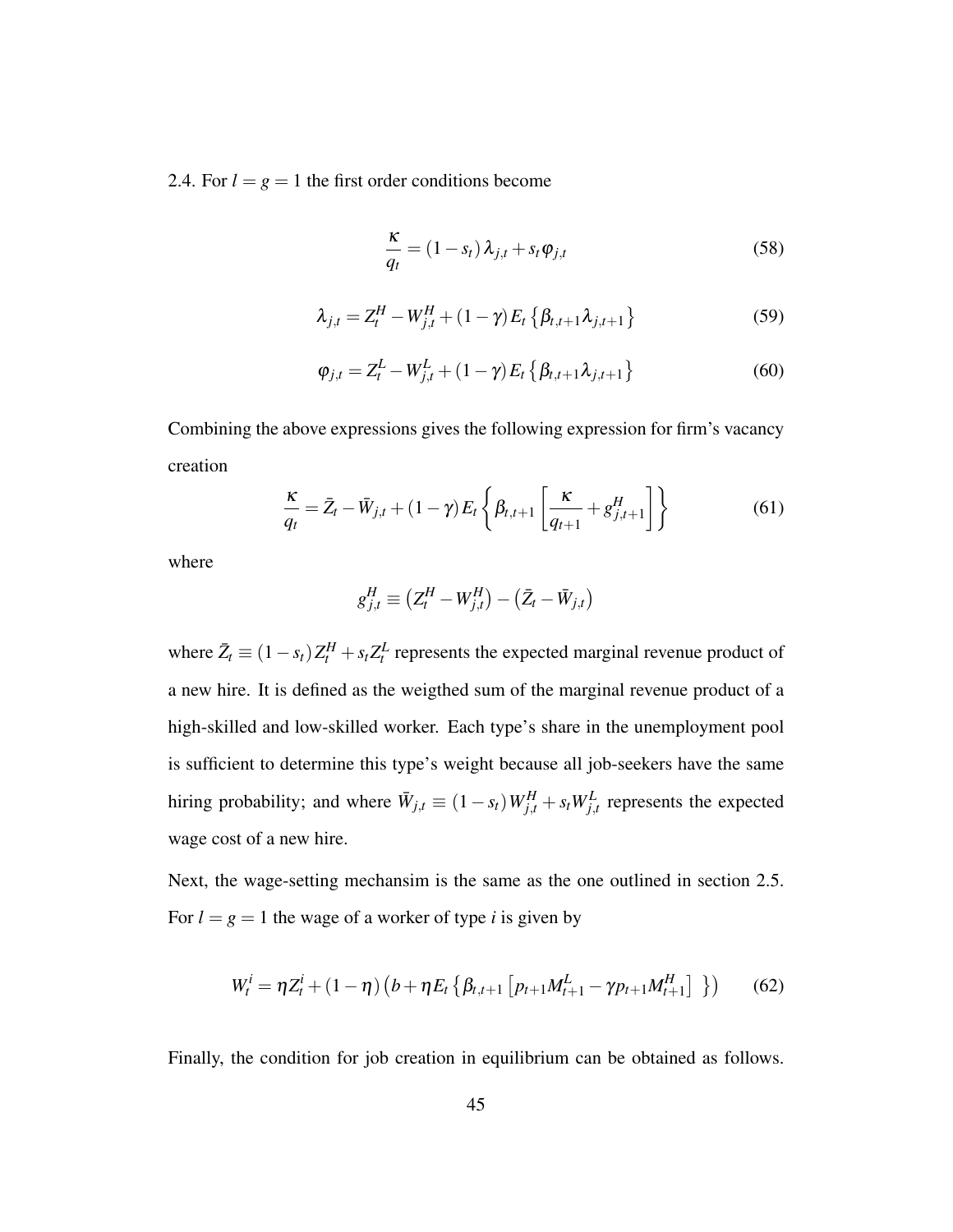First, by combining equations (58)-(60) and equation (62), the value for a firm of having a high-skilled and a low-skilled worker employed becomes

$$
\lambda_t = \frac{\kappa}{q_t} + (1 - \eta) (Z_t^H - \bar{Z}_t)
$$

$$
\varphi_t = \frac{\kappa}{q_t} + (1 - \eta) (Z_t^L - \bar{Z}_t)
$$

The equilibrium wage of a worker of type *i* is obtained by combining the above expression with the relation between the value for the firm and the total match surplus implied by the wage-setting mechanism (equations (24) and (25) in section 2.5) and the expression for the wage (equation (62))

$$
W_t^i = \eta Z_t^i + (1 - \eta) b + (1 - \eta) E_t \left\{ \beta_{t,t+1} \left[ \frac{\eta p_{t+1} \left( \frac{\kappa}{q_{t+1}(1-\eta)} + Z_{t+1}^L - \bar{Z}_{t+1} \right)}{-\eta \gamma p_{t+1} \left( \frac{\kappa}{q_{t+1}(1-\eta)} + Z_{t+1}^H - \bar{Z}_{t+1} \right)} \right] \right\}
$$

Combining the above expression for the wage with the vacancy creation condition (equation (61)) gives the following expression for equilibrium job creation

$$
\frac{\kappa}{q_t} = (1 - \eta) \left[ \bar{Z}_t - b + E_t \left\{ \beta_{t,t+1} \Lambda_{t+1}^D \right\} \right] \tag{63}
$$

where

$$
E_{t} \left\{ \Lambda_{t+1}^{D} \right\} \equiv E_{t} \left\{ \begin{array}{c} (1 - \gamma) \left( \frac{\kappa}{q_{t+1}(1 - \eta)} + Z_{t+1}^{H} - \bar{Z}_{t+1} - \frac{\eta}{(1 - \eta)} \theta_{t+1} \kappa \right) \\ \\ + \eta p_{t+1} \left[ \gamma \left( Z_{t+1}^{H} - \bar{Z}_{t+1} \right) + \left( \bar{Z}_{t+1} - Z_{t+1}^{L} \right) \right] \end{array} \right\}
$$

Note that for  $g = l = 1$ , the economy's equilibrium is defined by equations (34)-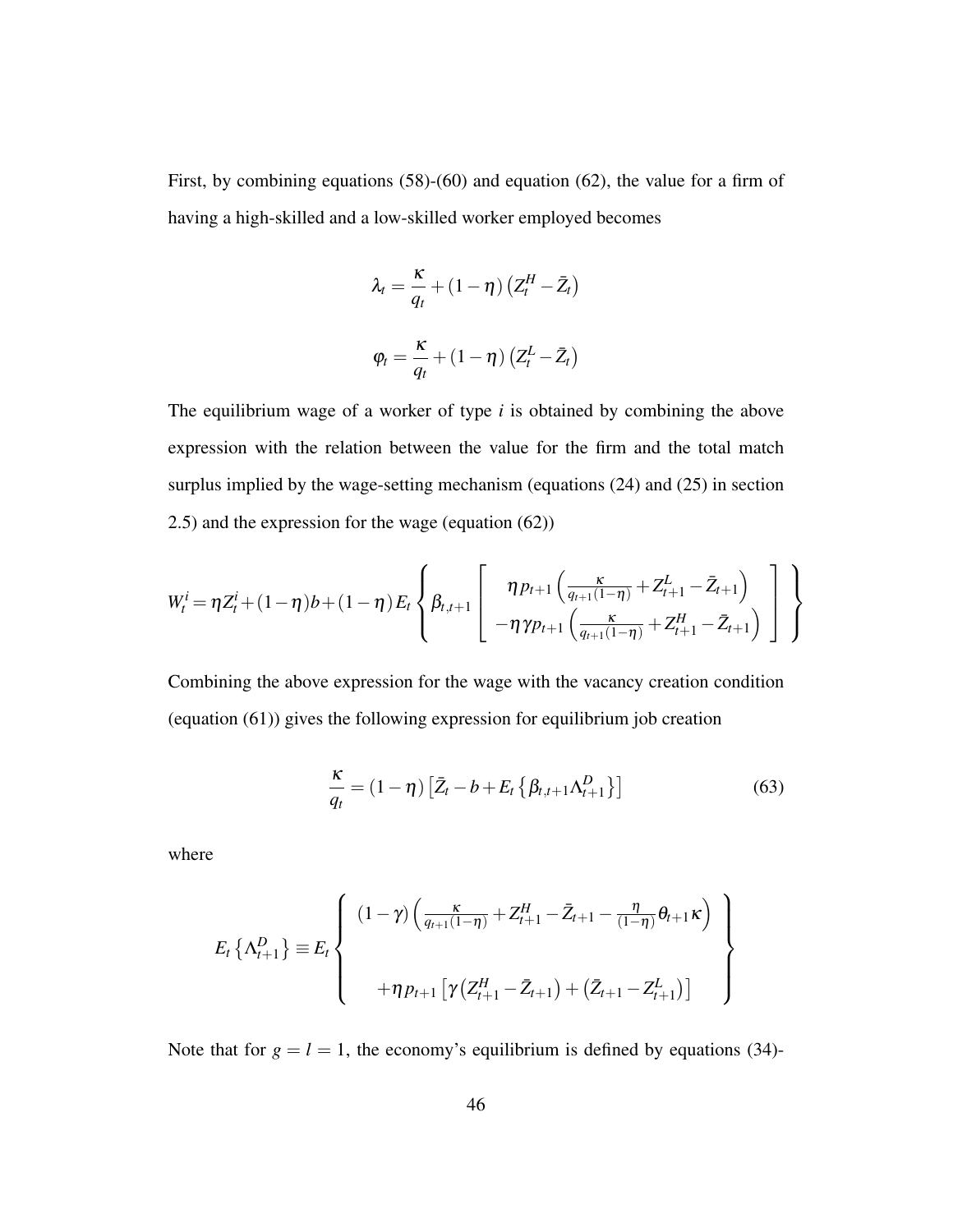(52) and the job creation condition described by equation (63), given a path for the exogoneous shock  $\{\varepsilon_t\}_{t=1}^{\infty}$  $\sum_{t=0}^{\infty}$  and the conduct of monetary policy.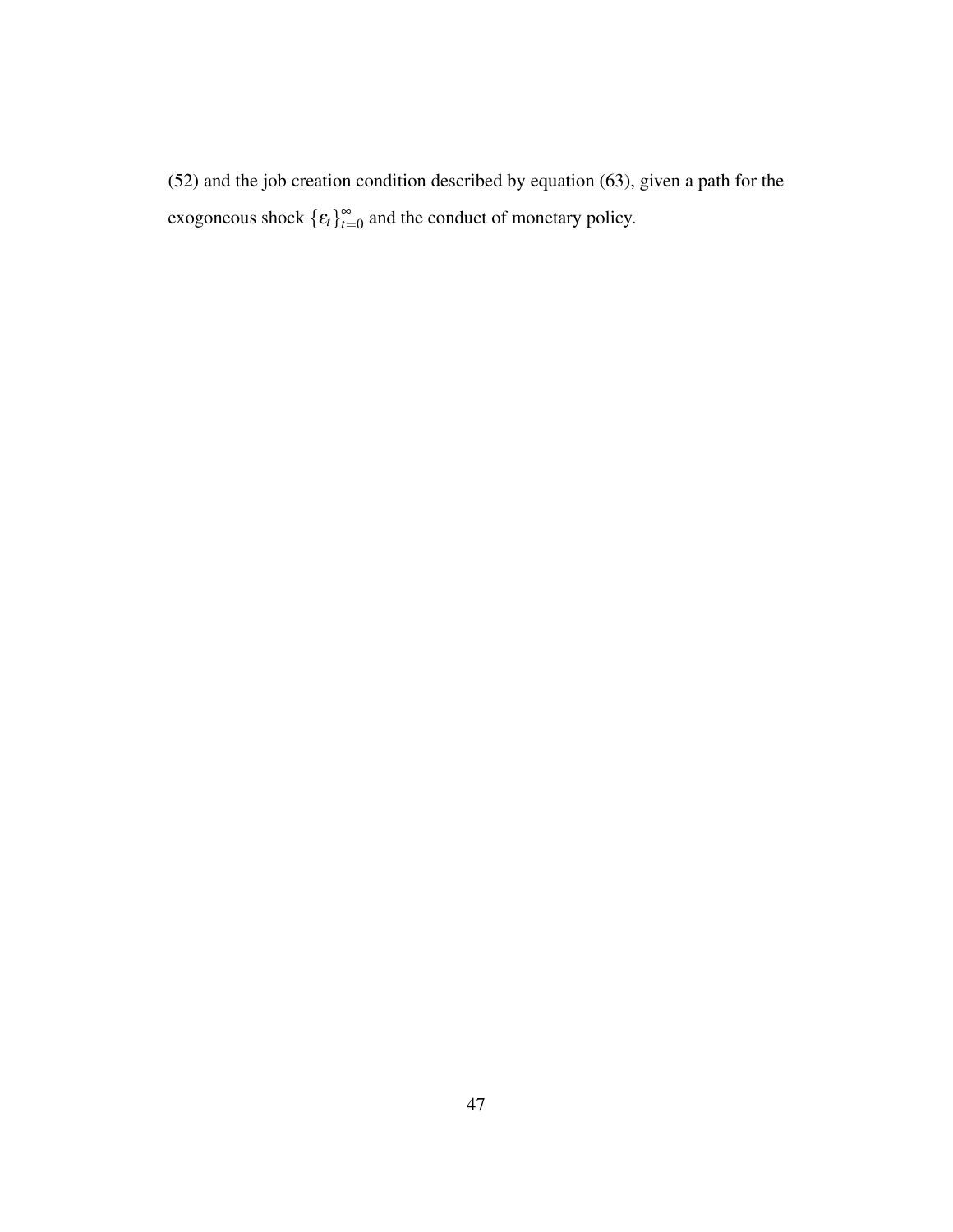# C Figures

Figure 1: Optimal volatility of inflation (in percent) as a function of the rate of human capital depreciation  $\delta$ 



Figure 2: Optimal volatility of inflation (in percent) as a function of the pace of skill

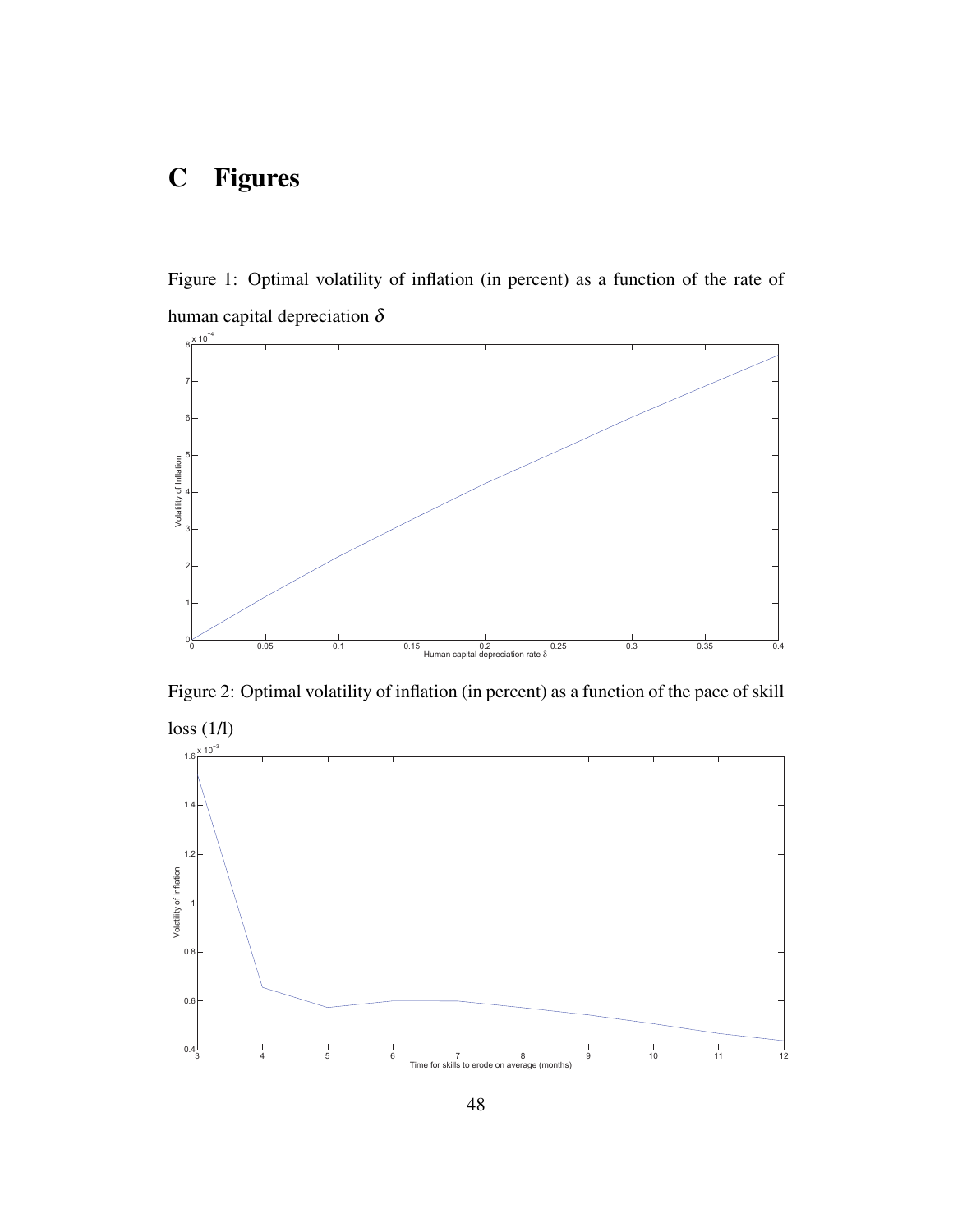Figure 3: Optimal volatility of inflation (in percent) as a function of the pace of regaining skills (1/g)

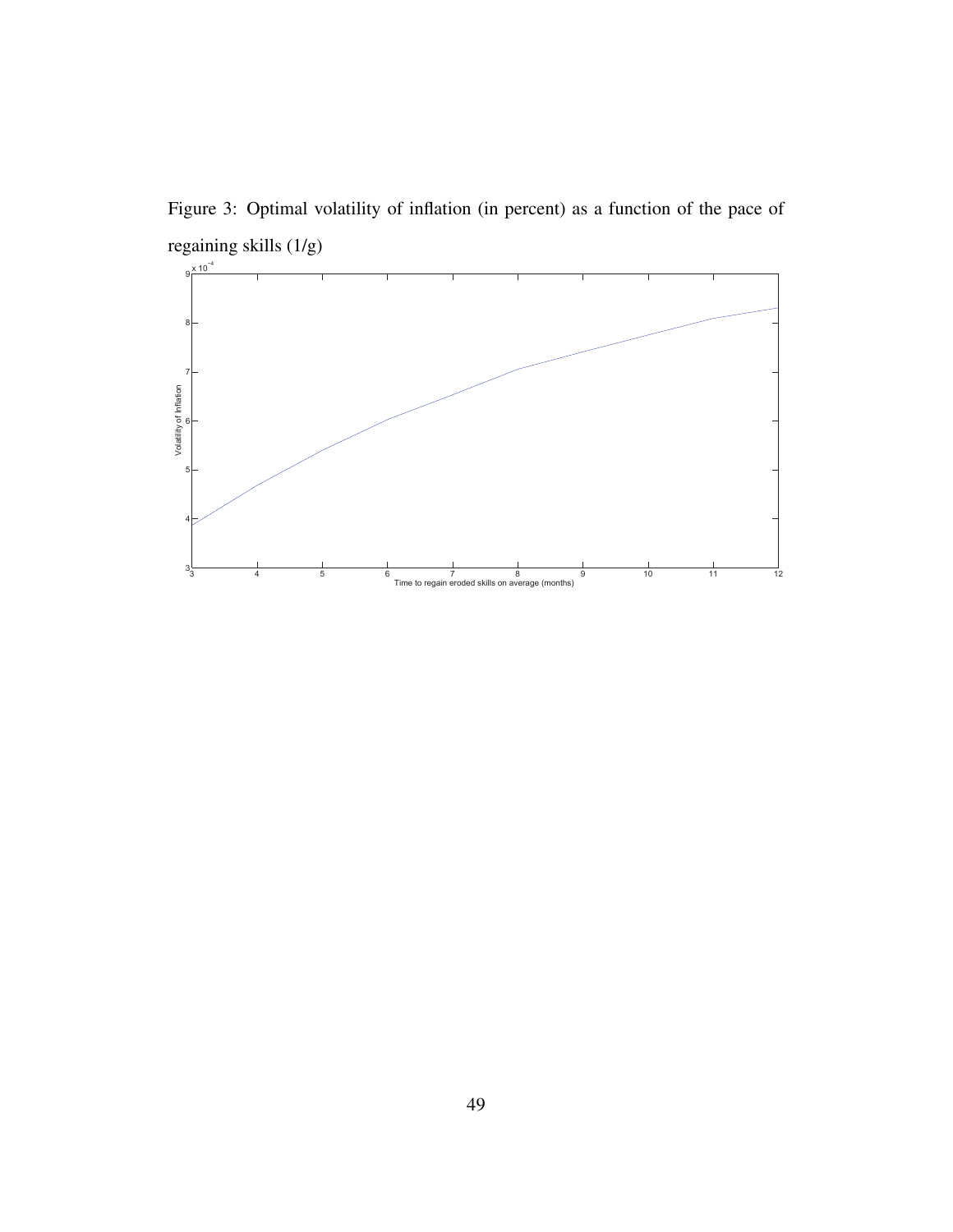Figure 4: Impulse responses of selected variables under the Ramsey policy and the zero inflation policy to a 1% negative aggregate technology shock for  $\delta = 0.3$  and  $g = l = 0.5$ 

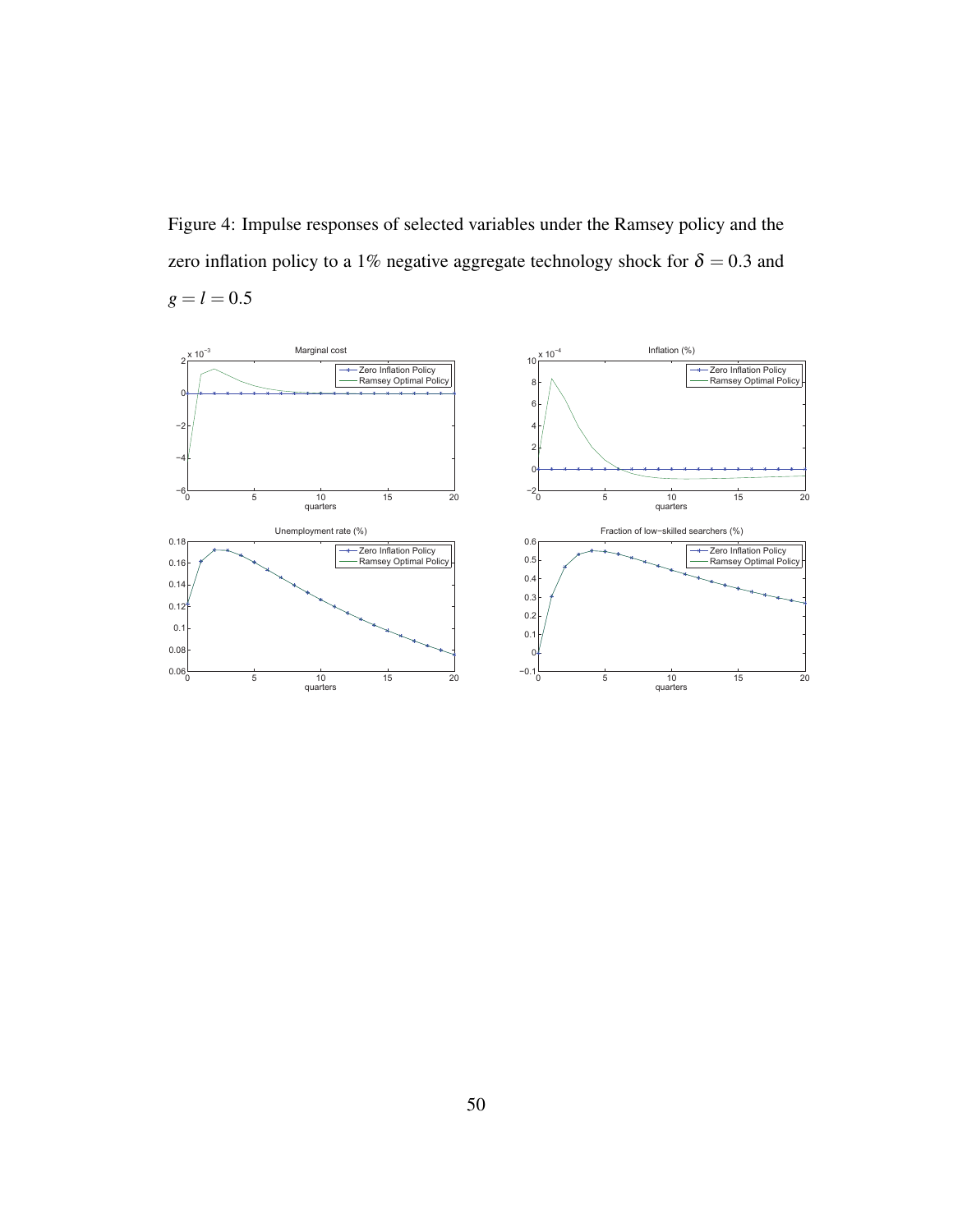Figure 5: Impulse responses of selected variables under the Ramsey policy to a 1% negative aggregate technology shock for different rates of human capital depreci-

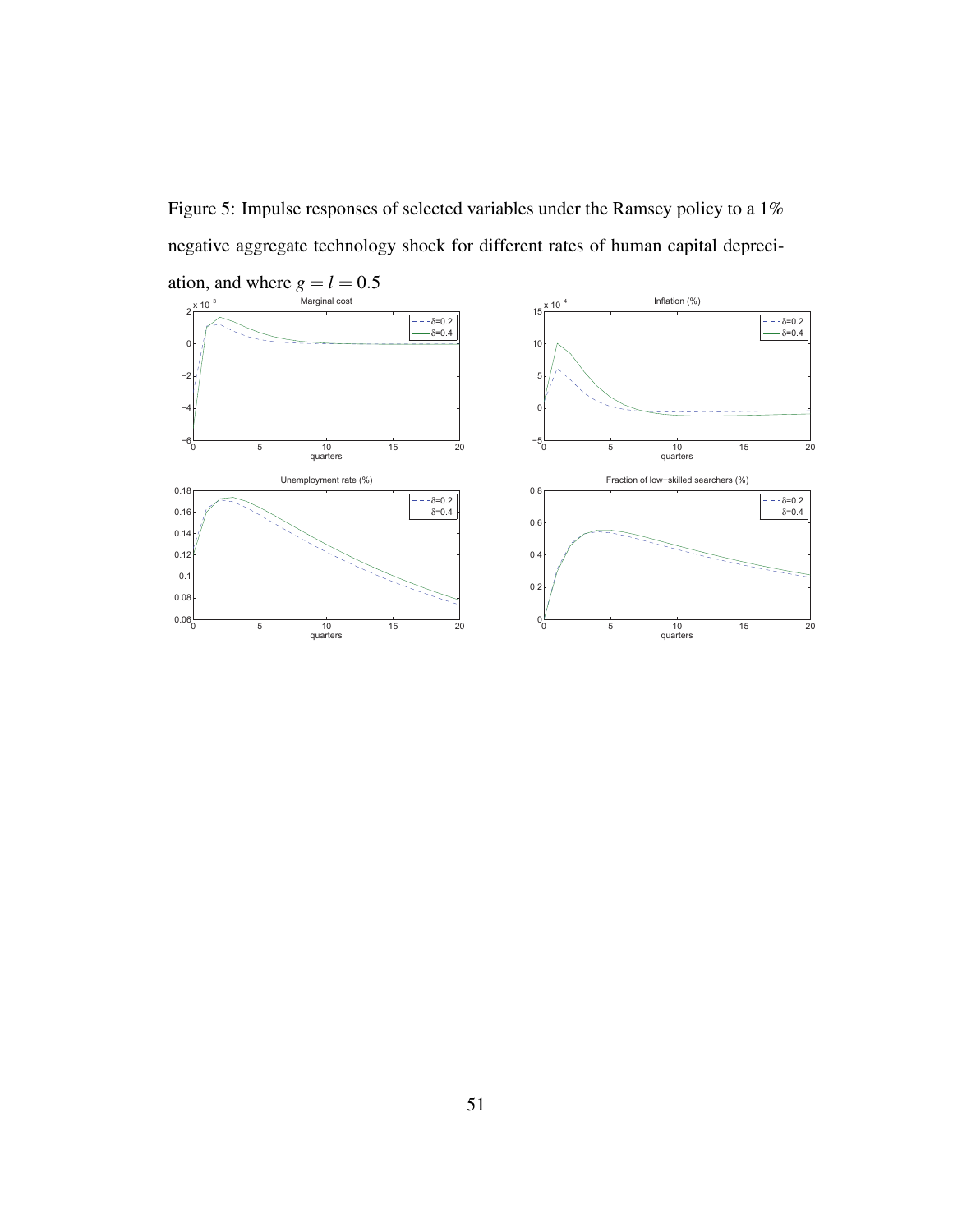Figure 6: Impulse responses of selected variables under the Ramsey policy to a 1% negative aggregate technology shock for different values of the probability of skill